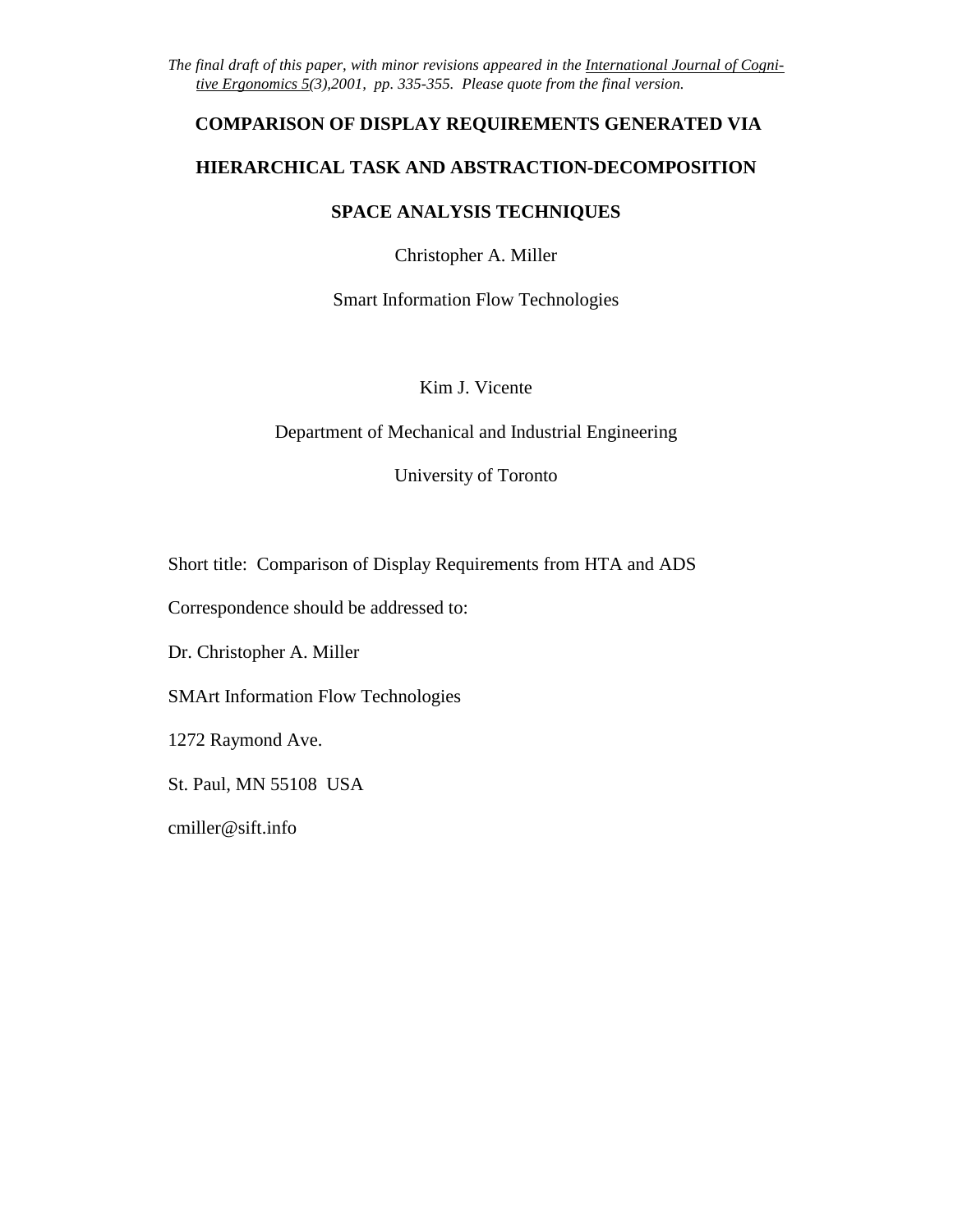## **1. Abstract**

Cognitive work analysis techniques are the primary methods available for designers to obtain the knowledge required to create interfaces to complex systems involving cognitive work. There are a wide and growing variety of analysis methods available with a variety of claims for their relative strengths and weaknesses, but it is extremely rare for anyone to actually apply different analytic techniques to the same analysis problem. The work reported here begins to address this gap by directly comparing the information requirements produced by what are probably the two most commonly used analysis techniques—Rasmussen's (1985) Abstraction-Decomposition Space (ADS) or "Abstraction Hierarchy" and Shepherd's (1989) Hierarchical Task Analysis (HTA) technique. These two approaches were selected because each is well-known in the literature, yet they have rarely been directly compared on a common problem. Our comparison shows that the techniques produce different yet complementary information about the interaction needs that human users of a system will have. Both approaches have strengths and weaknesses, but ultimately they reflect different perspectives on (and different avenues to) the knowledge needed for good system and interface design.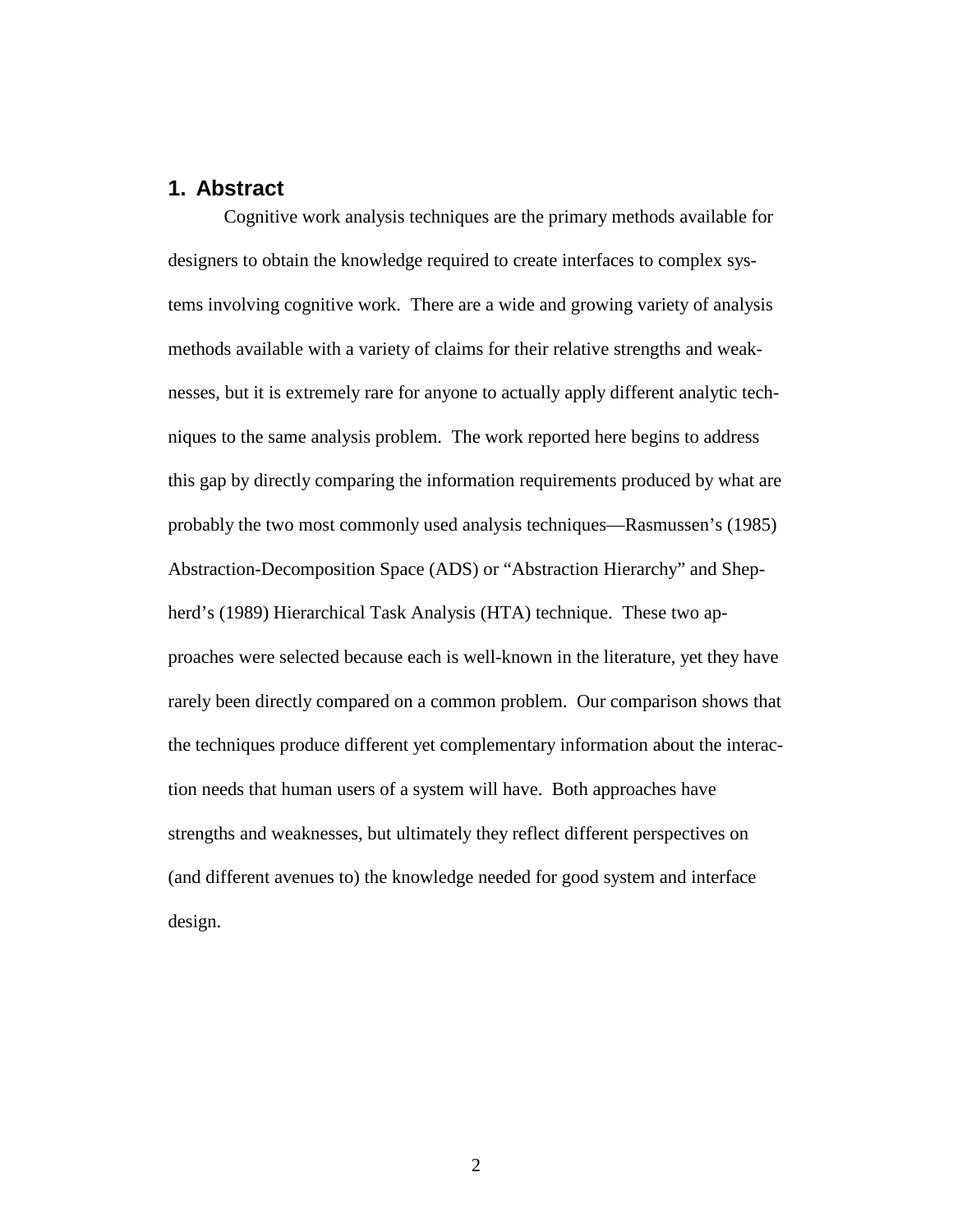# **2. Introduction**

The practice of human factors or cognitive ergonomics begins with work analysis. This is true both of the field's history, (e.g., time and motion studies— Taylor, 1911), and of most textbooks' recommendations for proceeding with interface design (Booth, 1989; Norman, 1989; Wickens, 1992). Interface design is the process of shaping displays and controls so that they provide information or interaction capabilities for a user (Woods, 1991) but in order to know what information and interactions are needed or helpful, the designer must know what data are *pertinent* to the observer's needs, intentions, expectations, and interests, in interaction with some system and in what order and relations (Woods, 1986). As the field has evolved, the most powerful methods of providing this knowledge have been work analysis methods.

Much has been written (e.g., Hollnagel and Woods, 1983; Norman, 1984) on the shift in work analysis techniques from observable, physical tasks and manual actions which were the principle concern of the field through the 1960s and 1970s, to increased concern about the cognitive tasks which make up a growing proportion of human work. Work analysis methods have had to adapt from the process of observing and recording physical activities to inferring or sparking reports of cognitive activities (e.g., Diaper, 1989).

There are, however, a wide and growing variety of methods for analyzing cognitive work. Various writers have made claims about the relative strengths and weaknesses of alternate work analysis approaches (Hollnagel and Woods,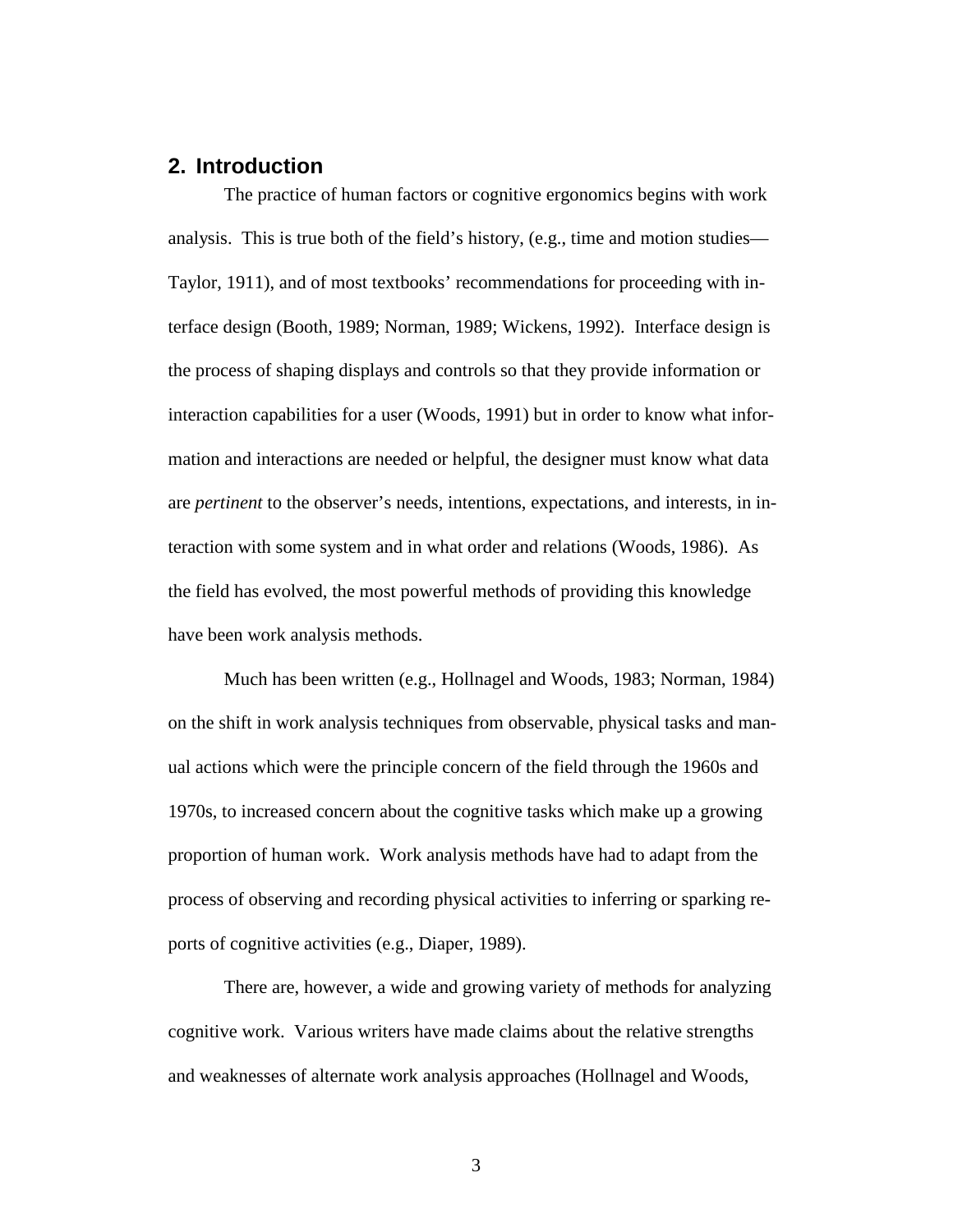1983; Kirwan and Ainsworth, 1992, Eggleston, 1998; Miller and Vicente, 1998a; Vicente, 1999a) but it is extremely rare for researchers to actually apply different analytic techniques to the same design problem, much less tools from separate analytic traditions. When they do (e.g., Ham, 2000), their goal is more likely to be a practical one of more complete examination of the design problem rather than an academic one of examining the strengths and weaknesses, similarities and differences of the analytic tools themselves. As a result, claims for the capabilities of each technique, and their utility to specific tasks and applications of interest to the Cognitive Ergonomics community remain somewhat speculative.

The work reported here begins to address this gap in the literature by directly comparing the information requirements produced by what are probably the two most commonly used analysis techniques—Rasmussen's (1985) Abstraction-Decomposition Space (ADS) or "Abstraction Hierarchy" and Shepherd's (1989) Hierarchical Task Analysis (HTA) technique. These two approaches were selected because each is well-known in the literature, yet they have not been directly compared on a common problem. We discuss both approaches in separate sections below and then present results derived from applying them to the same interface generation problem. Our results illustrate that the techniques produce different yet complementary information about the interaction needs that human users of a system will have. Both approaches have strengths and weaknesses, but ultimately they reflect different perspectives on (and different avenues to) the knowledge needed for good system and interface design.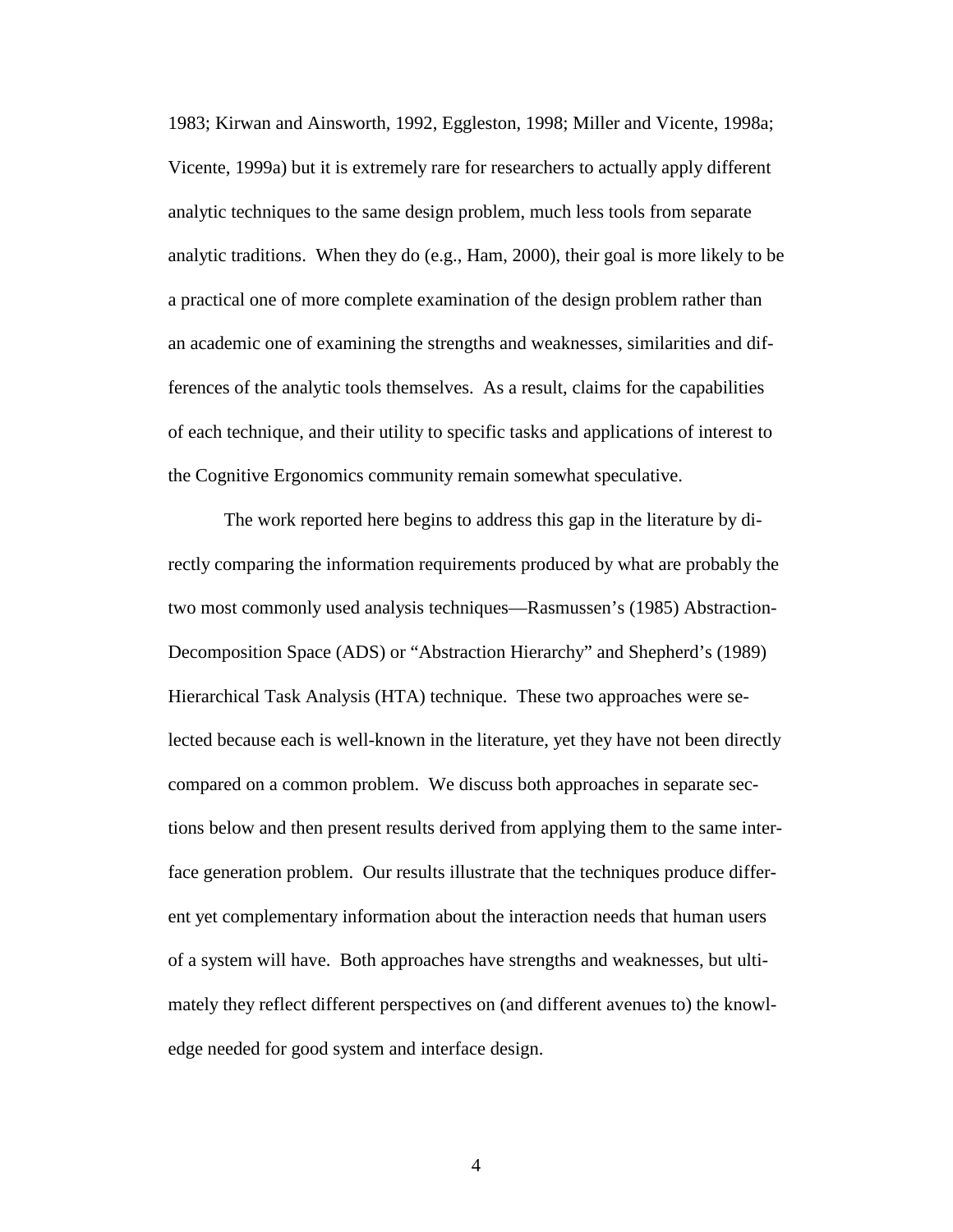## **3. Methods for Comparison**

### **3.1. The Analytic Techniques**

#### 3.1.1 Abstraction Decomposition Space

Easily the most prominent, well documented and most frequently used of a new breed of work analysis techniques which focus on the system or plant to be analyzed is Rasmussen's (1985; Rasmussen, Pejtersen & Goodstein, 1994) Abstraction Decomposition Space (ADS), commonly referred to as the 'Abstraction Hierarchy'. Vicente's techniques for applying the ADS are now also well documented in (Vicente, 1999a). Extensive worked examples of the ADS in the domain we chose to analyze, can be found in Vicente, (1996, 1999a), Bisantz and Vicente (1994), Vicente and Rasmussen (1990) and Hunter, Janzen and Vicente (1995)—and these were the primary sources used to construct the requirements list for the ADS analysis included in section 4 below.

The ADS approach involves a thorough analysis of the constraints and capabilities which the physical plant (aka 'system' or 'work domain') imposes on work that can be done. An ADS is a two-dimensional modeling tool that captures the means-ends and part-whole relationships in the functional structure of a physical system for achieving work goals. These two dimensions together form a matrix, as in Figure 1. This matrix is the 'Abstraction Decomposition Space'.

#### [Insert Figure 1 about here.]

Each cell in the ADS represents a complete model of the plant and could, conceivably, stand alone. However, much of the power of the ADS comes from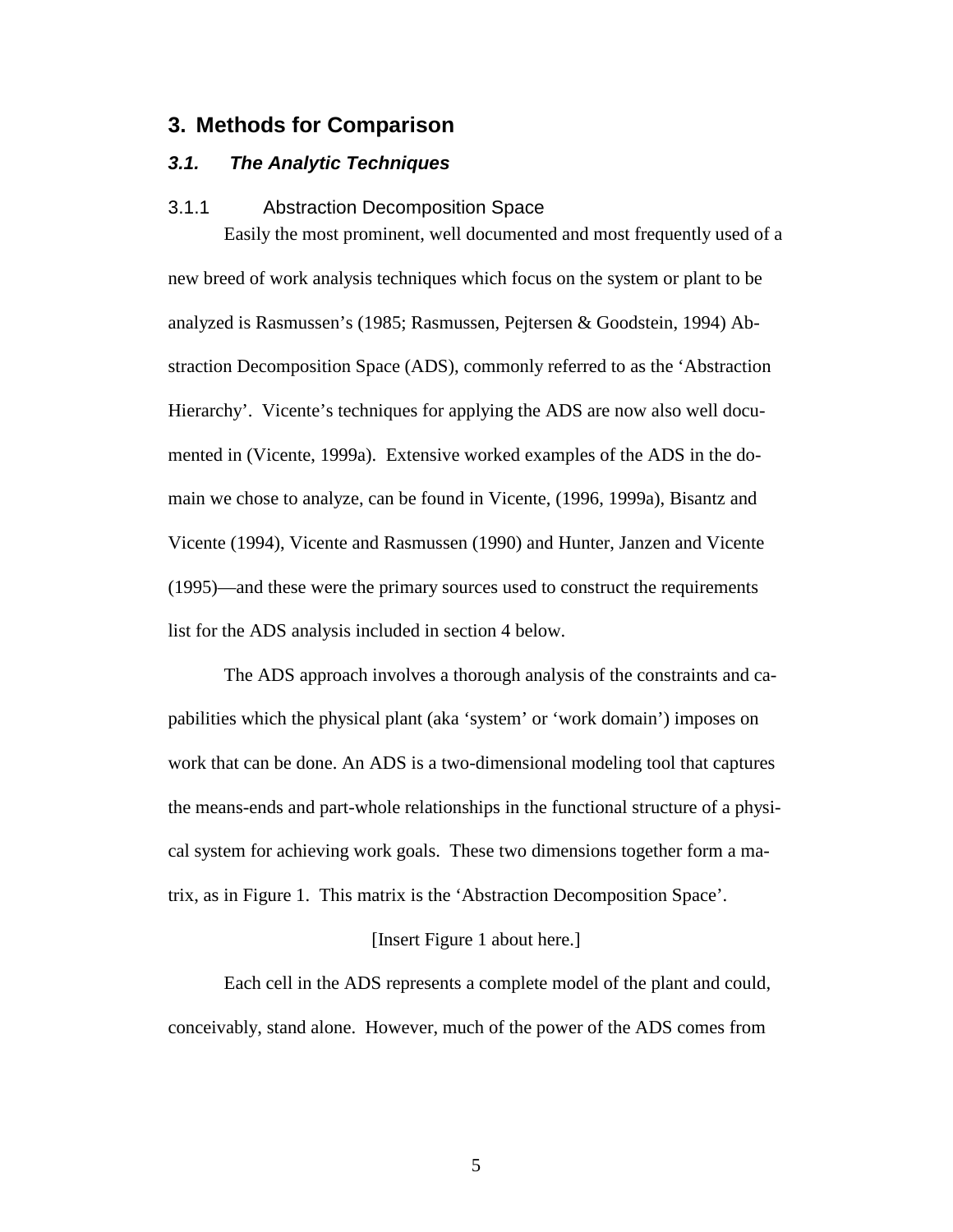understanding the relationships between the cells. Thus, a typical ADS analysis will construct multiple models to populate several of the cells in the ADS matrix.

The part-whole, or 'decomposition' dimension of the ADS is straightforward. Here, the plant's physical entities are aggregated moving up the axis (or, alternatively, decomposed in moving down the axis). The relationship between an entity at an upper level and one at a lower level is 'is composed of'—the system as a whole is composed of subsystems which are composed of components.

The means-ends or 'abstraction' dimension is somewhat more complicated. Here, moving up the axis means moving from a more concrete to a more abstract description of the system, but the dimension of this abstraction is one of functionality. This means that the lowest level descriptions are highly concrete descriptions of the form and appearance of plant components, but as one moves up the levels, one 'abstracts away' from these concrete details and adds more general information not present at the lower levels. For example, there may be no physical component responsible for producing a chemical reaction—thus, the reaction would not show up at the lower, Physical Function level. It would, however, appear at a higher General Function level and its effects (in terms of mass and energy) would show up at the still higher Abstract Function level. Movement upward along the abstraction dimension is toward progressively more general descriptions of the functions performed by specific, concrete entities.

A useful way of thinking about the abstraction dimension (after Rasmussen, 1985) is as a hierarchy of means-ends relationships. This means, as in Figure 1, that relationships between any three layers can be characterized by a How-

 $\sim$  6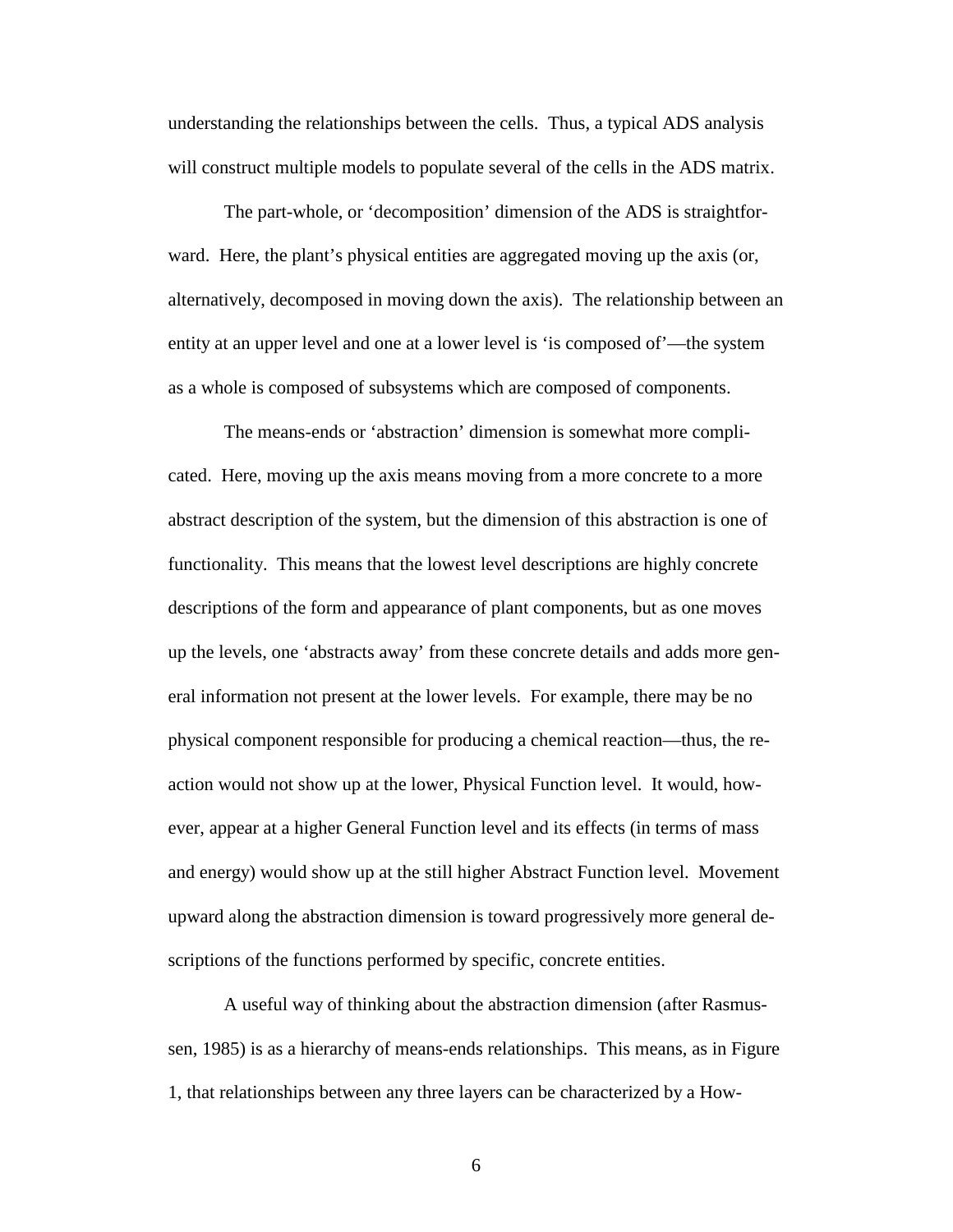What-Why triad. Attending to a given level means that that is 'What' the observer is focused on. The level above answers 'Why'—'why is that component or function present in the plant?' Moving down a level from 'what' answers 'How'—'how is the function accomplished?' (in structural and functional terms, not user actions). Note that this 'How-What-Why' window can be overlaid over any three vertical cells in the ADS space to answer the same set of questions about the relationships between entities in those cells.

Rasmussen's ADS approach shares the Gibsonian (Gibson & Crooks, 1938) emphasis on the importance of the "field" in which an actor behaves for "affording" or "constraining" the set of actions which are necessary or appropriate. There is a growing body of empirical work showing that interfaces based on such work domain analyses can lead to better performance than traditional design approaches, particularly in abnormal situations (Vicente, 1996).

ADS analyses typically rely on detailed knowledge of the plant and its interactions with the environment—and on the rules, equations or models governing these interactions. ADS analyses are performed with data collected not from observations but from discussions with engineers and other experts, and review of design and engineering documents to understand how and why the structures work together to produce the results they do. When these sources are inadequate, the analysis will be correspondingly inadequate—but even partial and incomplete knowledge can be used to provide a helpful understanding of the work domain (Sharp and Helmicki, 1998).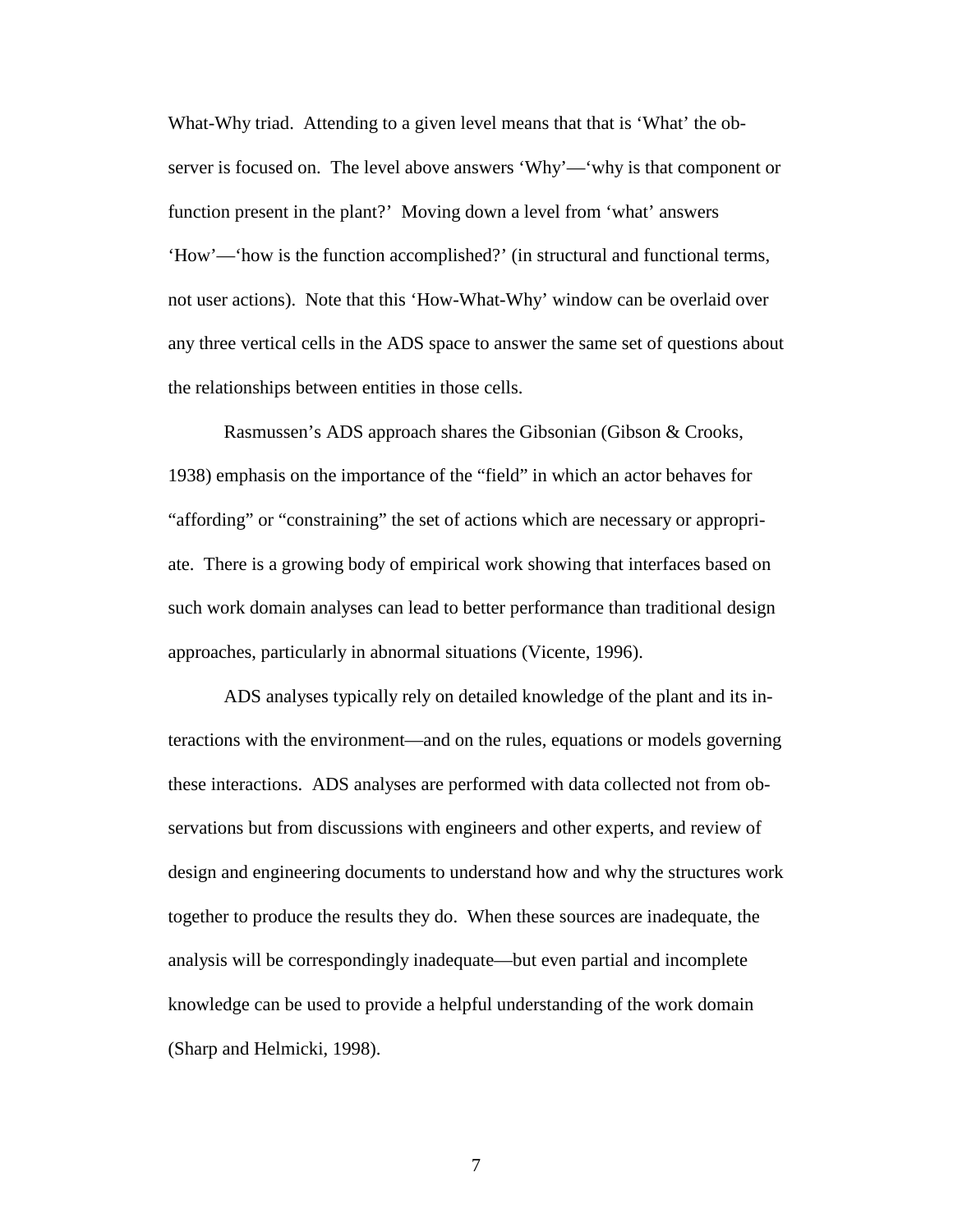### 3.1.2 Hierarchical Task Analysis

There is a great range of work analysis techniques that focus on user tasks and actions (Kirwan and Ainsworth, 1992). For the purpose of our comparative analysis, we chose to use Hierarchical Task Analysis (HTA--Shepherd, 1989). HTA is a simple, informal and representationally streamlined task analysis method, yet one which can be readily extended to capture and organize information requirements. It is also a 'basic' tool in that it contains (perhaps simplified versions of) most of the characteristics of even the most complex task modeling tools. HTA also has the advantage of being widely known and used in the task analytic community: Kirwan and Ainsworth (1992, p. 396) refer to HTA as the "best known task analysis technique". Thus, not only is there substantial written guidance in how to use it, but using HTA makes it easier to communicate our results to the rest of the academic and industrial community.

HTA, as with all task analysis techniques, focuses on "…what an operator… is required to do, in terms of actions and/or cognitive processes to achieve a system goal" (Kirwan and Ainsworth, 1992, p. 1). Knowledge about tasks captured in an HTA typically includes both hierarchical, action (as opposed to structural) means-ends relationships (how subtasks may be composed to accomplish higher level tasks) and sequential relationships (how tasks must be performed temporally). Sources of information for an HTA are typically user interviews, though observation, experimentation and training or procedural manuals may also be used (Diaper, 1989). Where these sources are absent or break down (e.g., unanticipated situations), the HTA will be impossible, or worse, misleading. When

8 and 20 and 20 and 20 and 20 and 20 and 20 and 20 and 20 and 20 and 20 and 20 and 20 and 20 and 20 and 20 and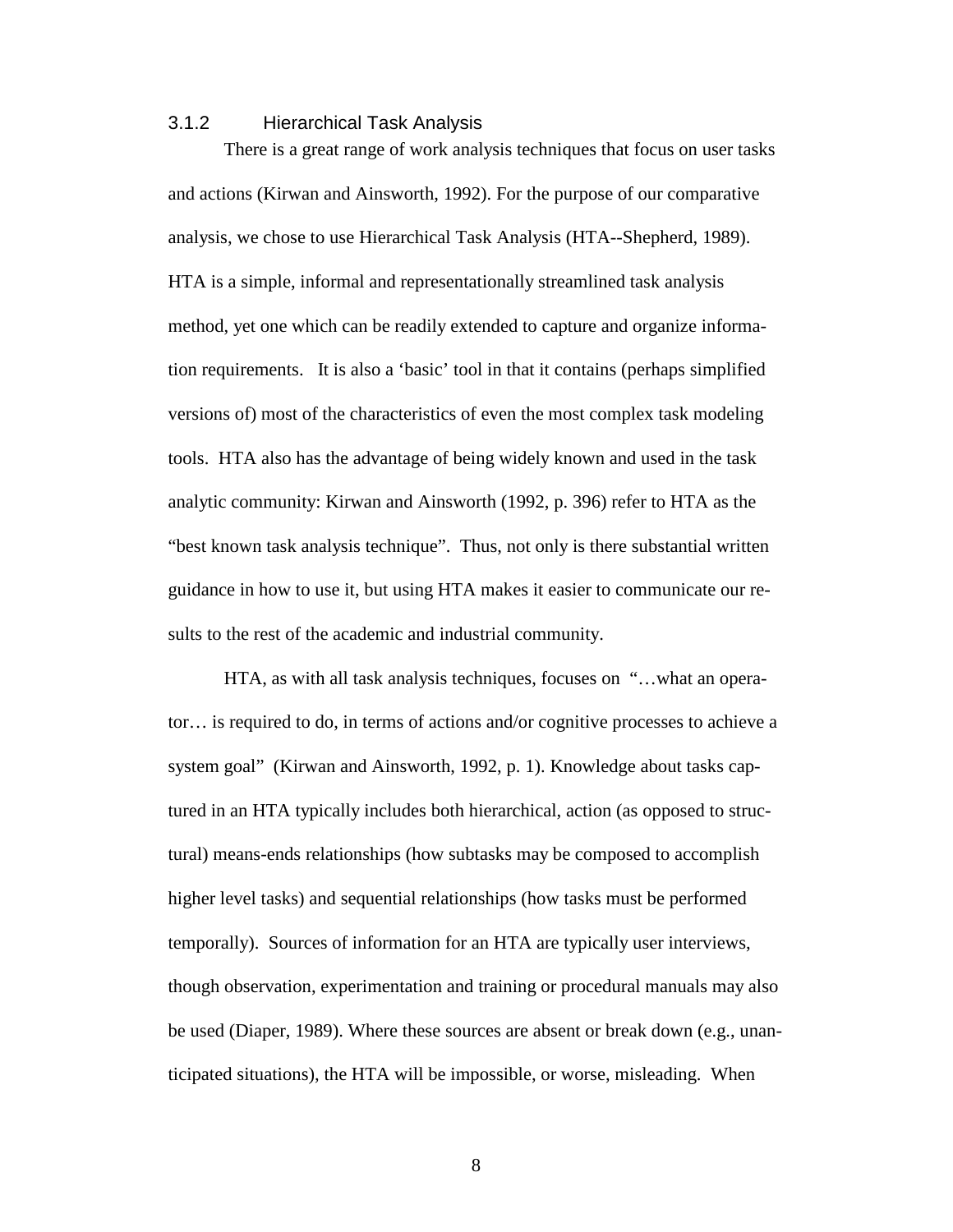these sources exist reliably, however, failure to incorporate them will result in inefficiencies or errors in training and operations. Information needs (both input and output) are typically deduced for the tasks and these, combined with the task relationship information described above, can serve as the basis for prioritizing, clustering, filtering, or sequencing information presentation in an interface design.

HTAs can typically be presented or used in at least two formats (cf. Shepherd, 1989) which emphasize different types of knowledge they can capture and represent. A graphical format, like that in Figure 3 below, shows the hierarchical and aggregate relationships between tasks. Each layer of the hierarchy represents a series of tasks or actions which accomplish the higher level ('parent') task in some fashion. A 'Plan' is always placed along the vertical line connecting the child tasks to their parent to show how, when, and in what order they must be performed in order to accomplish their parent task. The plan is where information about the parallel or sequential relationships among the tasks and their initiation and completion conditions is represented.

This hierarchical relationships captured in this format are means-ends relationships, but it is important to note, that they are 'action' means-ends links (i.e., what actions need to be performed in order to achieve ends at a higher level). By contrast, an ADS represents 'structural' means-ends relationships (i.e., what structural degrees of freedom of the system are available in order to achieve higher level ends). This distinction, while subtle, is at the core of the comparison of the two approaches, as will be seen in the following sections.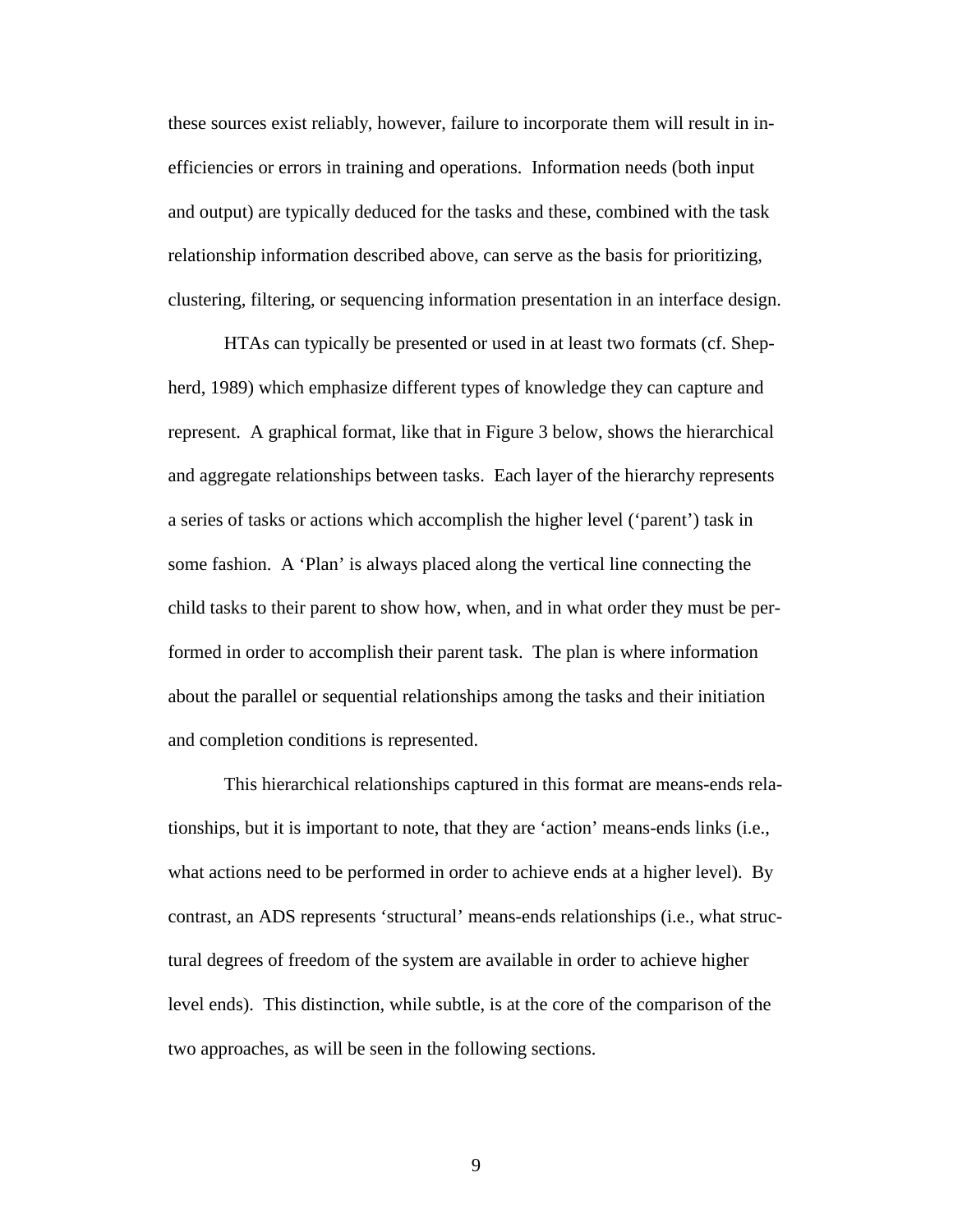HTAs can also be used in a tabular form with progressive indenting and task numbering being used to track task decomposition (Shepherd, 1989). While it is harder to visualize task relationships in this format, it is easier to link additional information to tasks—such as frequency and/or duration information, sequencing information (such as named temporal relationships), potential or likely human errors and information or other resources required when performing the task.

### **3.2. Analytical Comparison**

### 3.2.1 Motivation

Our purpose was to conduct a direct comparison of the information that an HTA and an ADS, when conducted on the same work domain, provided for a common objective: interface design. As noted above, a direct, 'face-to-face' comparison of the results produced by the two methodologies is important to enhance and validate understanding of their relative strengths and weaknesses. Our comparison was not, as will be discussed below, an attempt to determine which technique was 'better', but rather was focused on whether the techniques provided unique knowledge useful for design.

### 3.2.2 Comparison Domain—DURESS II

For a comparative analysis, we needed a system both simple enough to produce a manageable list of requirements, yet complex and realistic enough to maintain face validity vis a vis real world applications. We chose Vicente's DURESS II Feedwater simulation as a domain which met both criteria. The fol-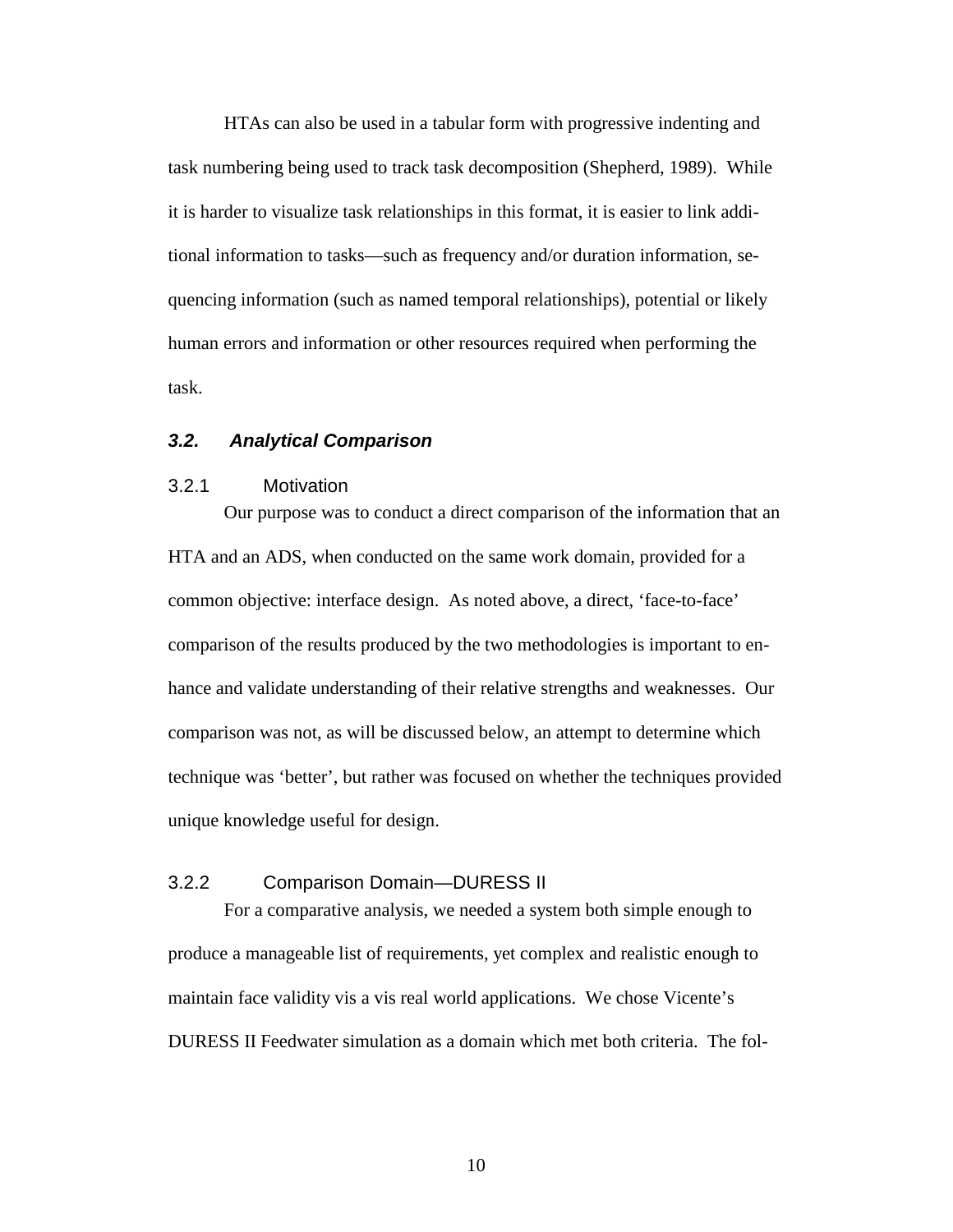lowing description of DURESS II is from Vicente, (1999a). DURESS II is described in more detail in Vicente, (1996).

DURESS (DUal REservoir System Simulation) II is a thermalhydraulic process control microworld that was designed to be *representative* … of industrial process control systems, thereby promoting generalizability of research results to operational settings … . The physical structure of DURESS II … consists of two redundant feedwater streams (FWSs) that can be configured to supply water to either, both, or neither of two reservoirs. Each reservoir has associated with it an externally determined demand for water that can change over time. The work domain purposes are twofold: to keep each of the reservoir temperatures (T1 and T2) at a prescribed temperature (40 $\degree$  C and 20 $\degree$  C, respectively), and to satisfy the current mass (water) output demand rates (MO1 and MO2). To accomplish these goals, workers have control over eight valves (VA, VA1, VA2, VO1, VB, VB1, VB2, and VO2), two pumps (PA and PB), and two heaters (HTR1 and HTR2). All of these components are governed by first order lag dynamics, with a time constant of 15 s for the heaters and 5 s for the remaining components. (pp. 141-142).

The physical layout of DURESS II is illustrated in Figure 2. We chose to work with DURESS II for a variety of reasons. First, it has been used extensively in experiments and analyses at the University of Toronto—hence, there was sub-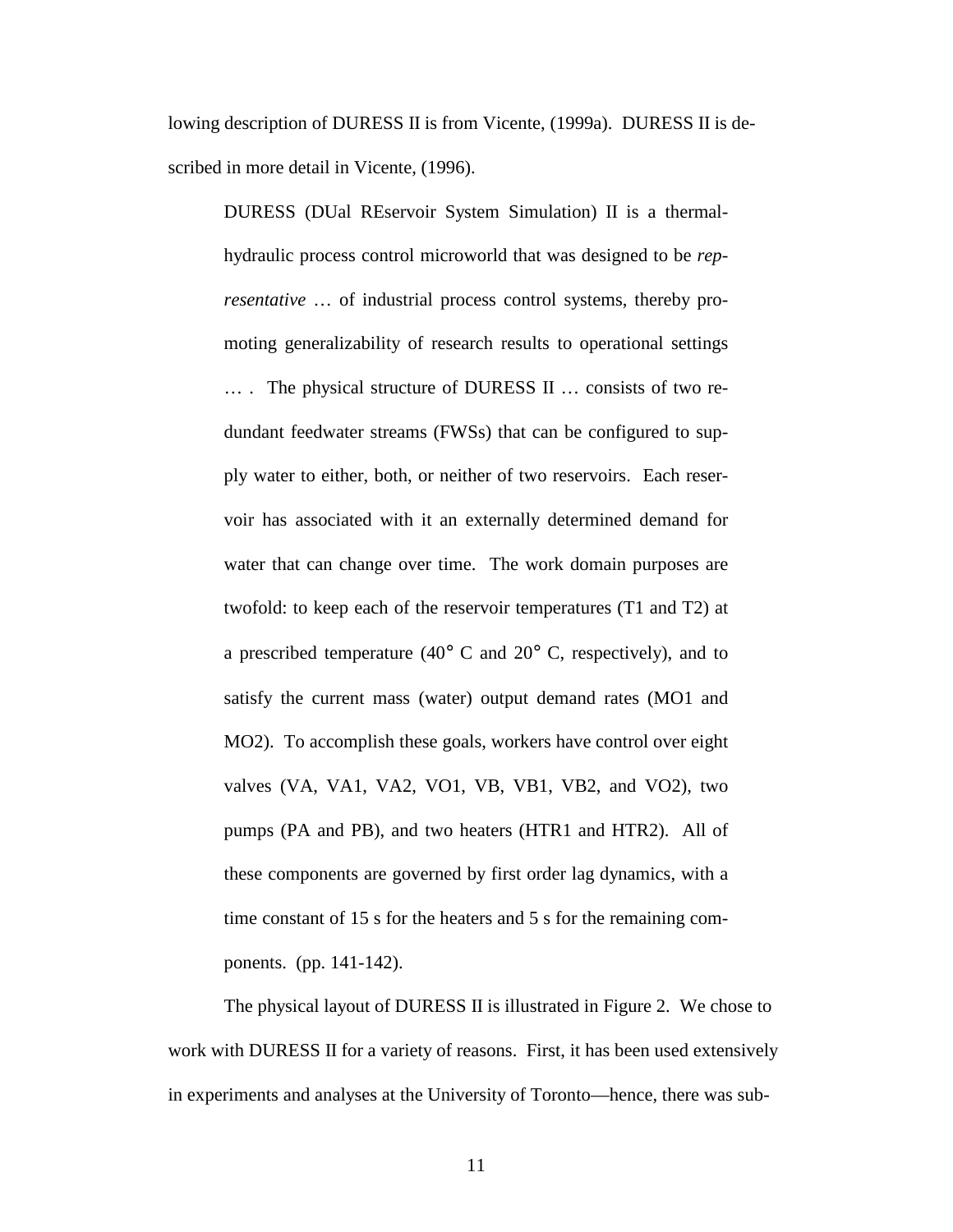stantial local expertise in it. Furthermore, this research has shown that, while being simple enough to be readily understood by a short engineering analysis, it is nevertheless complex enough to permit a wide range of operational strategies and the development of both correct and incorrect mental models when naïve users interact with it (Pawlak and Vicente, 1996). Finally, while extensive ADS analyses of DURESS II have been performed, traditional task analysis methods have generally not been applied to the system. Bisantz and Vicente, (1994), Vicente (1996) and Vicente and Pawlak (1994) contain detailed reports of ADS analyses of DURESS II and we compiled the models produced by those studies in order to develop the list of ADS requirements knowledge for our comparison described below. Thus, DURESS II offered the promise of speeding the work described below while ensuring a measure of independence between the ADS and HTA analyses we performed.

### [Insert Figure 2 about here.]

For conducting our HTA of the DURESS II system, we relied on the expertise of engineering graduate students in the Cognitive Engineering Laboratory at the University of Toronto who had extensive experience in the design, implementation and operation of the DURESS II simulation, as well as documentation of possible and observed user strategies in use of DURESS II (Vicente and Pawlak, 1994). The top level of our HTA for DURESS II, along with a partial expansion of the Start Up procedure, is included in Figure 3.

[Insert Figure 3 about here.]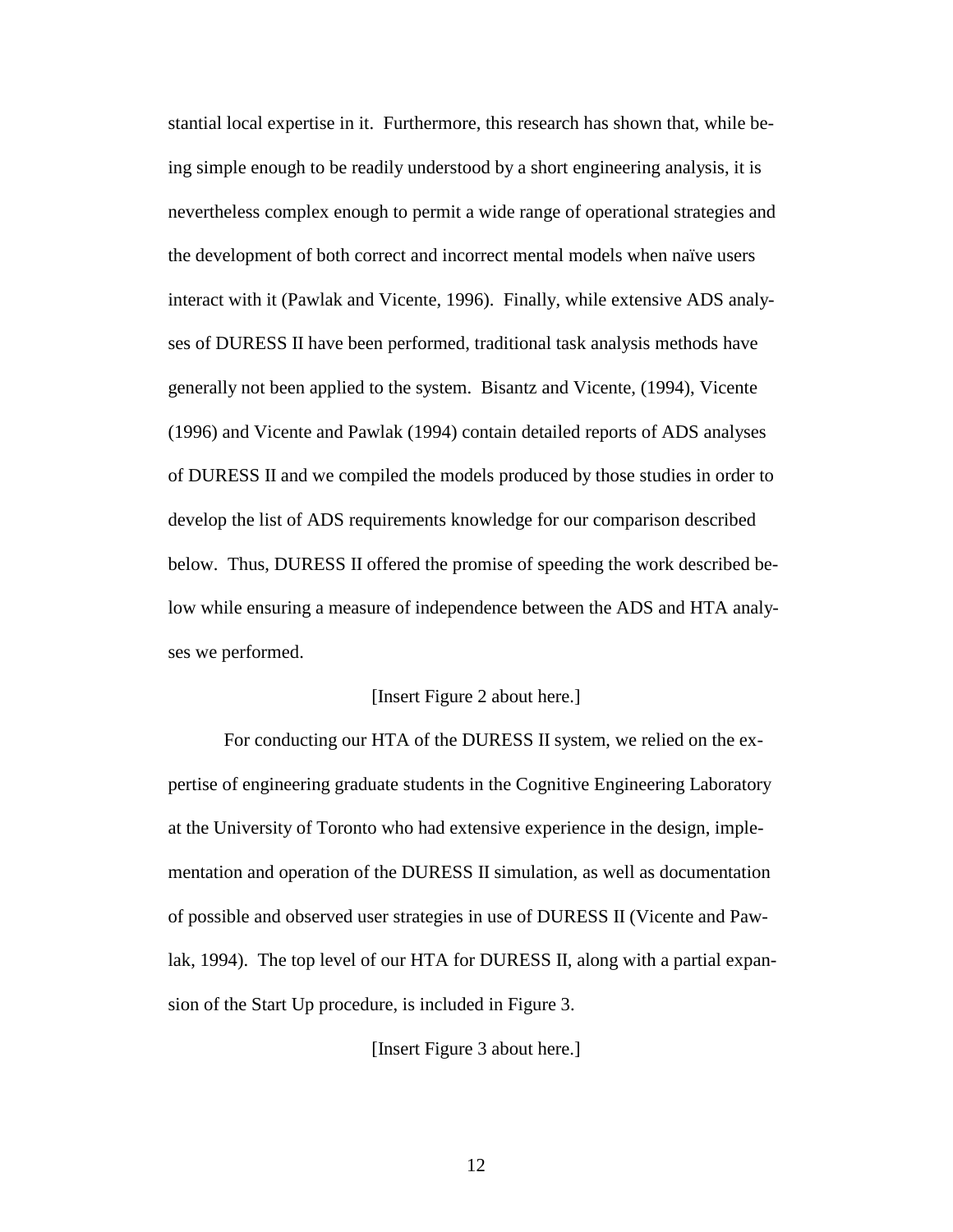### 3.2.3 Methodology

We chose to compare the requirements produced by the separate analytic techniques, rather than specific displays produced from them, for the following reasons. The natural output of both techniques is a list of requirements around which a user interface may be designed, as illustrated in the simplified depiction of the interface design process in Figure 4. That is, they don't explicitly tell the designer what the display should look like. Instead they provide information about what the display's content should be—requirements for the visual form of the display itself. The designer must then apply creativity, skill and intuition to creating a visual form to meet those requirements, or as many of them as possible.

#### [Insert Figure 4 about here.]

The flow of interface design illustrated in Figure 4 provides some implications for how alternate analytic methods should be compared. First, since the analysis method at best produces requirements which are then interpreted and acted upon by a designer, comparing designs (as opposed to requirements lists) introduces the confounding factor of the creativity of the designer. Two designers (or the same designer on different days) might produce better or worse visual designs from the same set of requirements. Similarly, the differences between two designs might be due to the skill and creativity of the designer rather than to the outcomes of the analytic techniques. Second, it is possible that not all requirements can be met (or met equally well) by a given design. Thus, although they *are* requirements, they may not be manifested in the display ultimately produced. Finally, the prevalence of requirements as a means of communicating across di-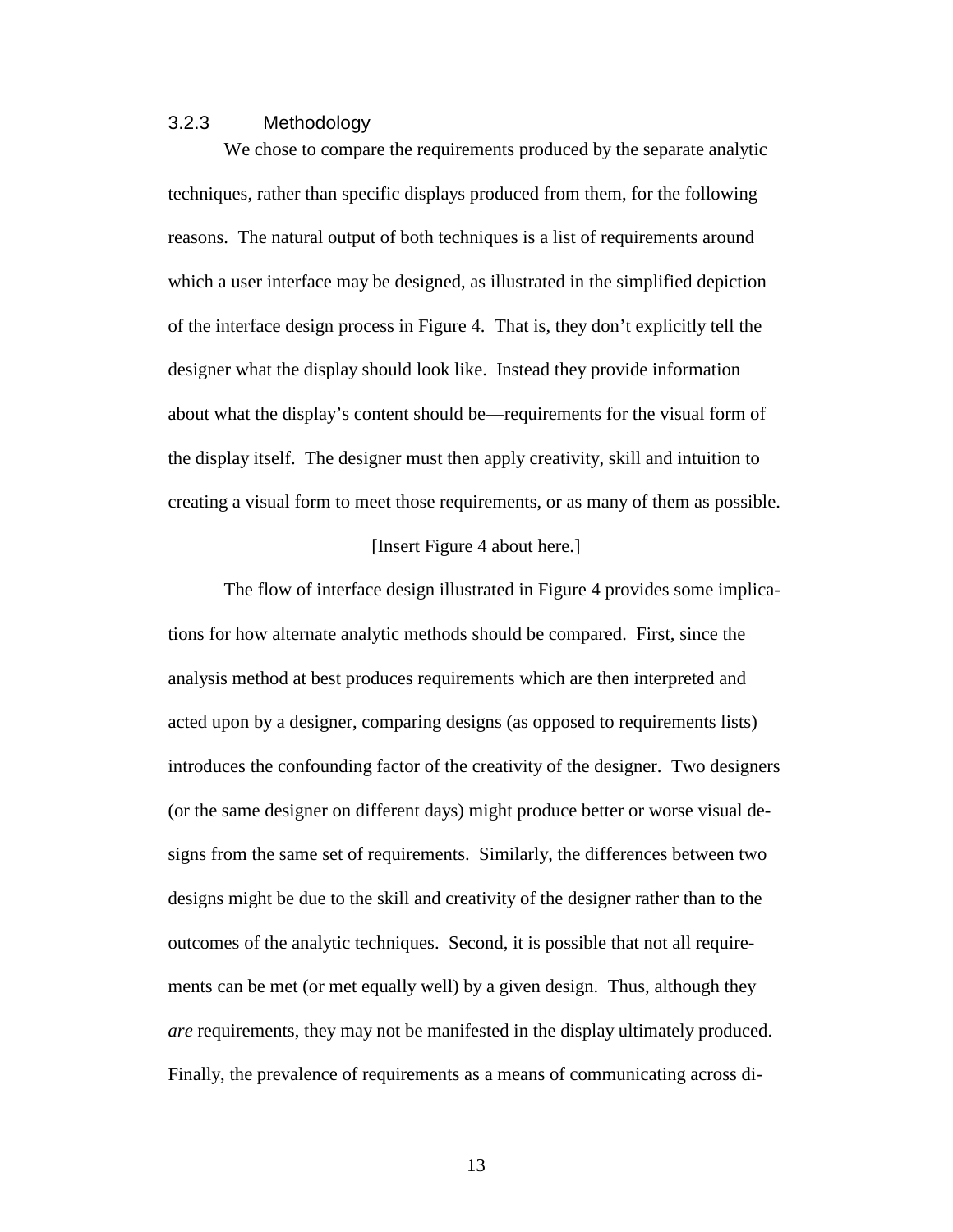verse and distributed work groups in large, complex industrial work settings (e.g., Kruchten, 2000) makes awareness of the types of requirements that can be produced using various techniques important in its own right.

Nevertheless, there can be little doubt that the ultimate proof is 'in the pudding.' Any analytic technique which consistently fails to produce superior visual interface designs (as measured by comparative performance studies) should be regarded with skepticism. On this front, both ADS and HTA have a proven track record of use in the production of good interfaces for a variety of work domains (cf. Vicente and Rasmussen, 1990 and Rasmussen, Pejtersen and Goodstein, 1994 for examples and case studies of ADS-based designs and Reed, 1992; Carey, Stammers and Astley, 1989; and Hackos and Redish, 1998 for similar reports on HTA- and other task-analytic approaches to design.)

The comparison of analytic techniques reported here is certainly not, nor was it intended to be, a 'pure,' side by side comparison designed to show which analytic method was 'better'. To have performed such a comparison fairly and accurately, we would have had to have at least two individuals, both unfamiliar with the application domain at the start of the experiment and both with at least approximately equal experience with their respective techniques and in interface design in general, perform the respective analyses 'from scratch' and in isolation from each other. Not only did we not have access to such individuals, but the question of which analytic technique was 'better' in some absolute sense was not what we were trying to answer.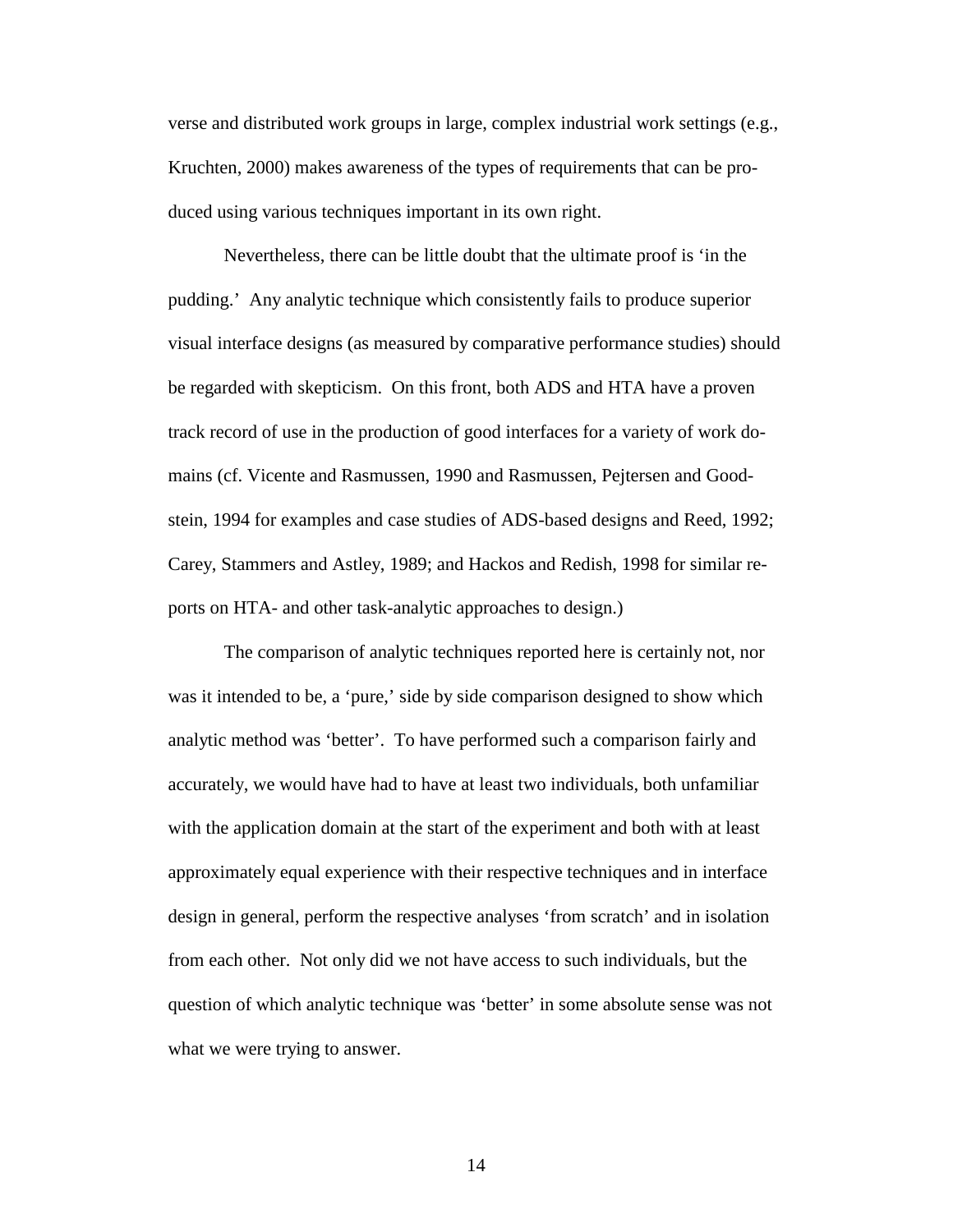Instead, we performed the HTA after, and with full knowledge of the results of the ADS. We were interested in the *complementary* information produced by the two analyses when used in conjunction.Our hypothesis was that, since both HTA and ADS techniques focus on different aspects of the work environment (tasks and the work domain itself), the two analytic techniques would provide *unique* information, and that information from either analysis would be beneficial but that both together would offer a more complete set of requirements for interface design. In essence, performing one analysis after the other, building on its outputs, is a conservative test of this hypothesis. It might be expected that two separate analyses would produce different results, but if a second analysis can be performed with the full knowledge of the first and *still* produce novel information, that would be stronger evidence for the unique contribution of each approach.

Our decision to conduct the HTA after, and using the results of, the ADS (rather than vice versa) was one of practicality. As noted above, work domain analyses of the DURESS II had already been performed and could be utilized.

As Shepherd (1989) has pointed out, the purpose for which an HTA is performed can have a profound impact on the information collected. Vicente makes a similar observation for ADS (Vicente, 1999b). Our primary purpose in this exercise was deriving information and control requirements for the human users of DURESS II around which an interface could be designed. Generally speaking, analyses that are focused on producing design requirements place more emphasis on identifying interaction needs but, perhaps, less on decomposing the domain to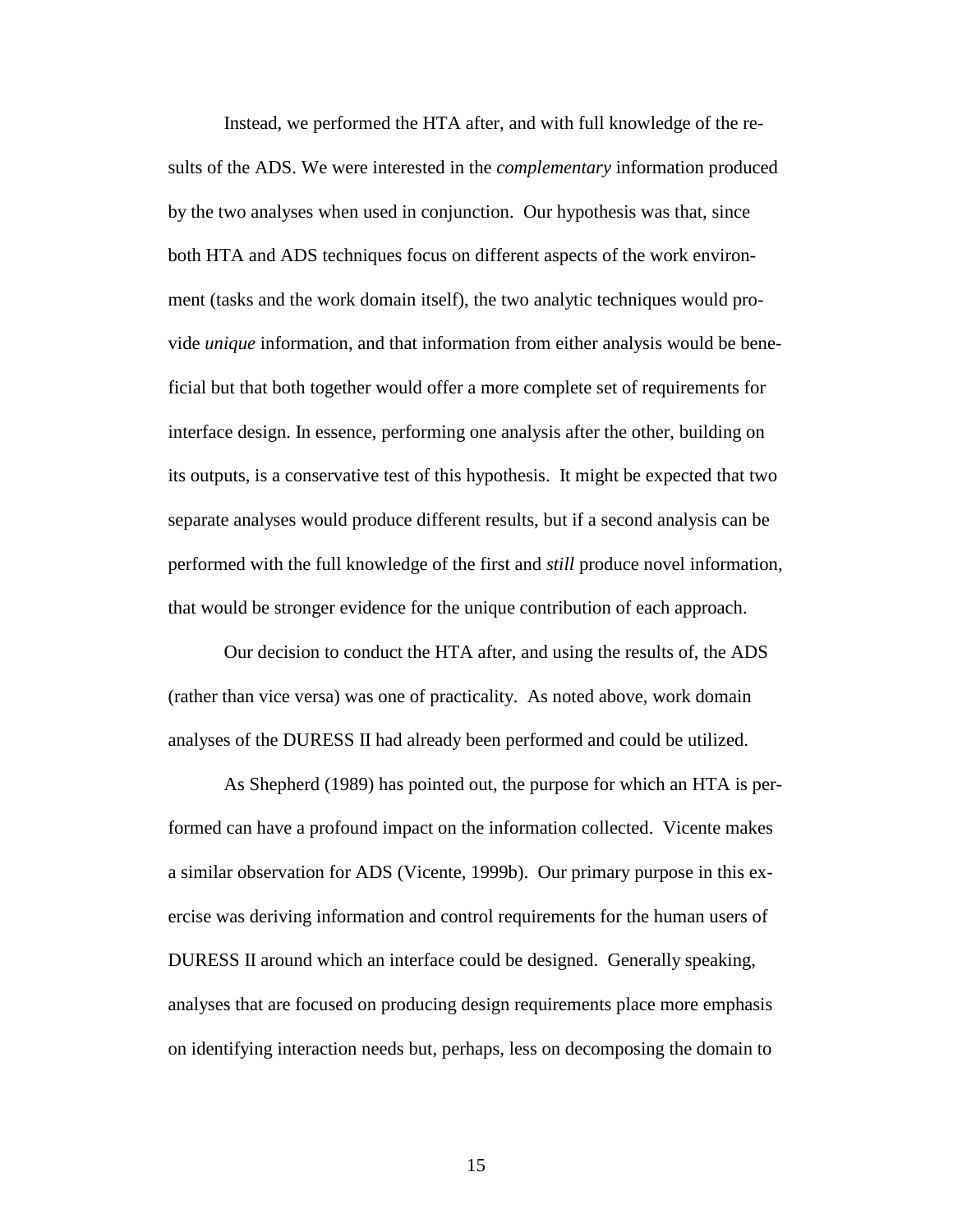a fine-grained level (useful to produce procedures or training programs for novices).

Finally, there were a few short cuts taken in performing this HTA. Since our primary purpose was the comparative analysis of HTA and ADS, we pursued only that much of the HTA as we thought would provide valuable insights for our purpose. We expanded the 'start up' branch of the DURESS II HTA in depth, with moderate expansion on Normal Operations and Shut down and limited expansion on Fault Management (six equipment failure faults). In part, this was because of progressively diminishing research returns: having expanded 'Start Up' first, we found ourselves less likely to identify new classes of requirements in each additional branch expanded. In part, as mentioned above, the purpose of this HTA (acquiring knowledge to support interface design) did not require a deep, procedural 'program' for every branch. Finally, specifically with regards to the Fault Management branch, it was also an acknowledgement of the fact that representing comprehensive strategies for this task is ultimately hopeless. Instead, we represented known faults with management strategies—an approach similar to that taken in the process control and aviation industries currently.

# **4. Results of Analytical Comparison**

The development of requirements sets for even such a moderately complex system as DURESS II produces large quantities of data. The requirements lists produced in this work, themselves summaries of the actual analyses, occupy some 21 single-spaced pages in the laboratory technical report documenting them (Miller & Vicente, 1998b). Clearly, some further summarization is required for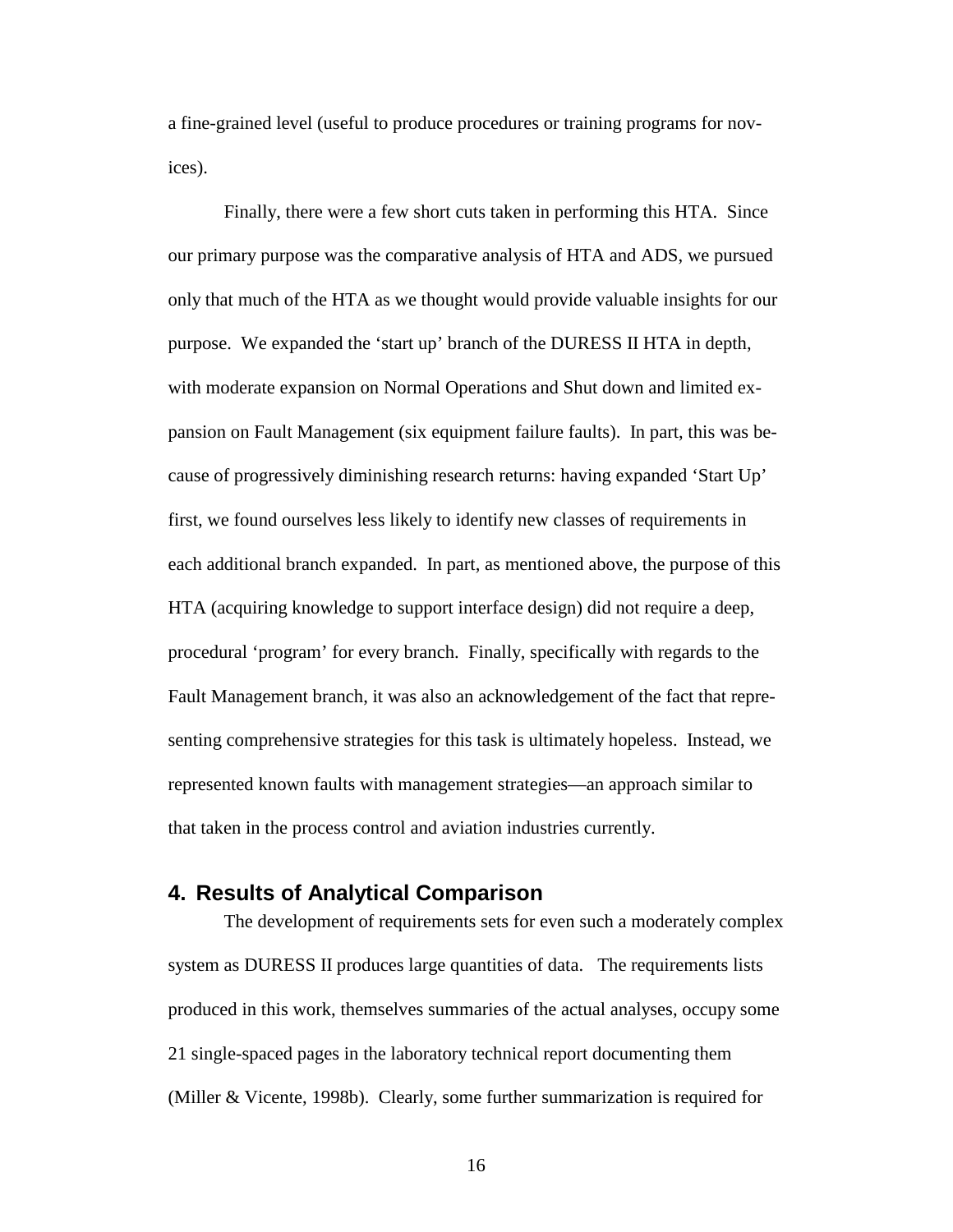presentation in the literature. Table 1 summarizes the results of our two analyses and organizes them in side-by-side fashion for comparison.

The first column in the table presents not specific requirements obtained from either analysis, but rather a general type or class of requirements knowledge which may have been represented by several instances in the analyses. For example, the first line in the table states that the ADS identified the "Physical appearance and location of work domain components" as required. In fact, our ADS analysis identified that the physical appearance and location of 14 specific components should be included as follows (from Miller and Vicente, 1998b):

- 1. All physical components of DURESS II (as identified by the Physical Form level of the ADS) should be represented. These are: Pump A, Pump B, Valve A, Valve B, Valve A1, Valve A2, Valve B1, Valve B2, Reservoir 1, Reservoir 2, Heater 1, Heater 2, Outlet valve D1, Outlet valve D2
- 2. Information about the appearance and location of physical components listed in 1 should be included.

An 'X' in either column means that the corresponding analysis technique clearly and unequivocally identified the type of interface knowledge represented in the row as necessary for an interface in this domain. Other entries claim that an information type was "implicitly" identified by an analytic technique. Note that both HTA and ADS are intended and, in current usage, are generally used as the sole method of identifying display requirements for interface design. Thus, it is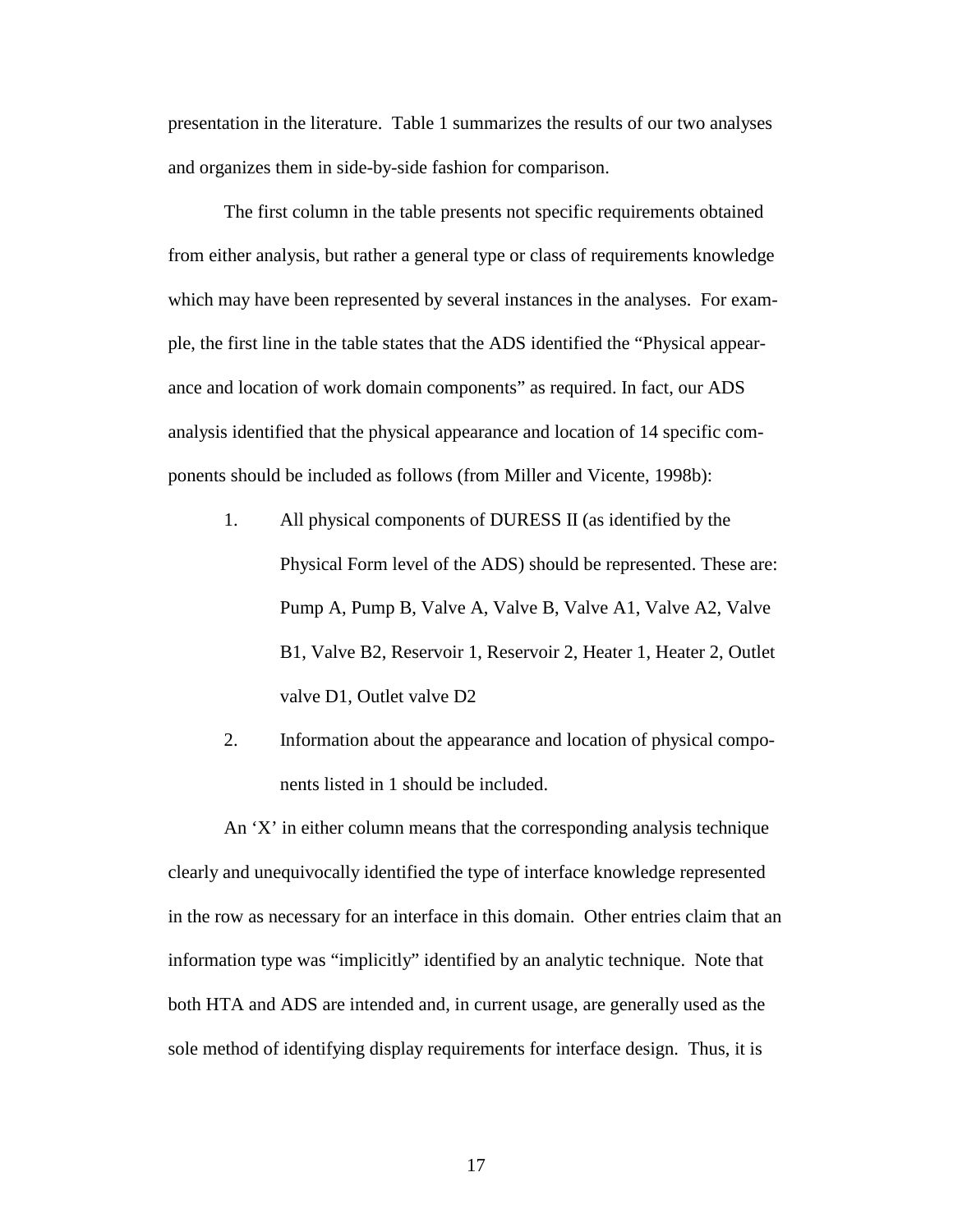not surprising that either approach provides most of the full set of display requirements represented by the union of the two approaches.

It is important that some types of information are only 'implicitly' provided by each technique. 'Implicit' in this context means that some sensitivity to the knowledge type was required to complete the analysis, but that the knowledge wasn't as complete or deep, or as easily or explicitly represented in the 'implicit' technique's outputs as it was in the more 'explicit' one. Therefore, the designer using the 'implicit' technique might do as thorough a job of understanding and capturing that knowledge as the one using the explicit technique, but the nature of the technique itself made this less likely. For example, the procedures produced by the HTA are based on the underlying functioning of the DURESS II system, but this knowledge could come as reported procedural rules from domain experts. There is no guarantee that such reports would be complete or even necessarily accurate. Further, the understanding of the system's general capabilities and constraints required to produce accurate procedures is not explicitly captured anywhere in the HTA analysis. Instead, this knowledge is 'compiled' (which necessarily means it is obscured) into procedural rules by the HTA. Thus, an HTA 'implicitly' conveys knowledge about the DURESS II system functions, but it does not 'explicitly' convey that knowledge in depth (see also section 5.7 below).

It is important to keep in mind the cumulative nature of the analyses. Since the HTA was performed after, and with the results of, the ADS, the presence of an information type in the HTA column does not mean that HTA alone would have been sure to capture display requirements of that type. Furthermore,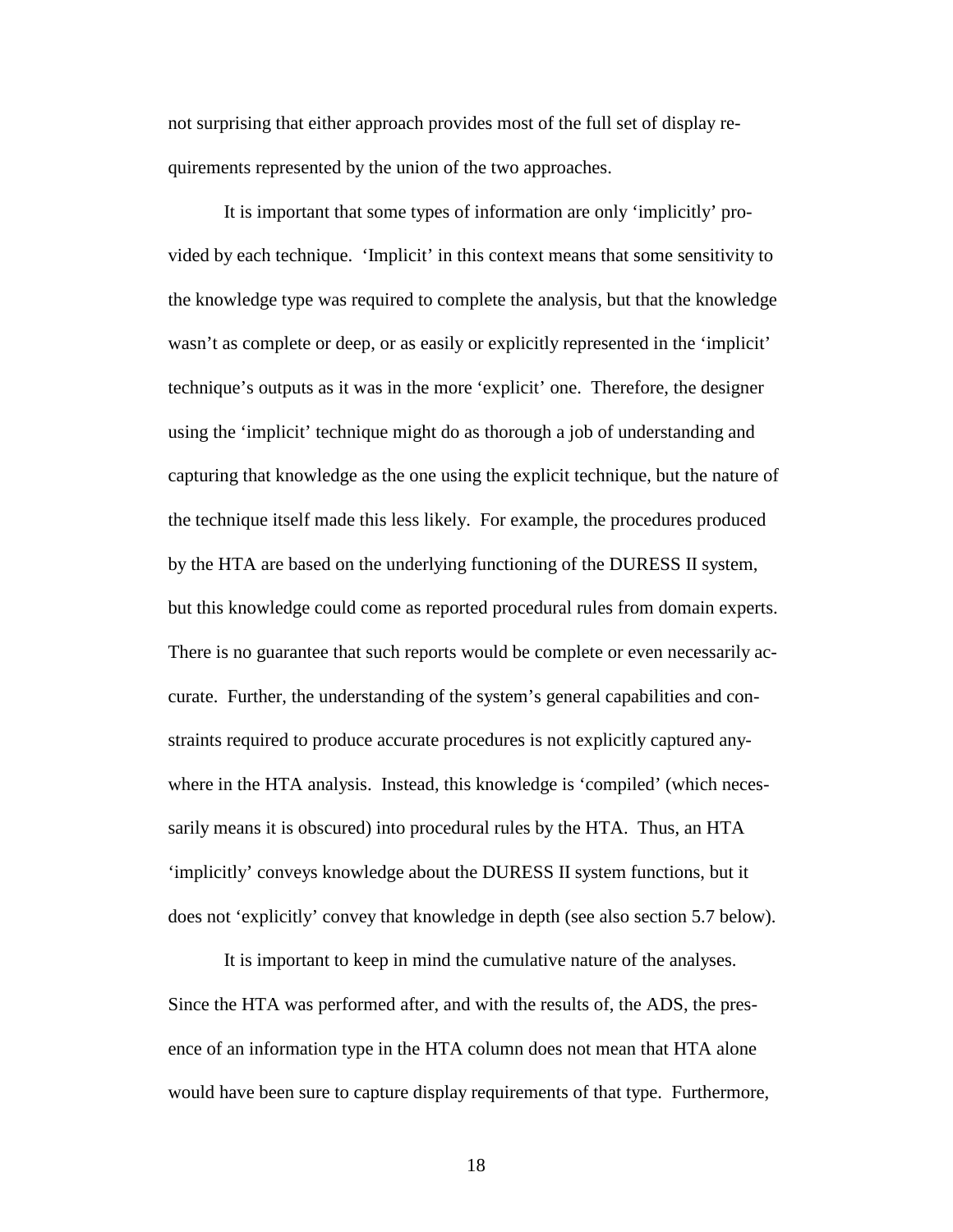the absence of an information type in the HTA column means that the HTA had no reasonable or convenient way of incorporating that type of information, *in spite of* the fact that the ADS analysis said it was needed. Since the ADS was performed first, without access to the HTA results, the presence of an information type in the ADS column is evidence that ADS alone can identify that requirement type. On the other hand, the absence of an information type in the ADS column means only that the ADS failed to identify that type of information need—not that it could not have incorporated it, especially if the ADS had been performed after the HTA.

Finally, it is important to remember that the generation of display requirements is only a contributor to the ultimate display designed. The fact that an information type is missing from either column leaves open the possibility that a smart designer might intuitively fill that information in. On the other hand, the absence of a display requirement places a heavier burden on the designer's intelligence and creativity, thereby making errors of omission more likely.

[Insert Table1 about here.]

### **5. Lessons Learned and Implications for Interface Design**

The most general conclusion from the results summarized in Table 1 is that the two types of analyses do have unique contributions to offer the interface design process, even when performed sequentially. As can be seen from Table 1, not only are the sets of display requirements produced by the two analyses substantially different, they are also highly complementary.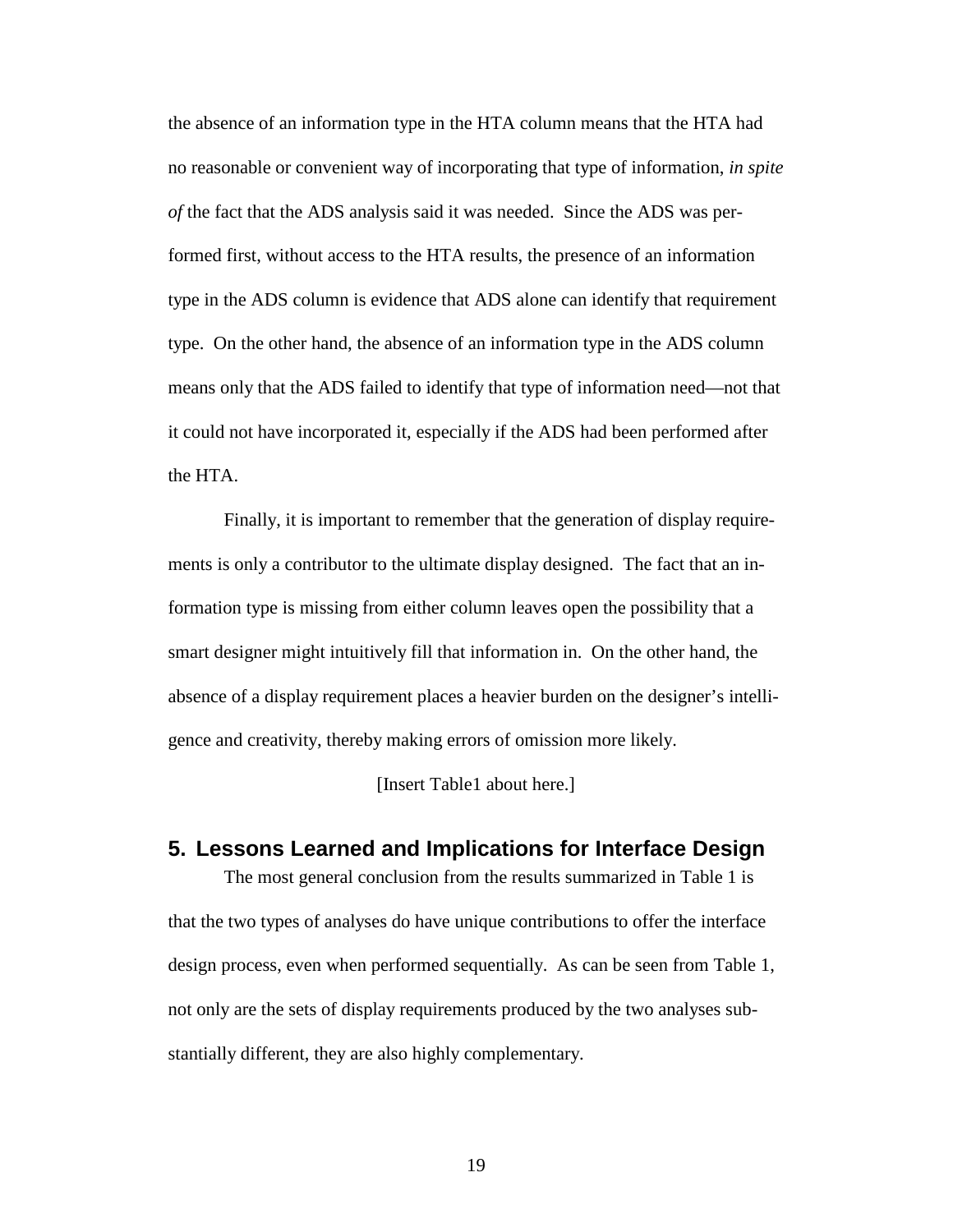The remainder of this section provides lessons learned from conducting the paired analyses. Many of these involve considerations of the strengths and weaknesses of each approach. When possible, we have drawn specific implications for interface design. We have structured the list as follows: the first 5 items present advantages to performing the HTA after and in addition to an ADS. The later 7 items present disadvantages of doing an HTA alone and, therefore, advantages that the ADS provides when done alone or in addition to an HTA.

### **5.1. Importance of method/strategy selection**

The HTA shows that the operation of DURESS II can be thought of in terms of a handful of task-like strategies or methods (cf. lines 27 & 28 in Table 1). Vicente and colleagues (e.g., Vicente and Pawlack, 1994) have discovered this from engineering control analyses of DURESS II as well, but their interfaces based on the results of ADS analyses alone (e.g., Vicente and Rasmussen, 1990; Bisantz and Vicente, 1994; Vicente, 1996) have not taken full advantage of the fact. Much of the user's interactions with DURESS II are determined by strategy choice (cf. lines 20-23 in Table 1): initial demands and socio-organizational priorities constrain useful strategies and once a strategy is chosen, it is reasonably straightforward to determine what specific equipment settings and values should be. Expectations and performance monitoring are also determined by strategy choice, and equipment failures may make a current strategy no longer feasible, therefore mandating a transition to another strategy. While the ADS provides the information required to derive these strategies, the strategies themselves are not present in the ADS. The HTA more naturally shows how strategies are chosen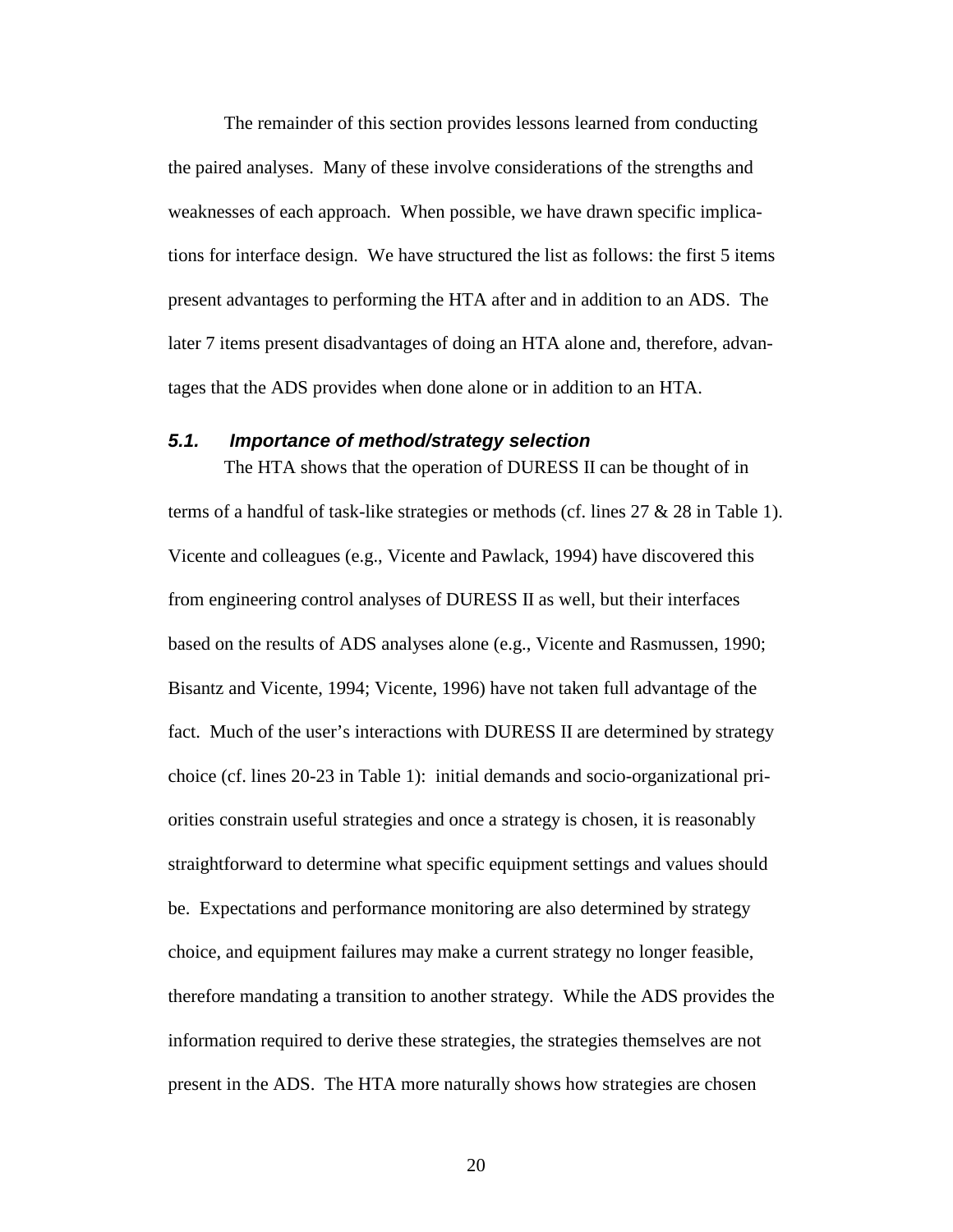and used by an operator—as well as identifying the information requirements for making the choice and implementing the strategy. This prevalence of strategybased reasoning argues that strategies be included in training regimes and, perhaps, as selectable objects in the work environment.

### **5.2. Importance of expectations given method/task**

A large proportion of the HTA's tasks involve either the generation of expected values for various DURESS II components or the comparison of current values to expected ones. With the exception of mass and temperature output goals (cf. line 23 in Table 1), specific expectation states for intermediate goals or states are not produced by the ADS analysis, though they are specifically included in the HTA (cf. lines 20-22 in Table 1). This is in keeping with the ADS goal to capture the constraints present in the work domain, and not the specific values associated with any single methodology. The prevalence of expectation values in the HTA tasks suggests that some method of graphically conveying these values, perhaps in a manner sensitive to the current strategy the operator is using, would be helpful to users (cf. lines 27 and 28 in Table 1).

#### **5.3. Ordering Constraints/Practices should be supported**

The HTA identifies places where multiple tasks must be done in sequence or in parallel, either because of work domain constraints (e.g., you must have water in a reservoir before you can get flow out of it) or of human cognitive constraints (e.g., you must have a plan before you can execute it). The discipline required to produce an ADS, and the level of 'deep knowledge' it requires, facilitate the identification of the first type of constraints (cf. lines 7, 8, 12, 15, 16 and 19 in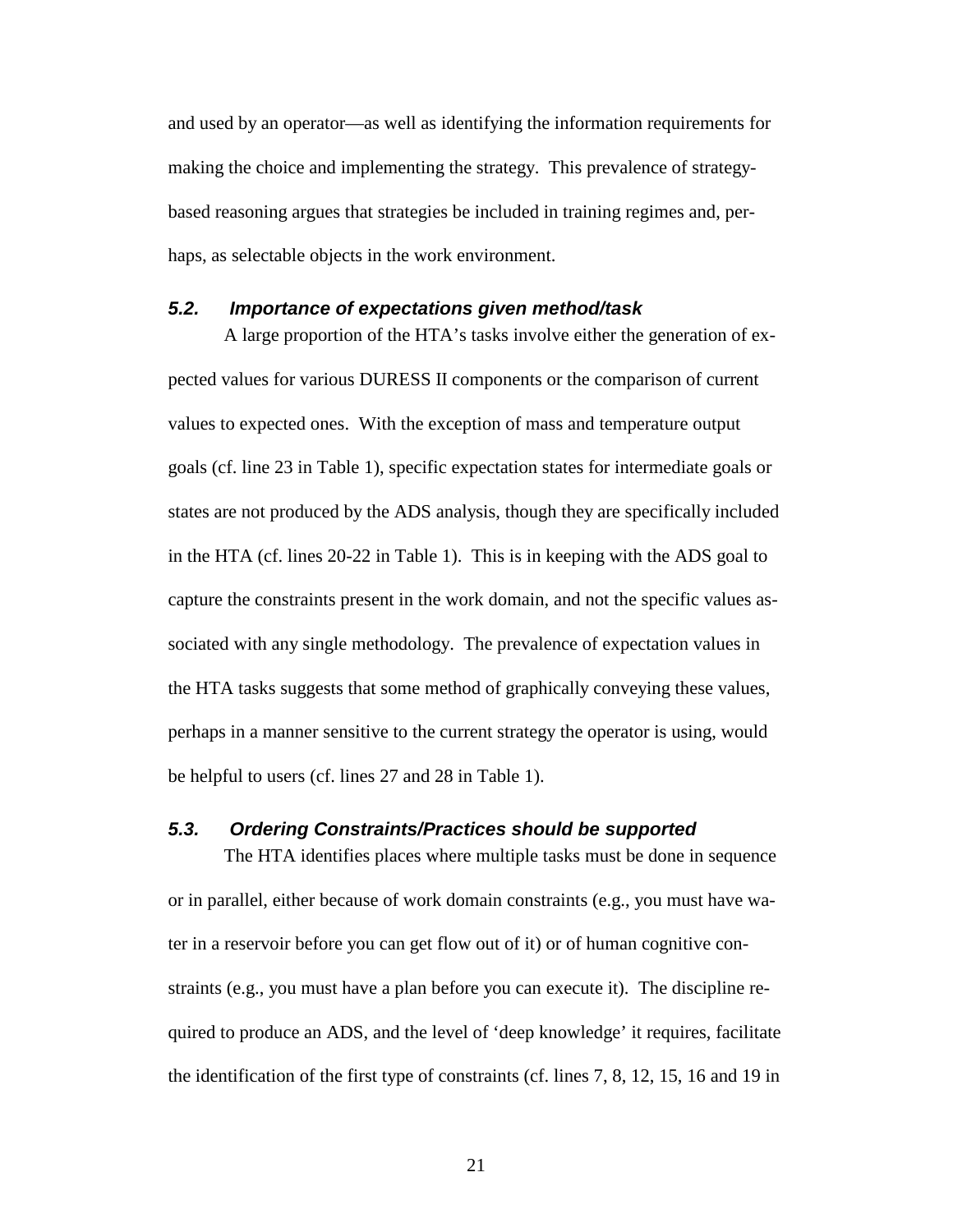Table 1), though these are difficult to represent in an ADS model (cf. line 31 in Table 1). The second type of constraints is not a part of the work domain per se, and thus is not captured by ADS. Ordering relationships are useful for interface design for two reasons. Sequential relationships may provide opportunities to suppress information not relevant to a current task (thereby facilitating greater concentration), while information for parallel tasks must all be present concurrently. Second, when tasks should be done in sequence, interfaces should be designed to support or, in extreme cases, to enforce that sequence.

### **5.4. Distinction between Display and Control**

By discriminating between planning or monitoring versus execution tasks, the HTA shows when operators need *both* control capabilities and displayed information versus displayed information alone (cf. line 30 in Table 1). While this distinction is not always useful for design (especially if the transition from monitoring to control tasks must happen rapidly and unpredictably), it can sometimes be used to minimize display clutter and focus attention. While the ADS does identify those variables which can be controlled versus those which can only be monitored (cf. lines 4-8 in Table 1), it does not support the identification of periods when display alone might be acceptable because it does not explicitly include the notion of sequencing or temporal flow.

### **5.5. Importance of Social-Organizational Knowledge**

The need for the operator to choose between methods (primarily in Plan 1.1 and its children) implies the need for social-organizational knowledge which is not a part of the work domain (i.e., the plant) itself and is, therefore, not in-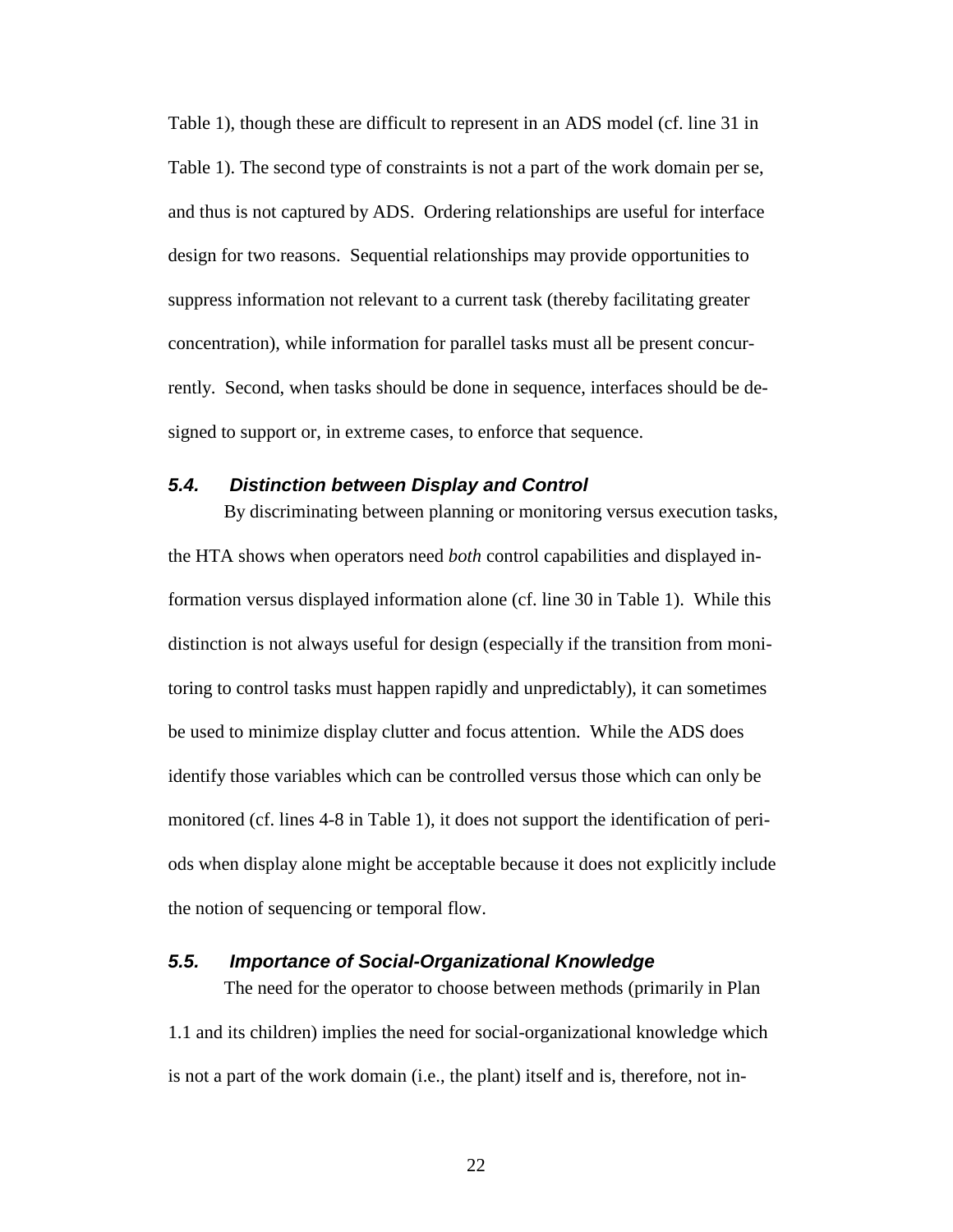cluded in the ADS (cf. lines 24-26 and 28 in Table 1). These factors include information about the importance of speed to completion, speed to initiation, consistency of output, perceived likelihood of demand changes, faults, excessive workload levels, etc. The operator must have this information (though not necessarily through the interface) or s/he will make assumptions about those variables—with potentially erroneous results.

It should be noted, however, that the ADS technique is envisioned as only the first step in a series of constraint-based analyses (Rasmussen, et al., 1994). Vicente (1999a) has labeled this series 'Cognitive Work Analysis' (CWA) and has described their sequence and content as follows: (1) the ADS which focuses on the Work Domain—that is, the physical plant, (2) the Decision Ladder which focuses on the control decisions and actions, (3) Information Flow Maps which analyze viable control strategies, (4) an integration of the other tools used to analyze constraints imposed by the socio-organizational structure, and (5) the Skills, Rules and Knowledge taxonomy which can be used to analyze worker competency requirements. Thus, a full CWA would likely incorporate the socio-organizational knowledge requirements described above, while an ADS alone would not. A typical HTA, by contrast, strives to represent *all* actions and considerations in a procedure regardless of why they are there (though note the limitations to this approach discussed in 5.8, 5.10 and 5.11 below). HTA naturally incorporates considerations at all five levels of a full CWA. It will, however, capture these considerations only along a specific trajectory and does not represent the full 'space' of constraints and capabilities at each of the CWA levels.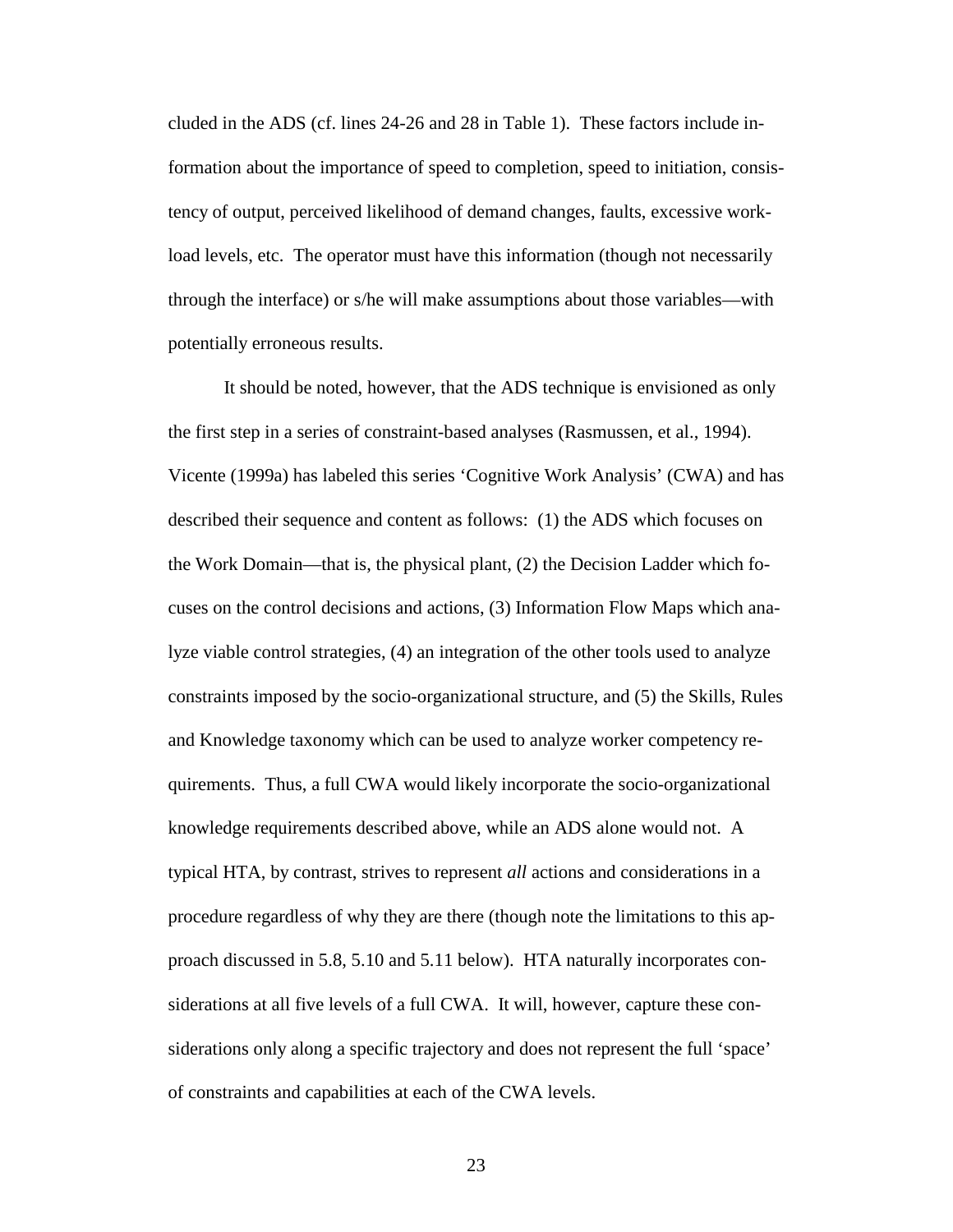# **5.6. Sensitivity to Current Displays = Lack of Device Independence**

An HTA requires more extensive assumptions about the work context than the ADS—as Vicente (1999b) points out—but this can be either good or bad depending on the purpose for the analysis. The ADS must assume, and is therefore sensitive to, only the physical plant. It makes no assumptions about control equipment, interfaces, etc. The HTA is sensitive to not only the physical plant, interfaces, control equipment, and automation available, as well as the social context of goals and incentives in which they are performed (cf. lines 24 and 28 in Table 1). For example, in our analysis, choosing a Reservoir Strategy is critically dependent on whether or not a specific kind of interface is available (cf. Vicente & Pawlak, 1994).

Generally speaking, 'device independence' is more useful in the early stages of design or redesign, when fewer device-relevant decisions have been made, or to the degree that major changes in current work domain or operational practice are being contemplated. Thus, as a gross generalization, HTA is most useful when minor improvements to *current* interface design and operational practice are intended and, therefore, when current practice and optimization knowledge can be useful, whereas more substantial modifications will be better served by an ADS analysis or, better yet, an ADS followed by an HTA.

## **5.7. Implicitness of rationale for procedural knowledge/Lack of "Deep Knowledge"**

While the HTA is better at capturing procedural knowledge, this comes at the cost of losing the 'deep knowledge' required to understand procedures' ration-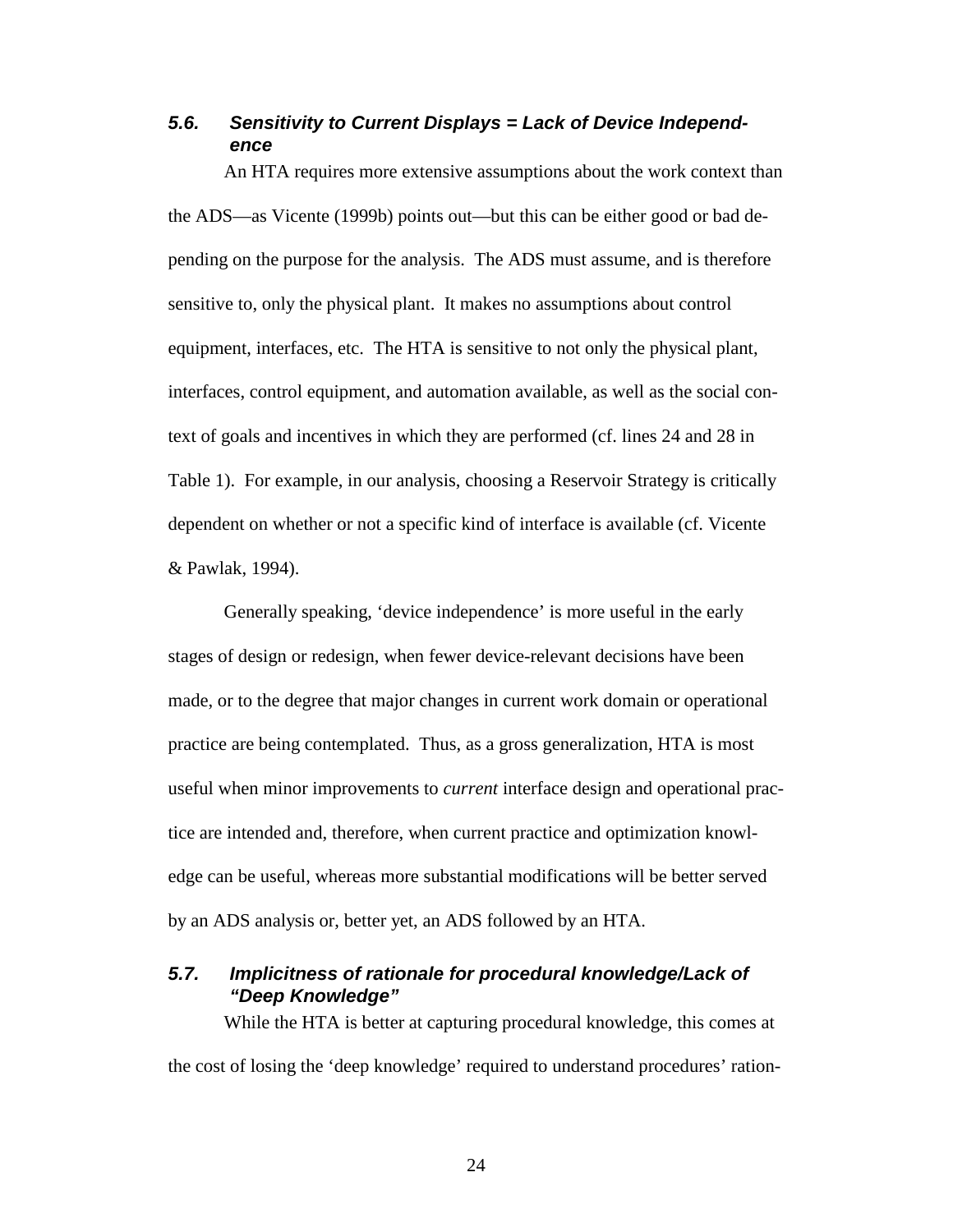ale. Plan 1.1.3 doesn't explain *why* you should not choose the Single Feed Water System strategy if the sum of demands is greater than 10. To understand why requires more of the "deep knowledge" about the structure and function of the plant itself—namely, that the capacity of the pumps associated with each feedwater system is only 10 units, thus greater output cannot be sustained. This better capability to capture "deep knowledge" is illustrated by the ADS' better performance on lines 1-19 in Table 1 and the explanatory power that derives from the knowledge represented by those lines.

This might imply that a task-based approach makes a poor foundation for training but the reality is more complex. In fact, a procedural, task-based training approach will generally enable a novice operator to conduct useful work more quickly than learning deep, structural and functional knowledge. This operator will be lost, however, when the situation deviates from that anticipated in the procedures, while the deeply trained operator will have the knowledge required to, perhaps, invent a new procedure on the fly in reaction to a novel situation.

#### **5.8. Difficulty of being comprehensive using HTA**

Since HTA captures and represents *specific* task trajectories, it becomes increasingly unwieldy the more one tries to represent the full set of possible taskand work-domain situations. It is far easier to report 'the normal case' or 'what I usually do'—and this is frequently how HTA is used. This relationship is illustrated by the HTA analysis' partial or implicit performance in capturing many types of knowledge included on lines 1-19 in Table 1.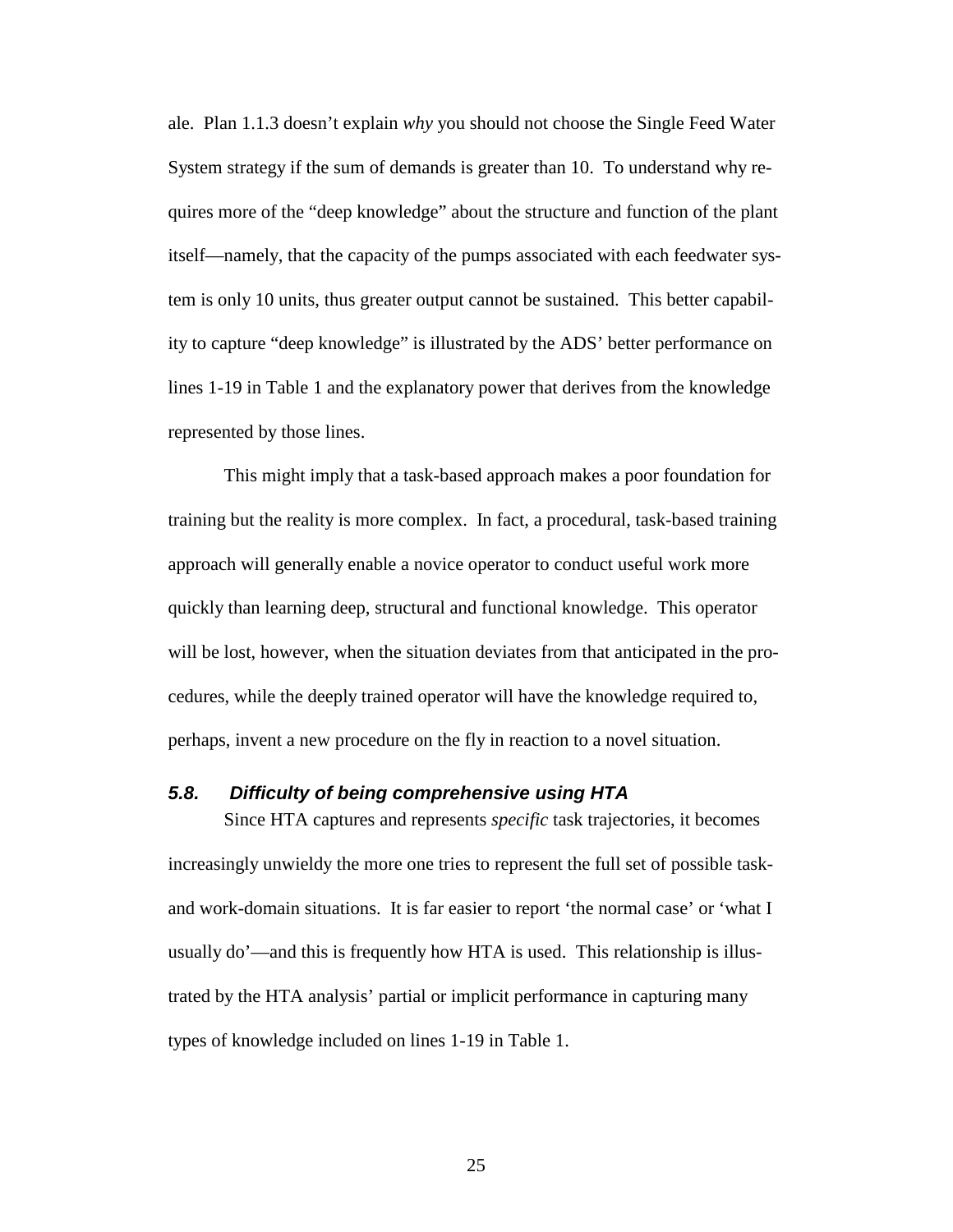In fact, one of the strengths of the HTA methodology is that it's tabular format (cf. section 3.1.2 above) makes it easy to abbreviate the expansion of branches of the task hierarchy and to incorporate by reference existing branches which have been expanded previously. This engenders two problems for the analyst conducting the HTA, however. First, it raises the problem of having to select which tasks to expand to determine complete coverage of the task domain. Second, even in those cases where all known tasks are analyzed, it leaves open the possibility that unknown or unexpected conditions of use may require the spontaneous creation of novel tasks that will not be well supported by an interface designed around the requirements of known tasks alone.

These facts have three implications for analysis. First, they stress both the importance and the difficulty of maintaining comprehensiveness. While it may well be possible to design a good interface without performing a comprehensive task analysis (an analysis which examines the information needs of all possible tasks to be performed using the system), such a design leaves open the possibility of missed information requirements and, therefore, of interfaces that are not well suited to some circumstances which may arise. ADS is a good antidote since it captures functional capabilities and constraints of the work domain without trying to articulate all possible trajectories. Second, they stress the ease of capturing familiar procedures and, by extension, the degree to which workers think in procedures. This suggests we miss an opportunity to facilitate learning and operations if we don't make use of known, familiar trajectories. Finally, they also show the advantages of doing a task analysis *after* an ADS: the comprehensiveness of the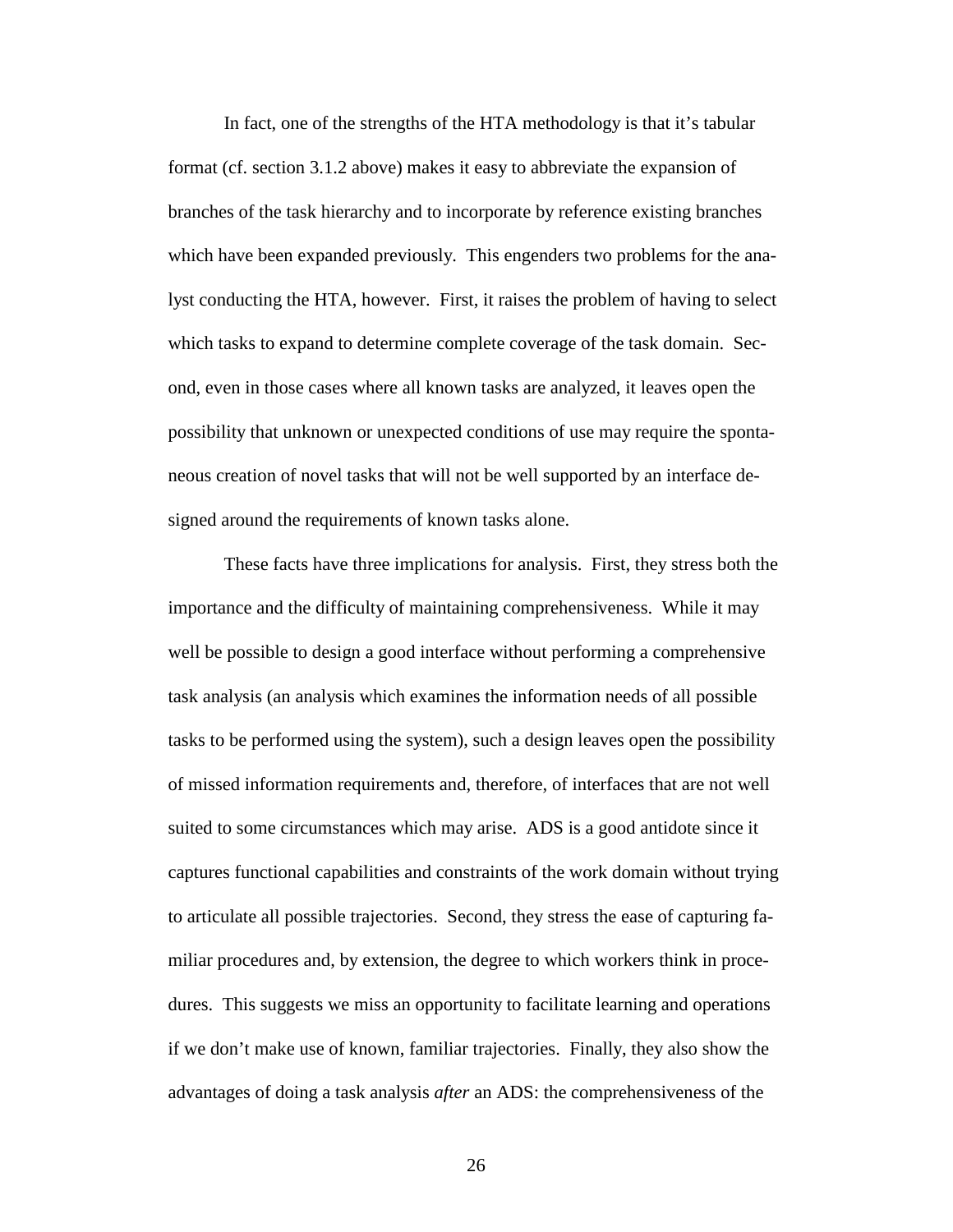ADS analysis serves as a framework for the HTA, reminding the analyst about alternatives that need to be investigated and showing him or her where tasks ought to 'fit' once captured.

Even when alternative strategies are known, to the degree that an HTA is prescriptive, it may filter out or suppress capabilities. For example, an optional "Valve Complexity Reduction" strategy is described in Vicente and Pawlack (1994)—opening the initial feed valves (VA and VB) fully and performing all control by limiting this flow via secondary valves (VA1, VA2, VB1, VB2). This is generally a good strategy. It reduces the number of settings the operator has to worry about and provides more flexibility (at lower workload) during later operations. Thus, in the HTA, we made a typical analyst/designer's decision to "build in" the Valve Complexity Reduction strategy into the procedures to be followed to achieve startup (under step 1.2 in Figure 3). We thereby obscured the possibility that startup is possible without these steps, or under conditions where one of the initial feed valves is stuck open. The temptation to make such streamlining decisions increases as the work associated with a comprehensive HTA increases.

#### **5.9. Lack of Physical Form information**

A glaring absence in the display requirements generated from the HTA is physical form, appearance and location information (cf. lines 1 and 2 in Table 1). One likely explanation is that this is another manifestation of the lack of 'deep knowledge' obtained via HTA. HTA's procedures compile out (cf. Section 5.7) the need for 'deep knowledge', including knowledge about the physical form and location of equipment—as long as the contextual assumptions under which the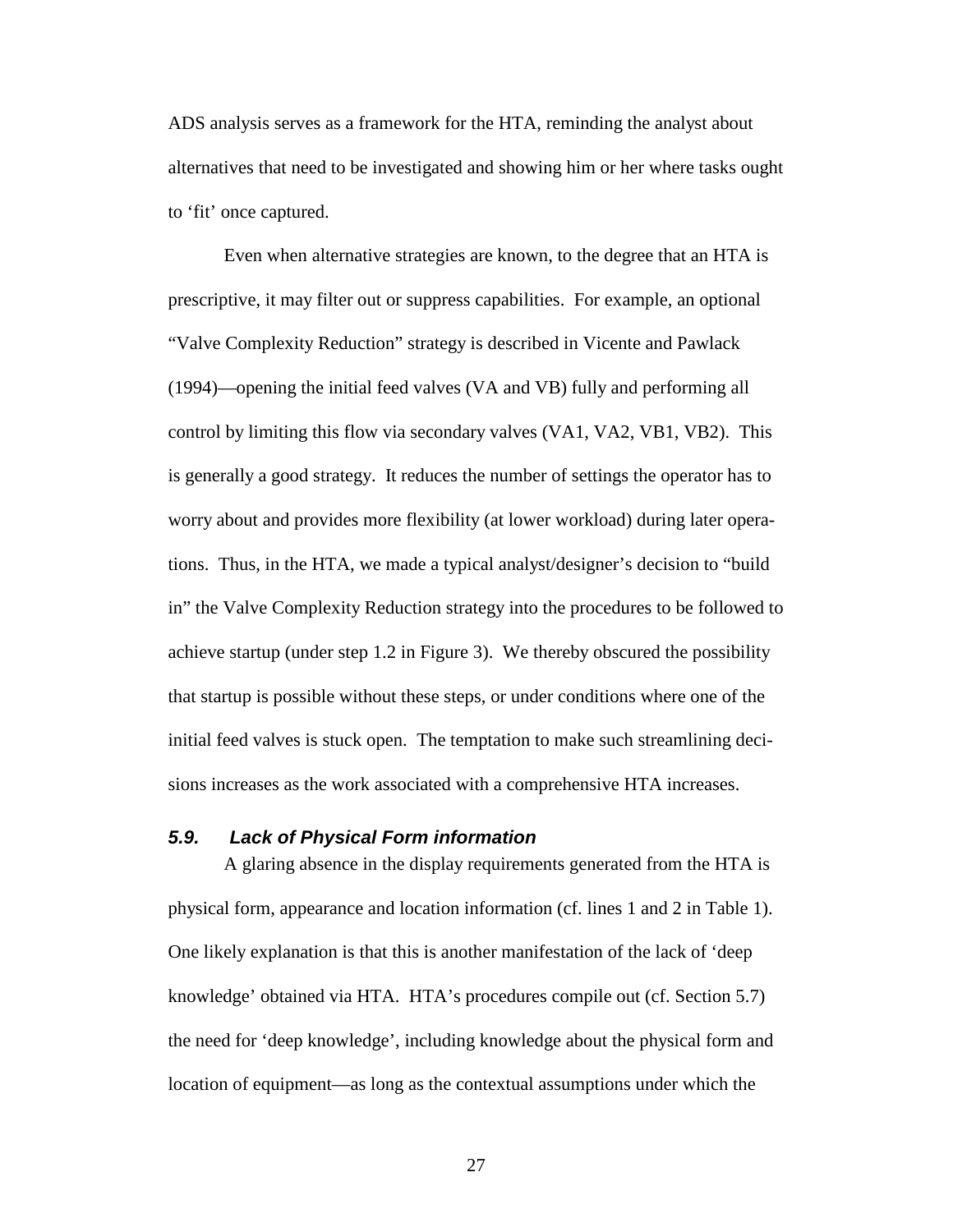task trajectories were created hold true. That is, if I wish to provide feedwater at a specified flow rate and temperature via DURESS II, I can do it by manipulating switches and setting values *via the interface* as prescribed in the HTA (as long as initial assumptions hold true). I don't need to know anything more about the system—such as where the pumps controlled by the interface are located or what they look like.

If true, the implications of this conclusion are that an ADS analysis might provide more detailed and 'deeper' display requirements than are, in fact, necessary during 'normal' (i.e., anticipated) operations, but this information may be critical in those situations where operators can no longer rely on 'cookbook' procedures. Vicente makes a similar point in (1999a) and (1999b).

#### **5.10. Procedures for procedure's sake**

We note also the tendency for the analyst to create procedures precisely because they fit the HTA analytic framework. One example of this is the use of procedures to describe working methodologies that may be more dynamic or less well structured. The HTA representation of a task may artificially impose a procedure on what is, in practice, a more adaptive, satisficing decision making process for the human operator who, after all, must plan the order and method of conducting subtasks as a part of each task performed. As Suchman (1987) and Klein (1998) have both documented thoroughly, procedural descriptions of this decision making and planning process are rarely complex and situationally dependent enough to be completely accurate.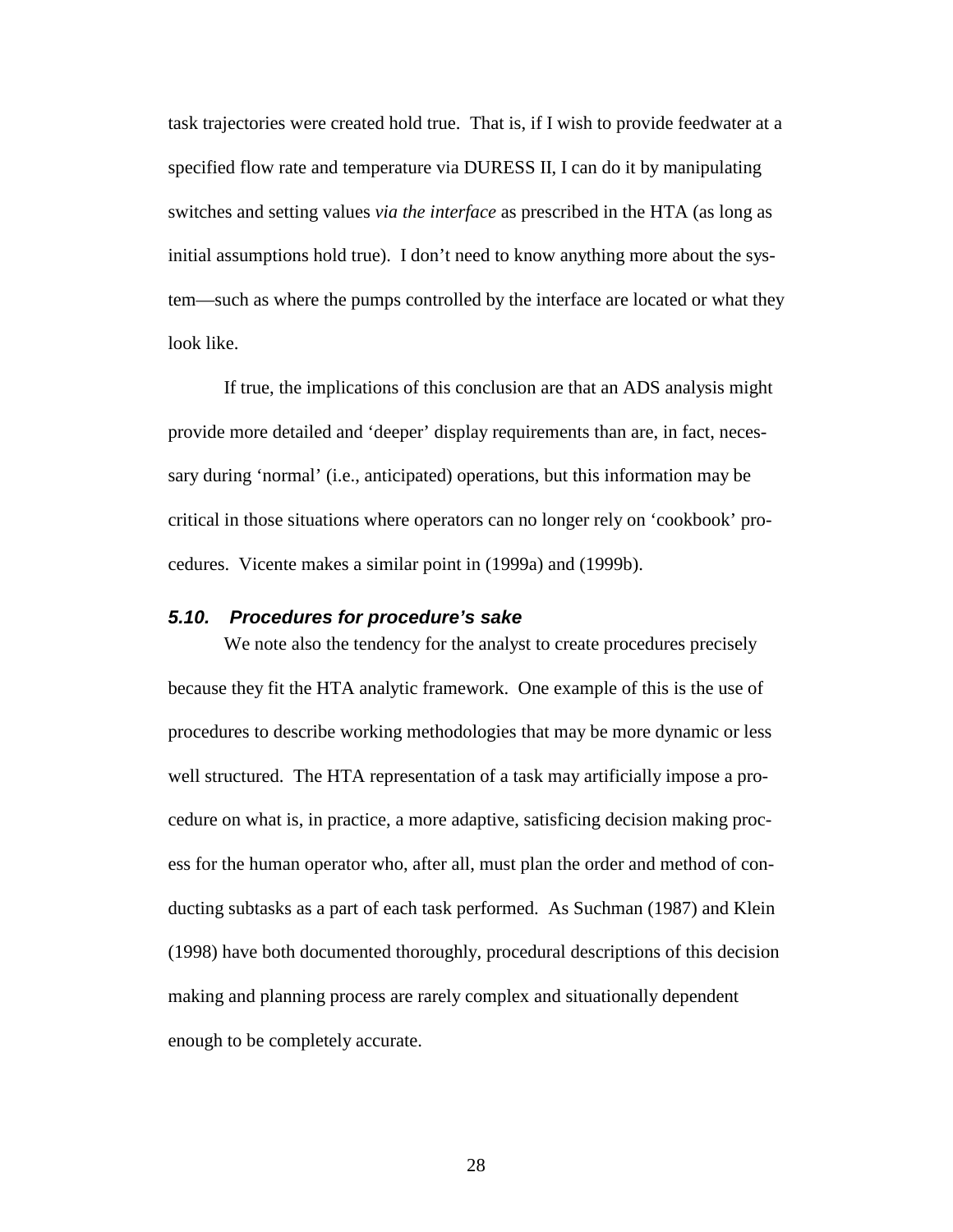Another example of the over use of procedural representations is the creation of procedural simplifications to ensure that the user is 'on track'—that is, entering the procedure from an expected state to which it applies, rather than from other possible states. The "Abort" task (1.5 in Figure 3) is an example in two ways. First, Abort's parent plan says that Abort should be performed if results of a startup are 'not acceptable'—notionally defined as more than 20% off expectations. At best, this is a gross and conservative simplification since many situations would permit larger deviations and still be recoverable. Second, the 'Abort' task itself is a plan to place the system into a configuration from which the written procedures apply. The activities in this task are not, strictly speaking, necessary in all contexts. Analyzing task sequences for *all* possibilities becomes exponentially difficult, so the analyst is tempted to include conservative 'good practice' rules, or to build 'parking configurations' which get the work domain into a state where a more simplified procedure can be applied to it. While this simplification reduces workload for the analyst/designer, and frequently for the user as well, it obscures work domain capabilities which could, if used properly, lead to better contextadaptive performance. It also enables potential mismatches between the assumptions of a procedure and the intentions of the user, as Suchman (1987) documents. This is one reason that those performing an HTA also frequently perform a human error analysis (e.g., Reed, 1992) and include information requirements derived from that analysis along with those from the HTA to enable a broader range of error detection and recovery capabilities in the interface.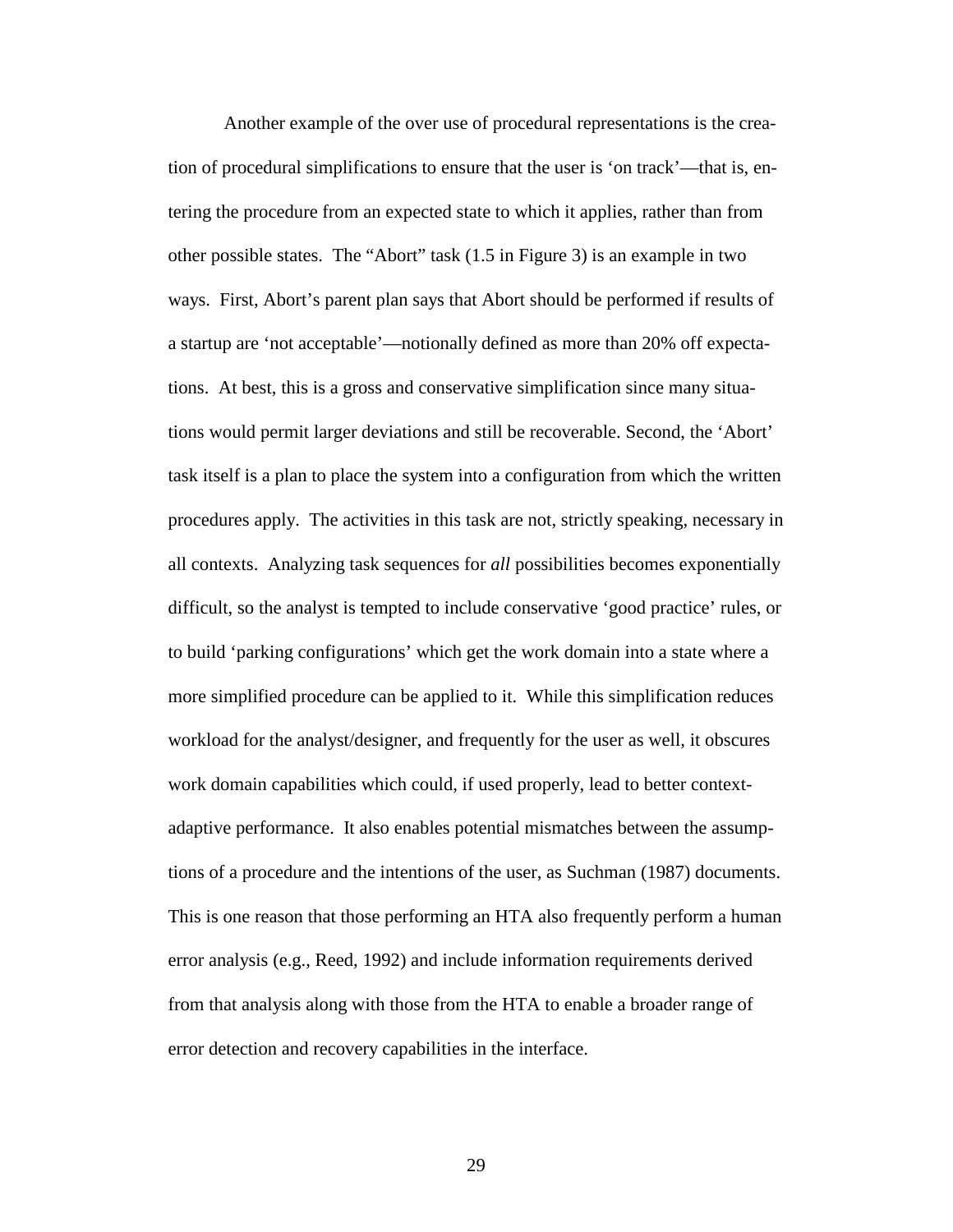#### **5.11. Lack of relationship propagation knowledge**

Perhaps the most serious lack noted in the results of the HTA is the absence of requirements about the propagation of effects from one equipment variable or state to another (cf. lines 7, 8, 11, 12, 14-16 and 19 in Table 1). That is, the HTA showed little need to include the relationships identified and represented as equations in the ADS analysis.

Again, the primary reason for this stems from the intent of the HTA to produce (or describe) effective procedures or rule-like plans for accomplishing specific goals. Thus, the designer must reason about the propagation relationships and 'compile' them into rules or procedures. This strategy of performing some work at 'design time' so that the operator doesn't have to do it at 'run time' is where the efficiency of procedures comes from. Of course, if the designer has not correctly and completely anticipated the set of procedures needed, then the operator at run time will be forced to generate a new procedure on the fly. If the operator does not understand the propagation effects between work domain variables, then that new procedure may very well be critically flawed (cf. Vicente, 1999b).

#### **5.12. Leap to Information Requirements**

An HTA carried out to the depth here is most useful for generating requirements about how to organize information (spatially and temporally). HTA seems less useful than an ADS for directly *identifying* the information required for the tasks. We will attempt to illustrate this subtle point by an example.

The ADS identifies a series of variables and equations which describe the work domain and then claims, supported by empirical evidence (Vicente, 1996),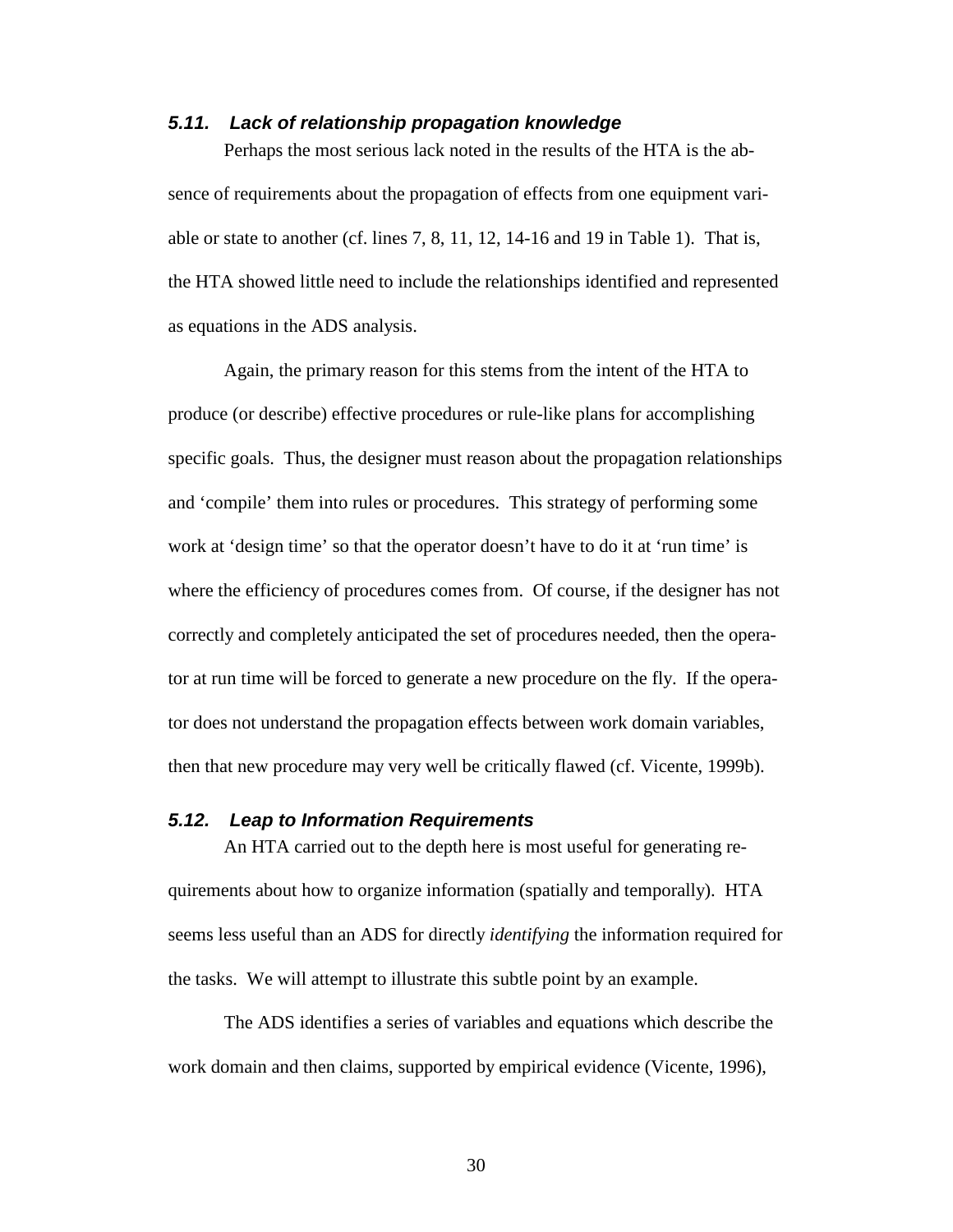that an operator needs to know these variable values and equation-based relationships if s/he is to understand and control the domain. Thus, the ADS *directly* identifies specific information requirements and provides a thorough justification for their inclusion in an interface design.

An HTA is capable of providing this level of directness and justification and does so most frequently when it describes fine-grained cognitive operations. In our HTA, for example, Task 1.1.2.1.1 describes a cognitive operation "Sum the Demands" which requires, as inputs, the two demand values D1 and D2. To perform the parent task, we know both what information is needed and explicitly why it is needed (and how it is to be used). Thus, this level of decomposition provides both a specific identification of information requirements and thorough rationale for their inclusion. It is far more common in practice to decompose tasks to a level like that in Task 1.6.1.1 "Determine Flow Adjustments" and then use introspection or operator reports to generate a list of information requirements for this task *without* creating explicit sub-procedures for performing it. We refer to this as making the "leap" to information requirements. Again, as discussed in section 3.1.2 above, the tabular format available for conducting an HTA is useful precisely because it facilitates this 'leap' to information requirements at a higher level task than they would otherwise arise in—it allows the inclusion of information requirements without a detailed decomposition of the cognitive tasks and processes which make use of that information. By making this leap, the designer/analyst is making two assumptions: (1) that s/he has the *right* set of infor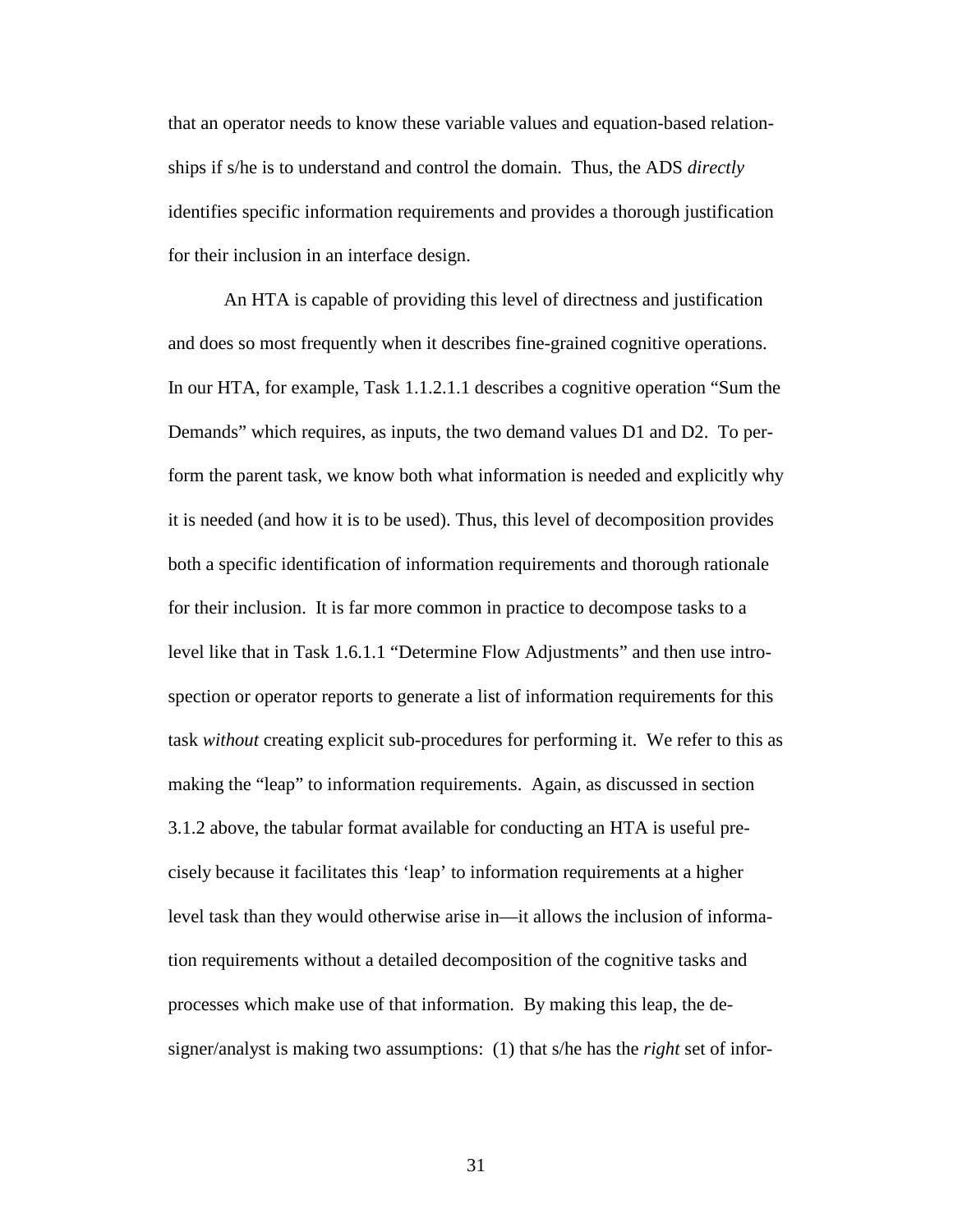mation requirements, and (2) that the operator will know how to combine them in order to perform the task.

While analyses could be driven to the level where requirements are explicitly identified, it is worth investigating why the drive to 'make the leap' is prevalent. The 'deeper' one drives the HTA, the bigger the branching logic becomes. Working through this combinatorial explosion becomes tedious, time consuming and costly. In industrial settings, all three factors contribute pressure to speed analysis, but even in academic environments the first two may be sufficient.

## **6. Conclusions**

Taken over the findings listed above, the following conclusions seem valid. The ADS work domain analysis:

- Does a much better job of providing 'deep knowledge' about the full set of constraints and capabilities for system behavior which are inherent in the work domain—that is explicit knowledge about the affordances of the domain and their relationship.
- More readily and directly identifies information requirements for monitoring, controlling and diagnosing the system
- $\blacksquare$  Is more independent of the specific context in which the system is used (e.g., its interface, organizational goals, social structure, etc.)

In contrast, the HTA task analysis:

 Provides 'compiled' procedural knowledge which will generally be easier to learn and follow for anticipated cases, but which hides the deeper rationale for procedures and risks unexpected behavior.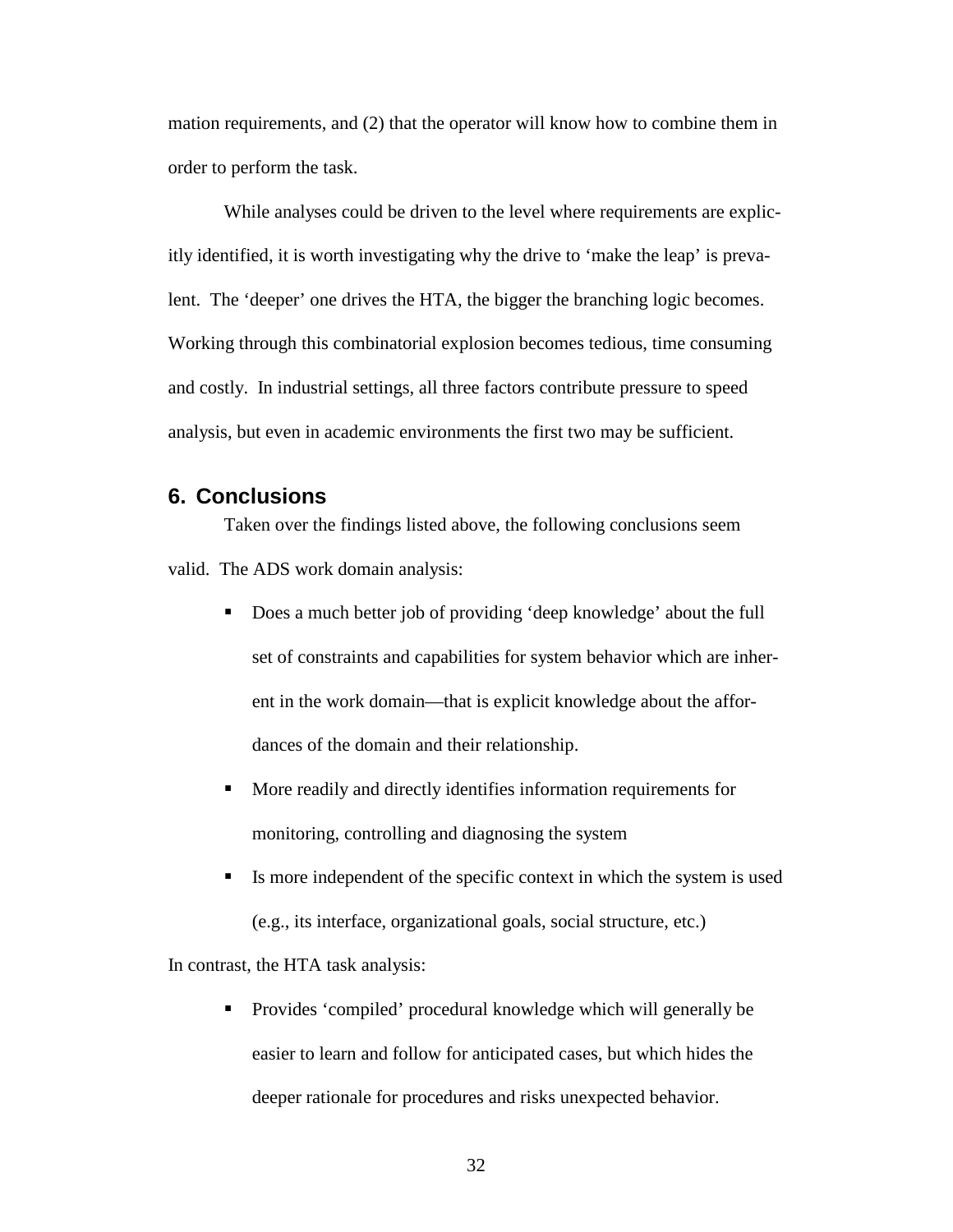- Is more 'human-centered' in that it focuses more on what the operator must or can do and how s/he divides the set of operational behaviors into discrete chunks (i.e., tasks)—that is, it takes the human and human action as its primary focus and not the system and system state.
- More readily identifies when, how and with what priority information will be needed to perform expected tasks.
- Is less independent of the context of use, which is to say, it requires a more comprehensive consideration of the full set of factors which influence operator behavior.

Our analyses also emphasized the complimentary nature of the two tools. ADS provides deep and comprehensive knowledge about the functional structure of the work domain, but (by itself) omits constraints imposed on work by dimensions outside the physical plant—by the social organization, human capabilities, available control and interface equipment, etc. It also omits possible efficiencies in known operating procedures for specific contexts. By contrast, HTA provides these strengths, but is prey to omitting work domain capabilities and is generally poor at capturing and conveying the rationale for the actions it identifies.

These conclusions are in keeping with, but extensions and validations of, the conceptual analysis of work domain- and task-based analytic techniques reported in Vicente (1999a, 1999b) and Miller and Vicente, (1999). A useful analogy developed there helps to clarify the strengths and weaknesses of each approach: work domain-based techniques (of which ADS is an exemplar) provide map-like information about the work environment; task-based techniques (of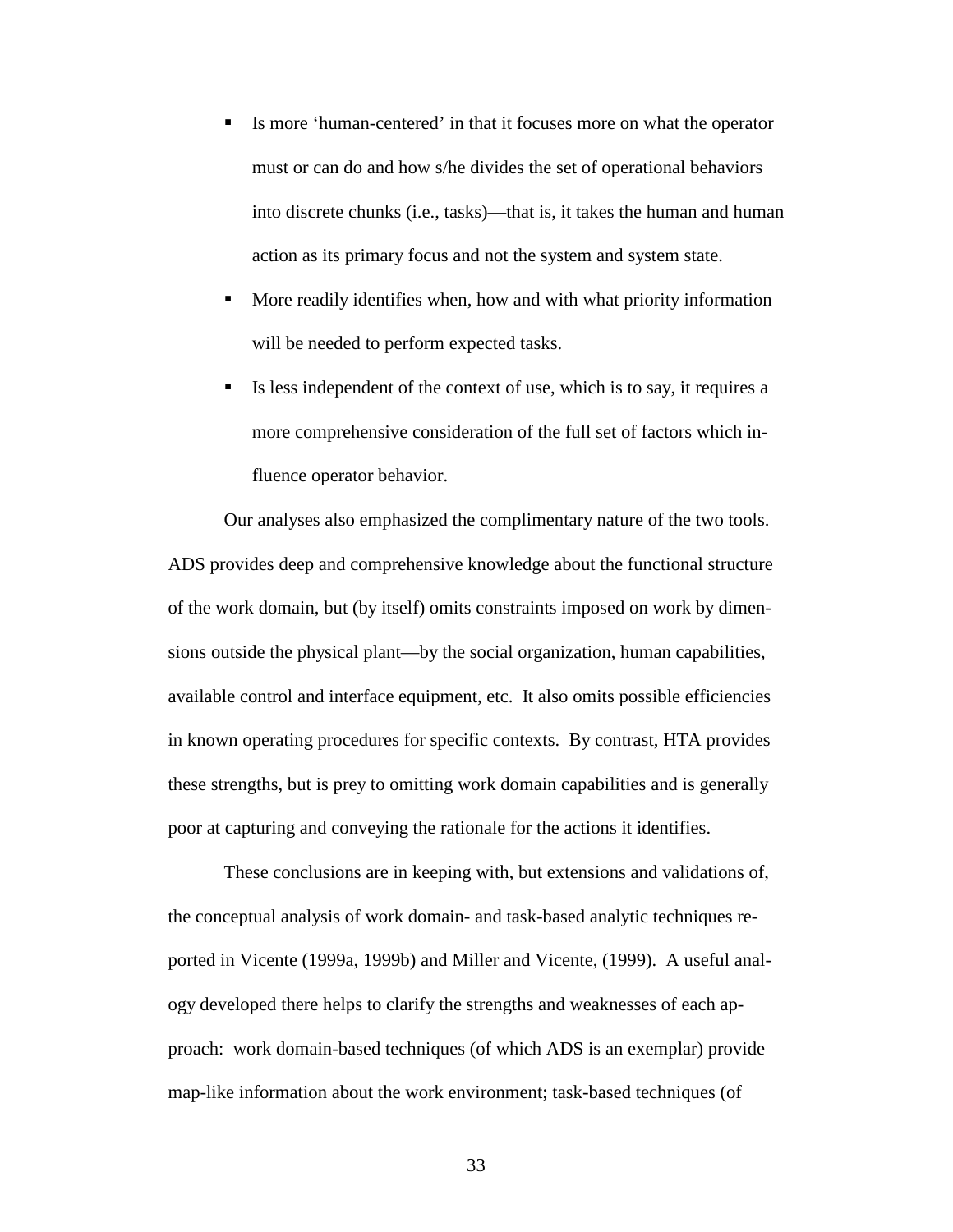which HTA is an exemplar) provide directions-like information. In order to understand the 'terrain' of work to be performed in an environment, ADS 'maps' are broader in their coverage and provide better and more comprehensive capabilities to adapt to unforeseen contingencies and recover from errors—but they are effortful to use, requiring users to determine their own set of directions for any given goal. By contrast, HTA provides a pre-compiled set of 'directions' which can be more efficient and can include non-domain related information—but these can fail to capture the full set of constraints and capabilities in the domain, and can therefore be more narrow, brittle and limited in the knowledge they provide. The analytical comparison above provides data to support these previous theoretical analyses, and also provides suggestions as to why these attributes are as they are.

There are significant advantages to doing *both* analyses. Doing the ADS first provided a firm grounding in system functioning—more thorough and better organized than is frequent when doing a task analysis alone. This argues that when the design *requires* a deep grounding in system capabilities (perhaps because it involves a physical system that is novel or complex, or must provide deep knowledge for a user), it will be valuable to begin with an understanding of the plant as provided by an ADS. On the other hand, doing the HTA provided information that the ADS did not, and identified specific procedures within the general capabilities of the work domain that were known to be efficient and useful.

Would there be advantages to performing the task analysis first? While we did not take this approach, we can draw some inferences about the type of knowledge that might be gleaned. We would expect the analyst using a task-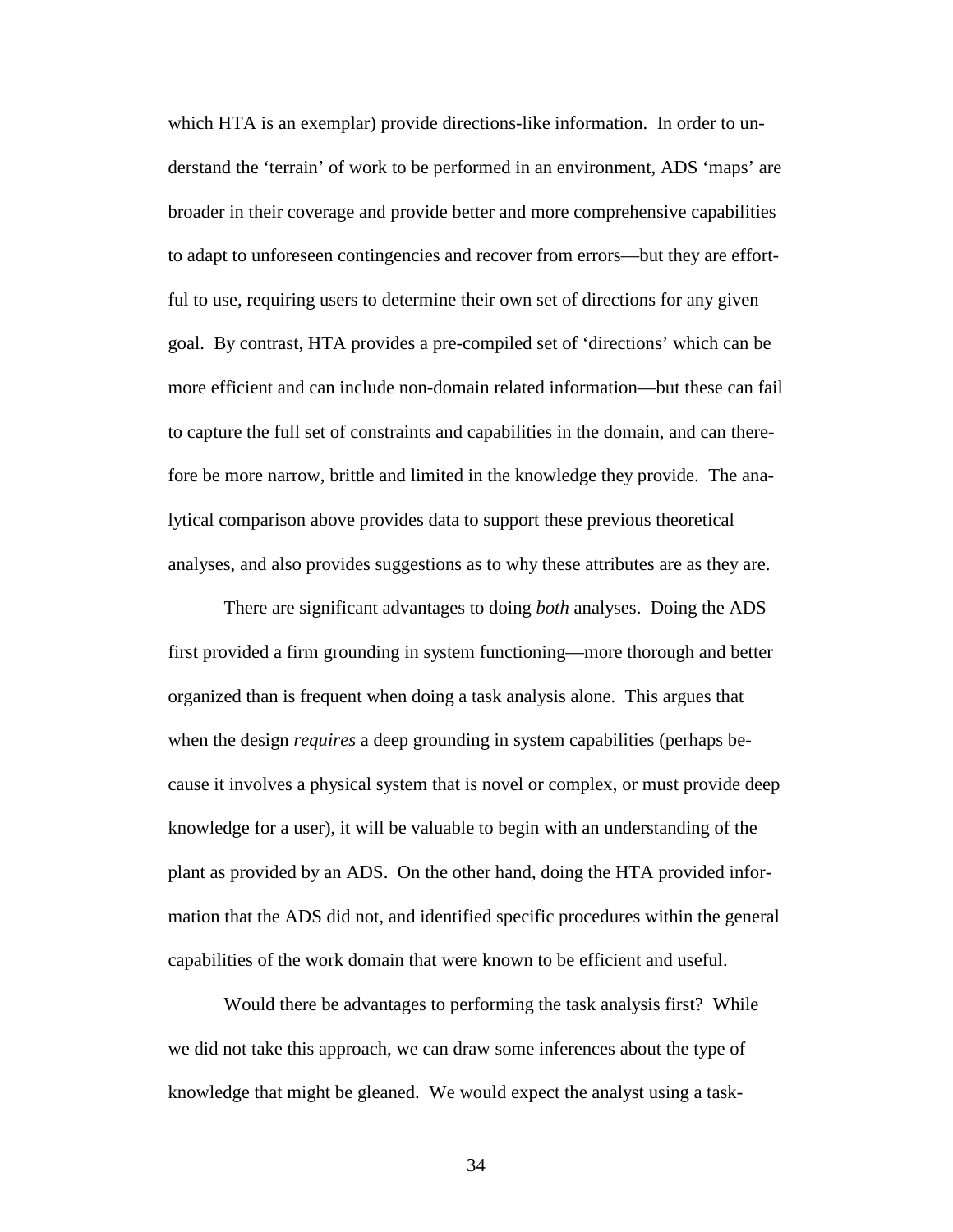based approach alone to develop a better sense of how the operator currently behaves, but comparatively impoverished knowledge about how or why those behaviors are effective. Doing the task analysis first, might provide a better sense of the sequence of tasks, but to truly support those tasks in novel situations (e.g., with a novel interface or new automation), s/he would need to draw on 'deep' knowledge to explain or predict new user behavior. This points to two observations: first, if the ADS were to be done after the HTA, then the focus should be on *explaining* observed or reported task sequences, and perhaps identifying unusual or unreported cases for discussion with users. Second, one reason that we might want to use a task analysis before or even instead of an ADS analysis is if the problem under study required a deep understanding of how user's think about the task currently—for example, to create a training program to familiarize current workers with a novel interface or automation capability.

Those with a practical bent will ask if it is worth doing two separate analyses. We cannot, on the basis of this study, provide a definitive answer beyond pointing out that substantially different, complimentary and useful types of information were produced by both techniques. Whether or not this additional information will result in interfaces which produce better human performance, the ultimate test, remains for future work.

# **7. Acknowledgements**

This work has been partially funded by a research grant from NOVA Chemicals Ltd., through the support of the Canadian Natural Sciences and Engineering Research Council, and through internal research support of the Honeywell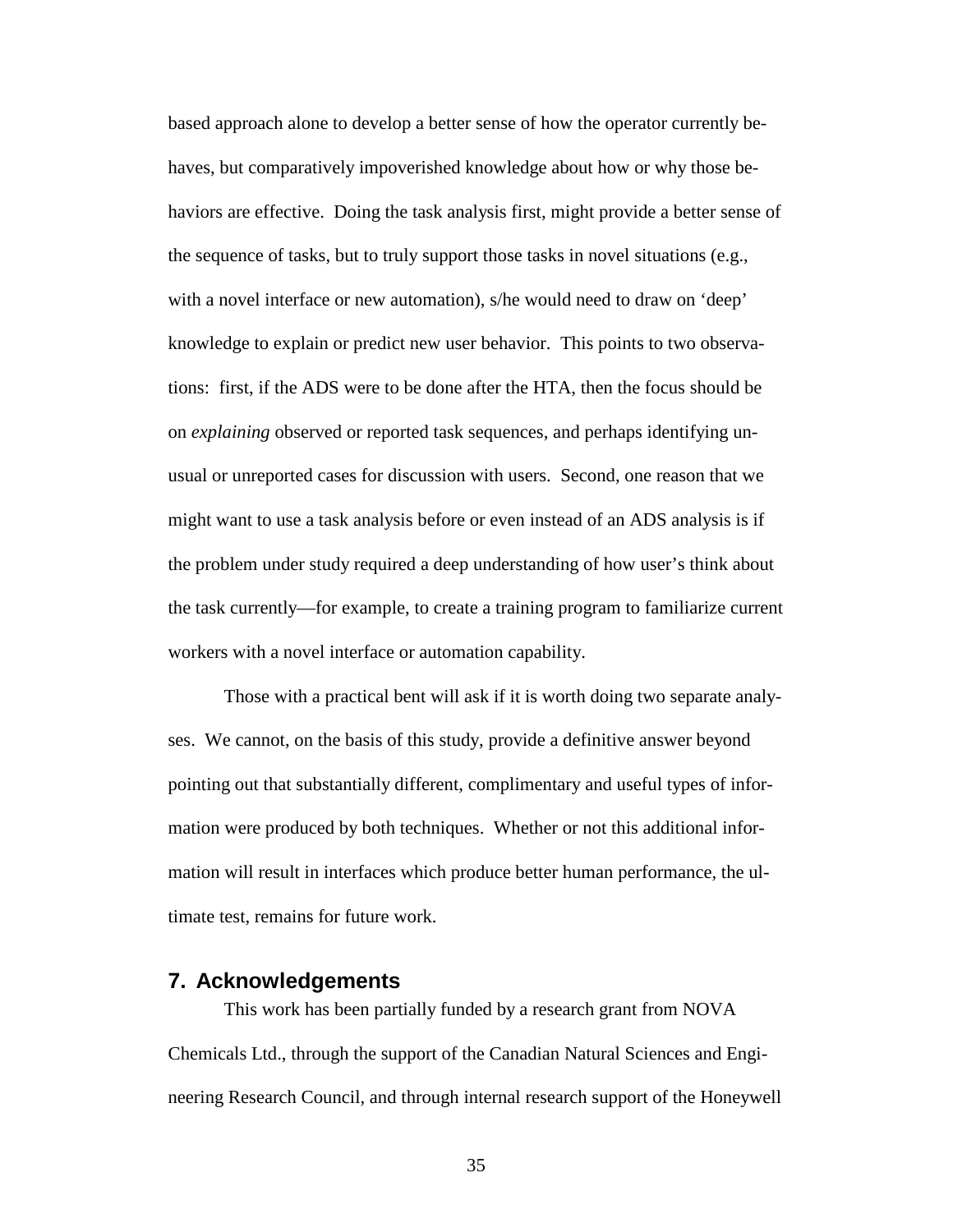Technology Center. The authors would like to thank Jamie Errington, Dave Weizenbach, Greg Jamieson and Peter Bullemer for their assistance in developing, steering and conducting this project.

## **8. References**

- Bisantz, A. and Vicente, K. (1994). Making the abstraction hierarchy concrete. International Journal of Human-Computer Studies, 40. 83-117.
- Booth, P. (1989). An Introduction to Human-Computer Interaction. Lawrence Erlbaum; Hillsdale, NJ.
- Carey, M., Stammers, R. and Astley, J. (1989). Human-Computer Interaction Design: the potential and pitfalls of Hierarchical Task Analysis. In D. Diaper (Ed.) Task analysis for human-computer interaction. Ellis Horwood; Chichester, UK.
- Diaper, D. (1989). Task analysis for human-computer interaction. Ellis Horwood; Chichester, UK.
- Eggleston, B. (1998). Cognitive Engineering: The latest fad or a true step forward as an approach to complex multi-person system analysis and design? In Proceedings of the Human Factors and Medical Panel of RTO (AGARD) Collaborative Crew Performance in Complex Operational Systems Symposium. Edinburgh, UK; 20-24 April.
- Gibson, J. J., & Crooks, L. E. (1938). A theoretical field-analysis of automobiledriving. American Journal of Psychology, 51, 453-471.
- Hackos, J. T., and Redish, J. C. (1998). User and Task Analysis for Interface Design. Wiley: New York.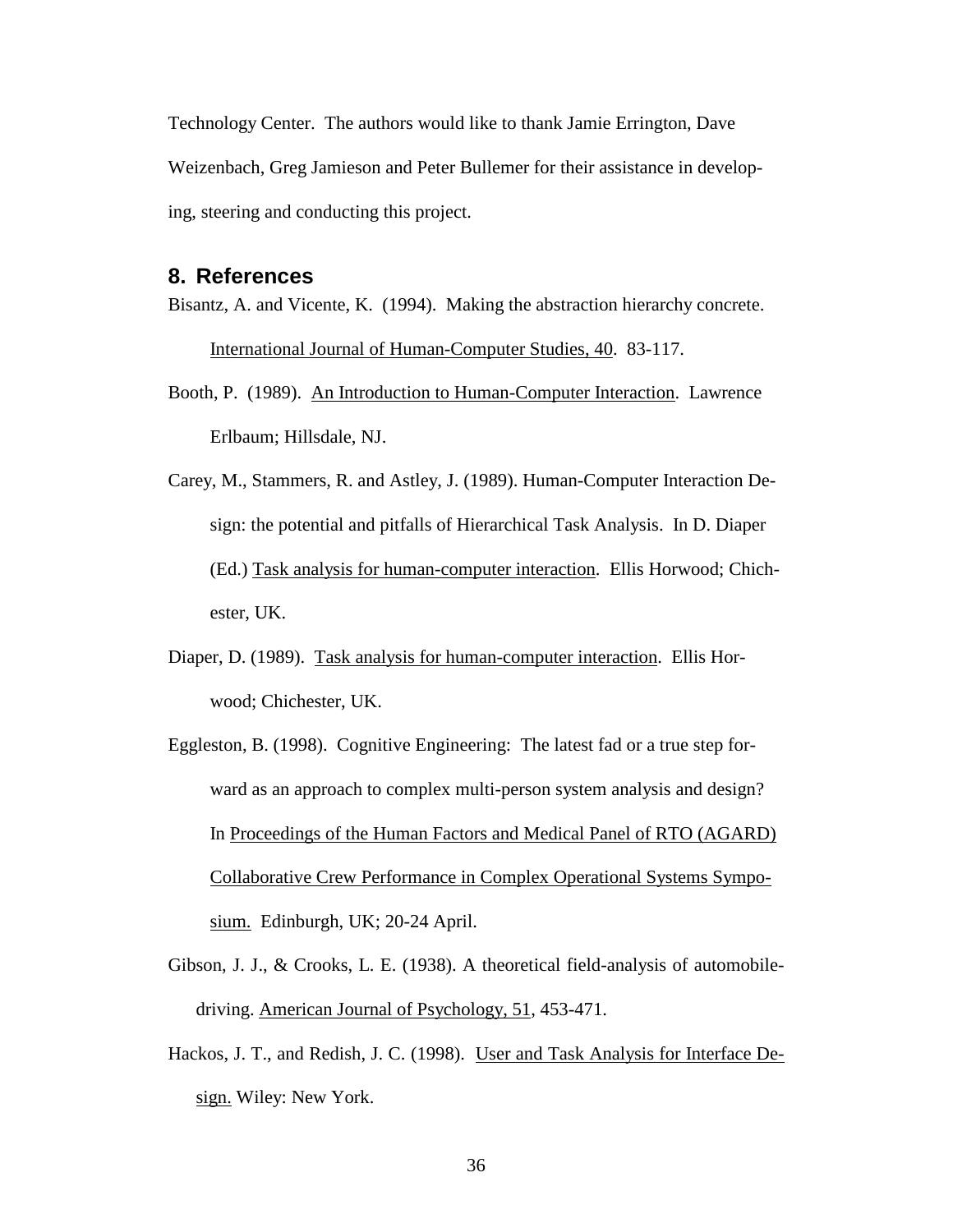- Ham, Dong-Han (2000). Ecological Design of Information Content and Layout for Process Control Based On Abstraction Hierarchy. Unpublished Dissertation. Department of Industrial Engineering, Korea Advanced Institute of Science and Technology.
- Hollnagel, E. and Woods, D. (1983). Cognitive systems engineering: New wine in new bottles. International Journal of Man-Machine Studies, 18 583- 600.
- Hunter, C., Janzen, M., and Vicente, K. (1995). Research on factors influencing human cognitive behavior (II)*.* Technical Report CEL-95-08. Cognitive Engineering Laboratory, University of Toronto. September.
- Kirwan, B. and Ainsworth, L. (1992). A Guide to Task Analysis. Taylor and Francis; Bristol, PA.
- Klein, G. (1998). Sources of Power. MIT Press; Cambridge, MA.
- Kruchten, P. The Rationale Unified Process: An Introduction. Addison-Wesley; Reading, MA.
- Miller, C. and Vicente, K. (1998a). Toward and integration of task and work domain analysis techniques for human-computer interface design. In Proceedings of the 1998 Meeting of the Human Factors and Ergonomic Society, October 5-8; Chicago, IL. 336-340.
- Miller, C. and Vicente, K. (1998b). Comparative analysis of display requirements generated via task-based and work domain-based analyses: A test case using DURESS II. Technical Report CEL-98-08. Cognitive Engineering Laboratory, University of Toronto.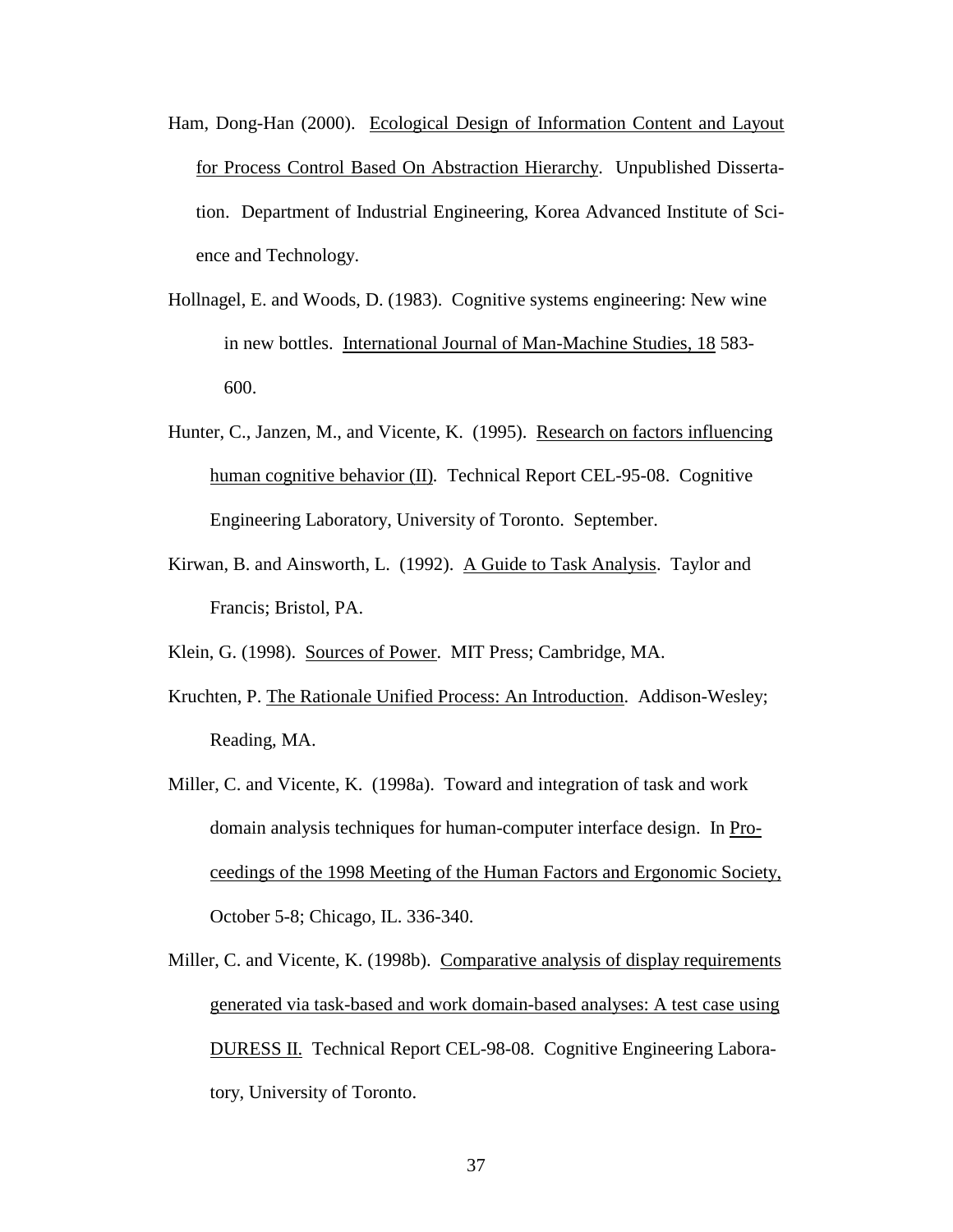- Miller C., and Vicente, K. (1999). Task 'versus' work domain analysis techniques: A comparative analysis. In Proceedings of the 1999 Meeting of the Human Factors and Ergonomic Society, September 27-October 1; Houston, TX.
- Norman, D. (1984). Cognitive engineering principles in the design of humancomputer interfaces. In G. Salvendy (Ed.) Human-Computer Interaction. Amsterdam: Elsevier, 11-16.
- Norman, D. (1989). The Design of Everyday Things. Doubleday; New York.
- Pawlak, W. and Vicente, K. (1996). Inducing effective operator control through ecological interface design. International Journal of Human-Computer Studies, 44, 653-688.
- Rasmussen, J. (1985). The role of hierarchical knowledge representation in decision making and system management. IEEE Transactions on Systems, Man and Cybernetics, 15, pp. 234-243.
- Rasmussen, J., Pejtersen, A., and Goodstein, L. (1994). Cognitive Systems Engineering. John Wiley & Sons; New York.
- Reed, J. (1992). A plant local panel review. In Kirwan, B. and Ainsworth, L. (Eds.). A Guide to Task Analysis. Taylor and Francis; Bristol, PA.267-288.
- Sharp, T. D., & Helmicki, A. J. (1998). The application of the ecological interface design approach to neonatal intensive care medicine. In Proceedings of the Human Factors and Ergonomics Society 42nd Annual Meeting (pp. 350- 354). Santa Monica, CA: HFES.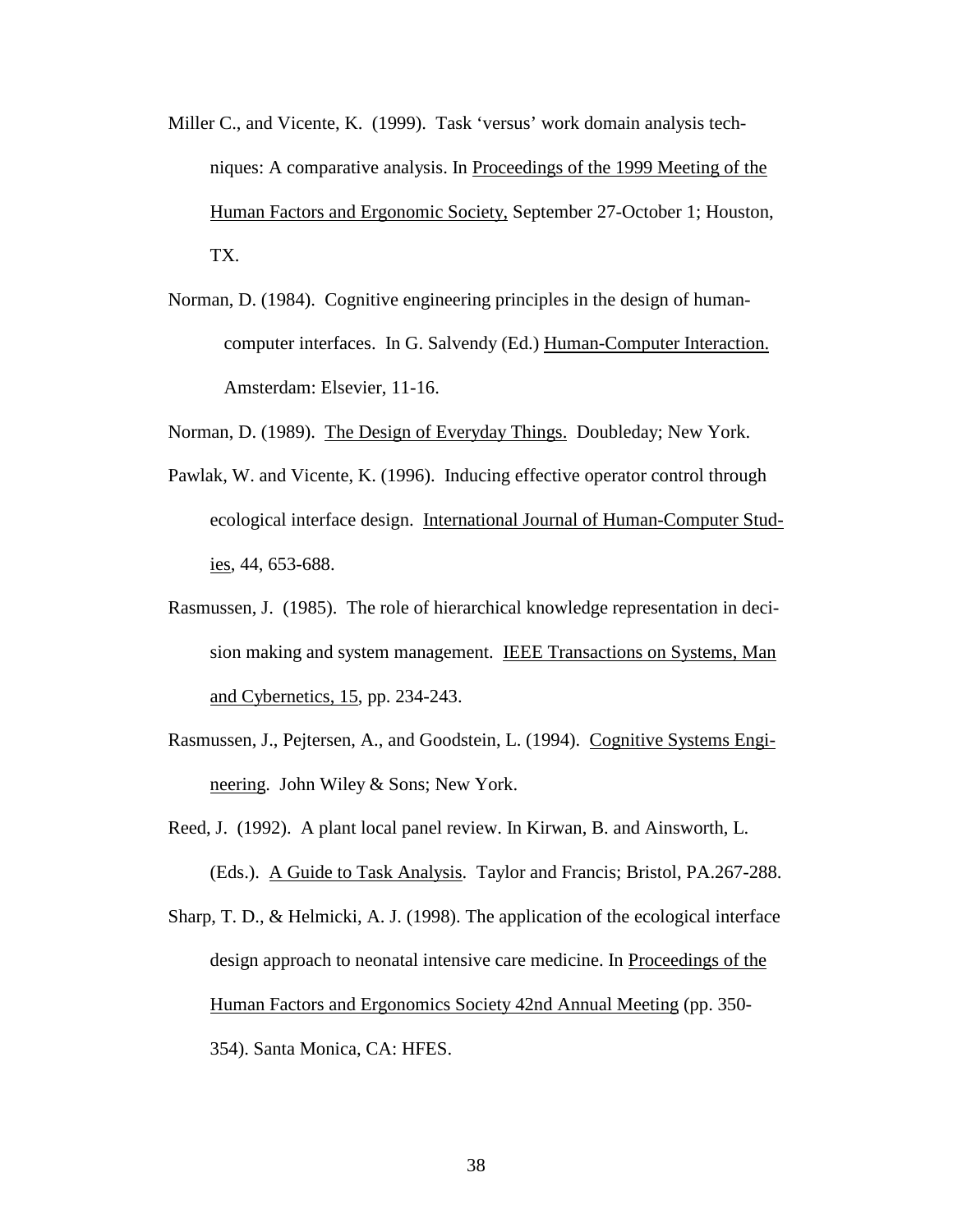- Shepherd, A. (1989). Analysis and training in information technology tasks. In Diaper, D. (Ed.). Task analysis for Human-computer Interaction. Ellis Horwood, Ltd.; Chichester. 15-55.
- Suchman, L. (1987). Plans and Situated Actions: The problem of human-machine communication. Cambridge, England: Cambridge University Press.
- Taylor, F. (1911). The principles of scientific management. New York: Harper & Row.
- Vicente, K. J. (1996). Improving dynamic decision making in complex systems through ecological interface design: A research overview. System Dynamics Review, 12, 251-279.
- Vicente, K. J. (1999a). Cognitive work analysis: Towards safe, productive, and healthy computer-based work*.* Erlbaum: Mahwah, NJ.
- Vicente, K. (1999b). Wanted: Psychologically relevant, device- and eventindependent work analysis techniques. Interacting with Computers, 11, 237- 254.
- Vicente, K. and Pawlak, W. (1994). Cognitive Work Analysis for the DURESS II System). Technical Report CEL-94-03. Cognitive Engineering Laboratory, University of Toronto.
- Vicente, K. and Rasmussen, J. (1990). The ecology of human-machine systems II: Mediating 'direct perception' in complex work domains. Ecological Psychology, 2(3). Pp. 207-249.
- Wickens, C. (1992). Engineering Psychology and Human Performance  $(2^{nd}$  ed.). Harper-Collins; New York.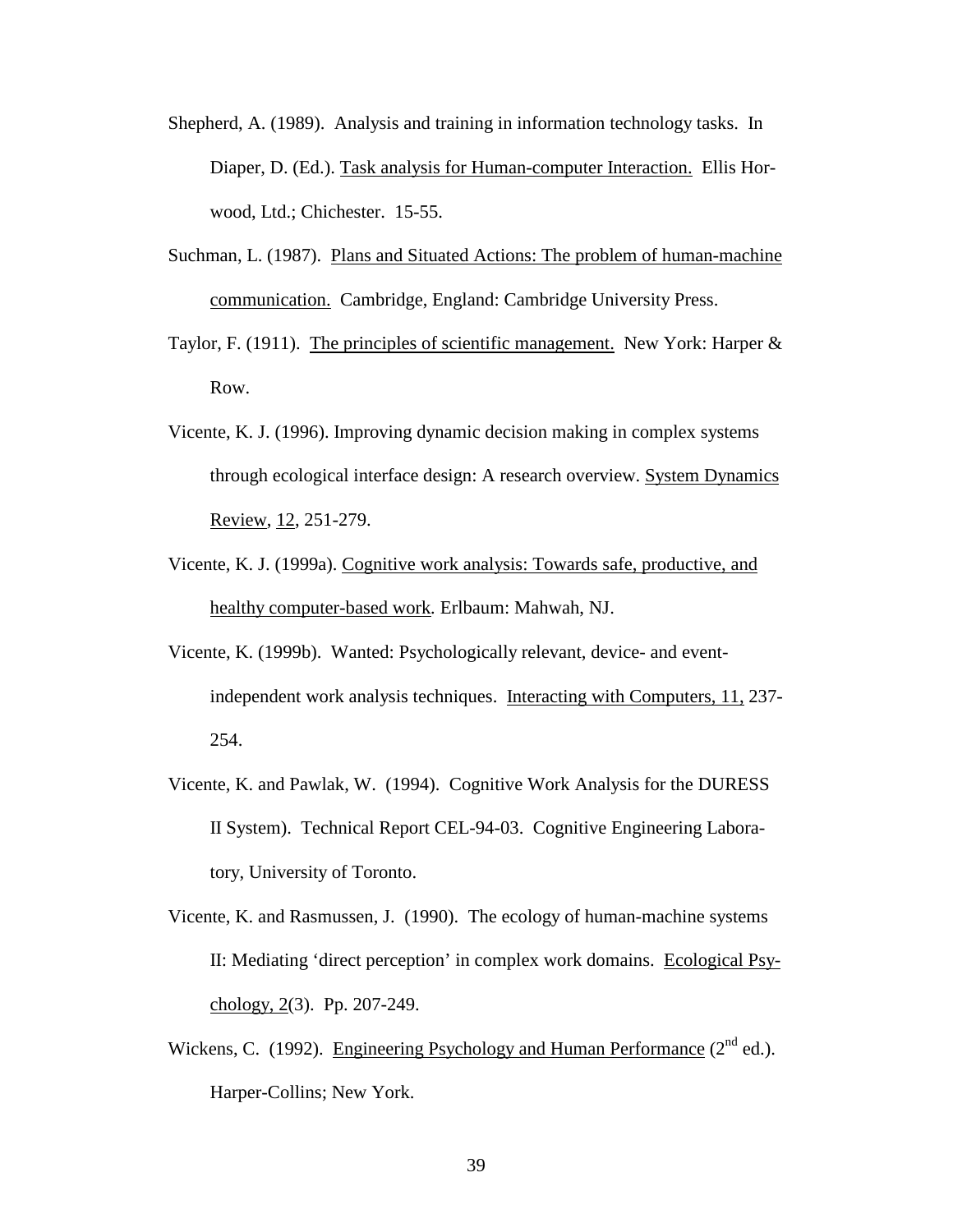- Woods, D. (1986). Paradigms for intelligent decision support. In E. Hollnagel, G. Mancini, and D. Woods (Eds.), Intelligent Decision Support in Process Environments. Springer-Verlag; New York.
- Woods, D. (1991). The cognitive engineering of problem representations. In G. Weir and J. Alty (Eds.) Human-Computer Interaction and Complex Systems. Academic Press: London.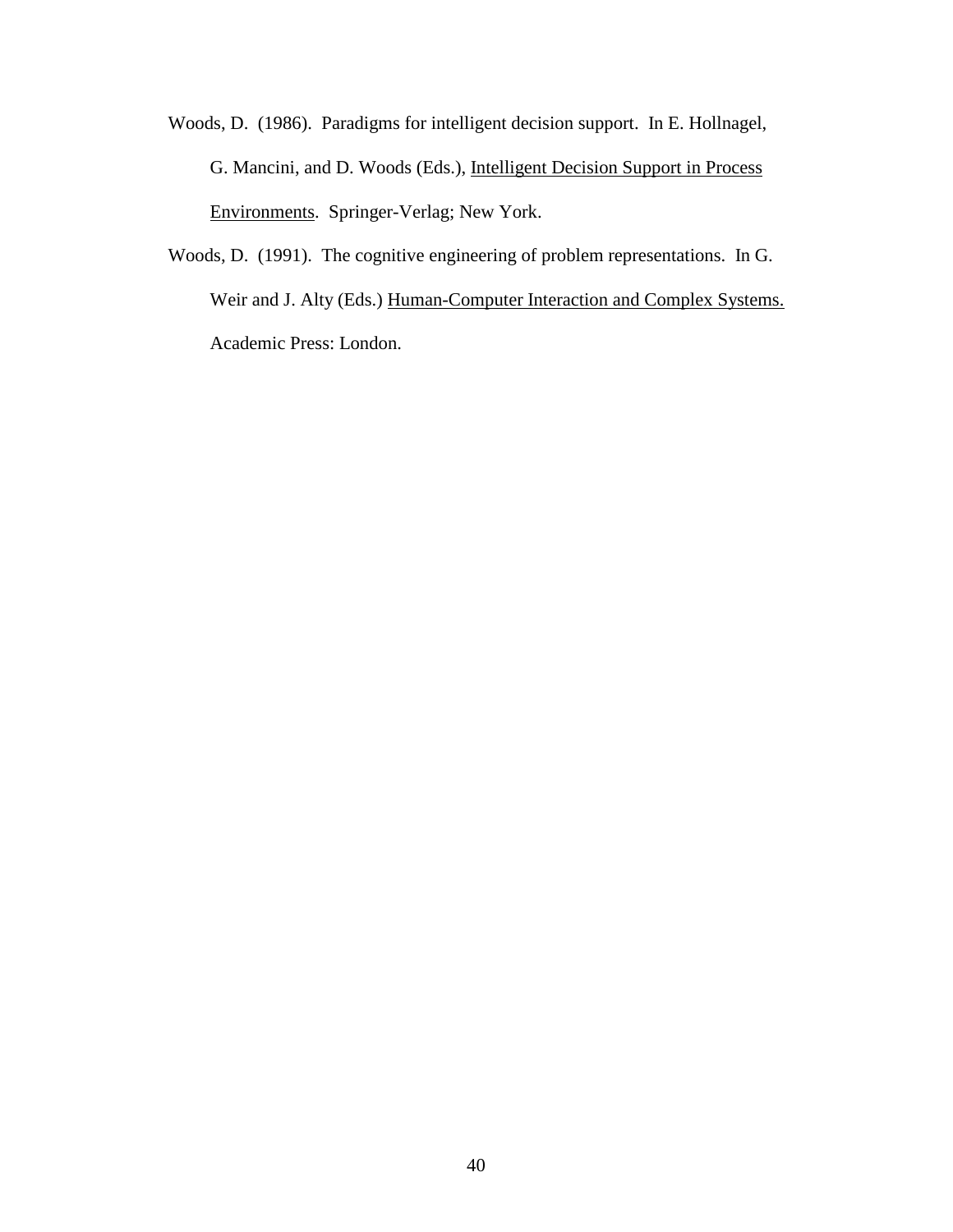

**Figure 1. The Abstraction Decomposition** 

**Space (after Rasmussen, 1985, and Vicente and** 

**Rasmussen, 1990).**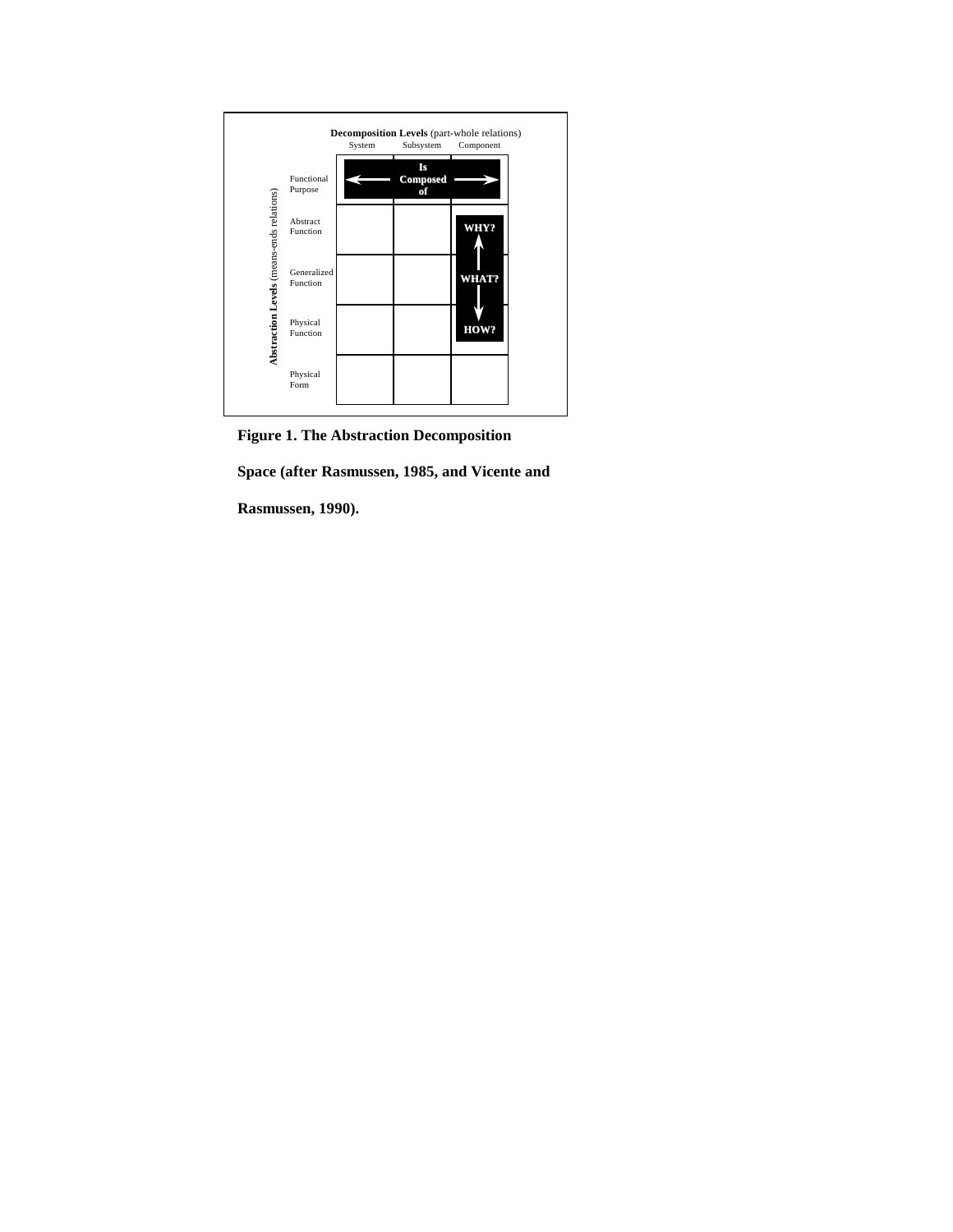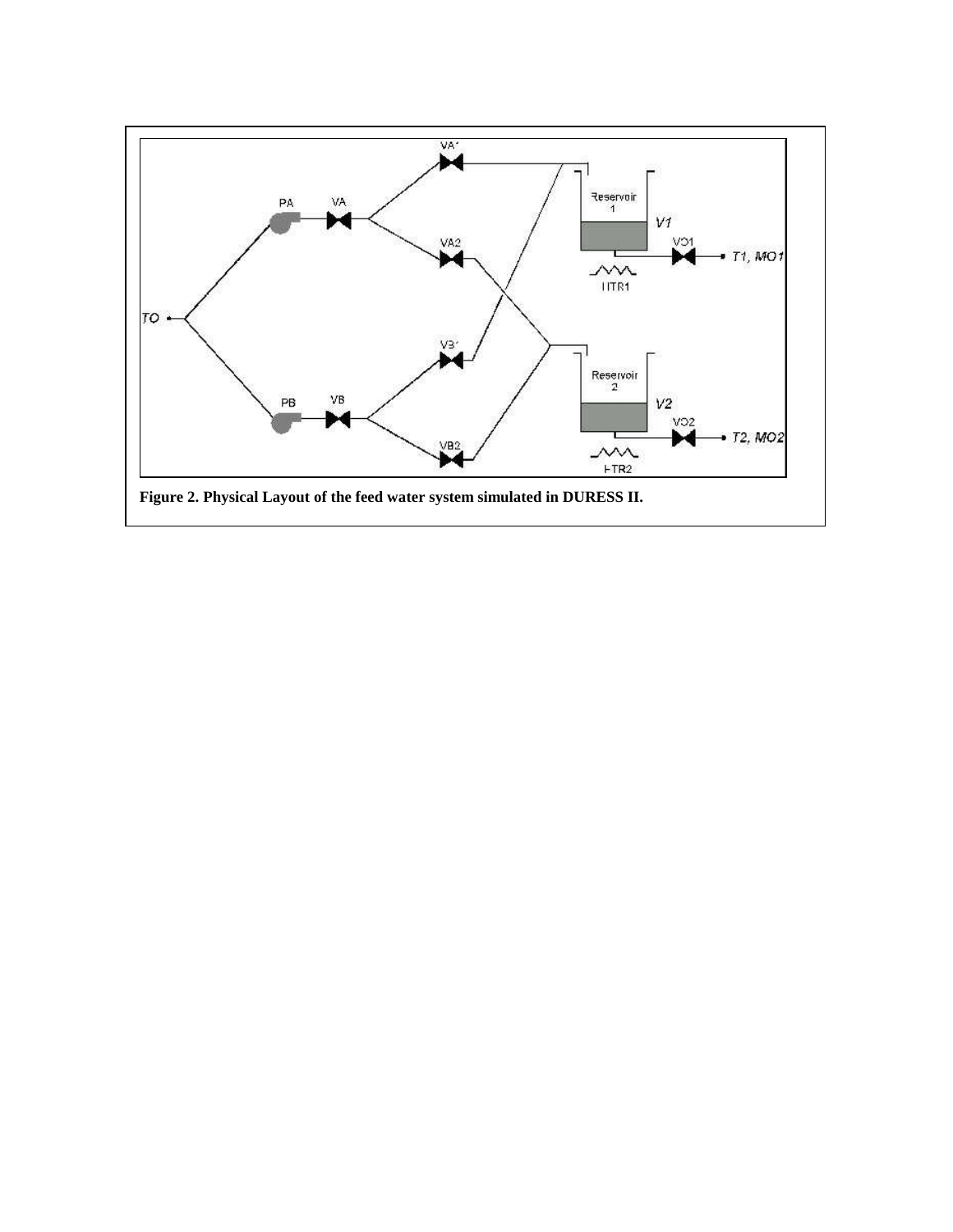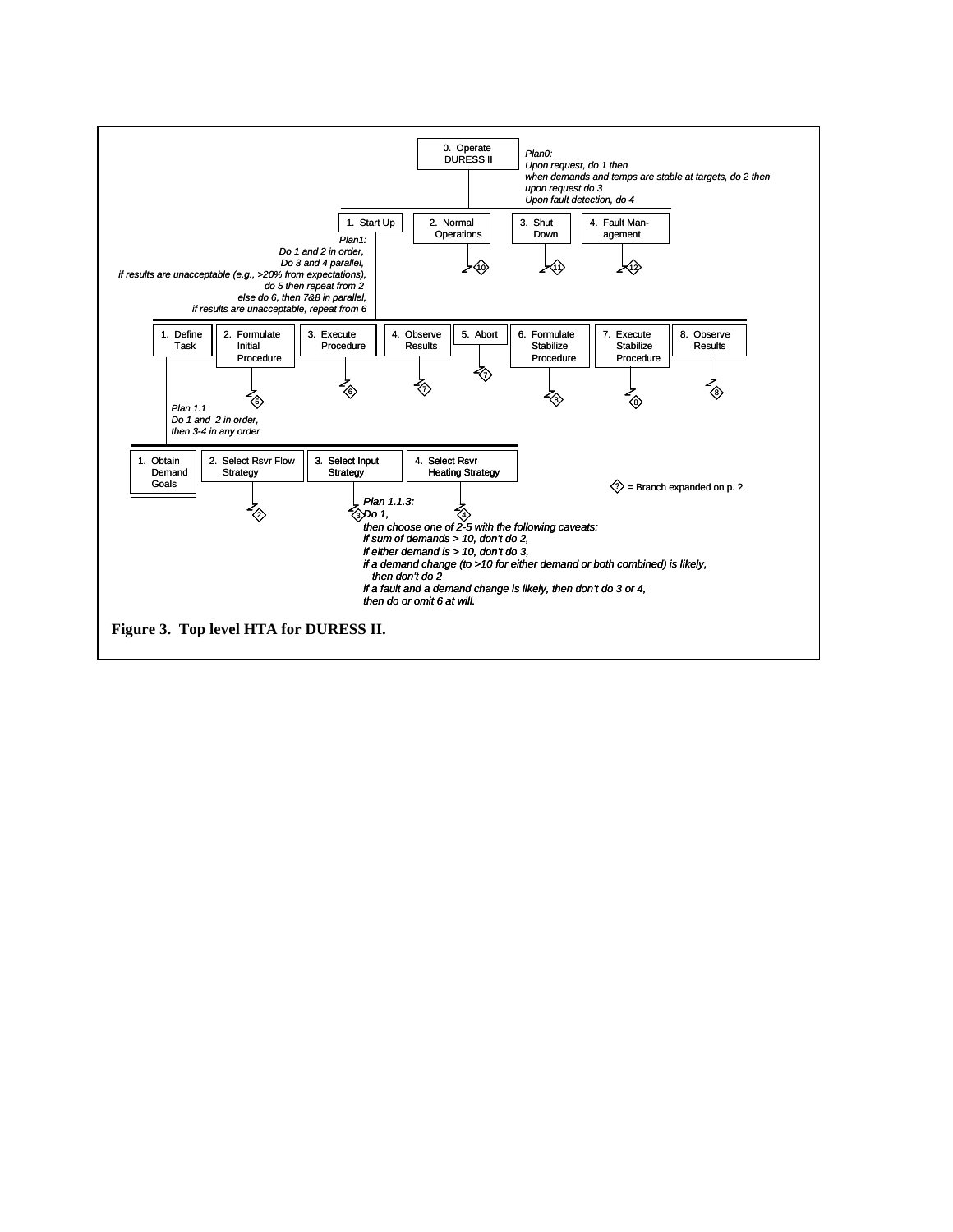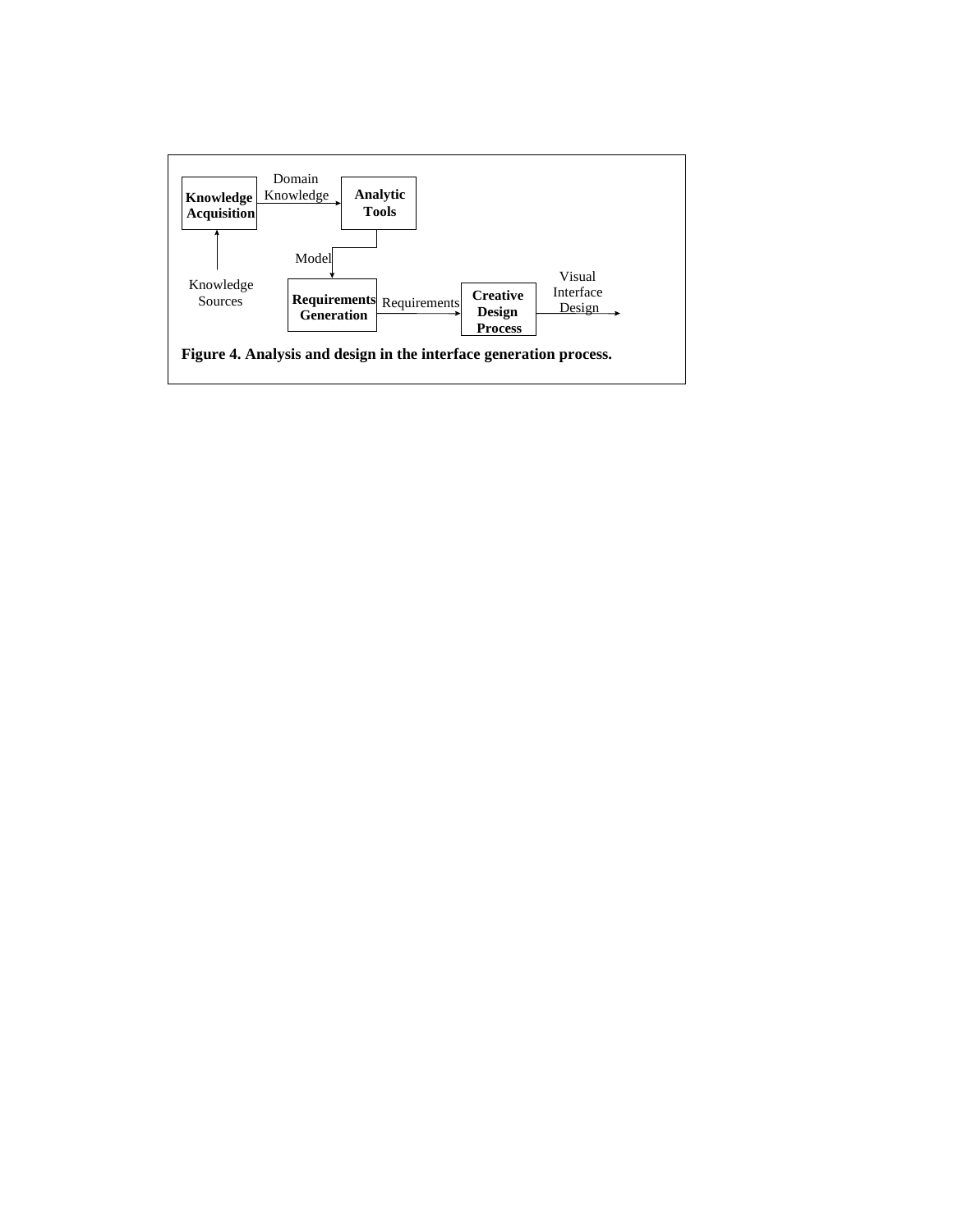Table 1. Comparison of the types of display requirements knowledge produced by

the two analytic techniques.

| <b>Type of Interface Knowledge</b>   | <b>Identified in ADS analy-</b> | <b>Identified in HTA analysis?</b>   |
|--------------------------------------|---------------------------------|--------------------------------------|
| <b>Identified in Analysis</b>        | sis?                            |                                      |
| Physical appearance and loca-<br>1.  | X                               |                                      |
| tion of work domain components       |                                 |                                      |
| Physical connections between<br>1.   | X                               |                                      |
| components                           |                                 |                                      |
| The function and current state<br>1. | X                               | X                                    |
| of physical components               |                                 |                                      |
| Range of possible states for<br>1.   | X                               | Implicit from multiple comparisons   |
| physical components                  |                                 |                                      |
| Actual current behavior of<br>1.     | X                               | X                                    |
| components (Generalized func-        |                                 |                                      |
| tion states: flows and quantities)   |                                 |                                      |
| Range of possible behaviors of<br>1. | X                               | Implicit from multiple comparisons   |
| components                           |                                 |                                      |
| Capability to achieve (and<br>1.     | X                               | Implicit (and partial) in procedures |
| constraints on) general functional   |                                 | and expectation generation           |
| behaviors given the states of        |                                 |                                      |
| physical components                  |                                 |                                      |
| Causal relationships between<br>1.   | X                               | Implicit (and partial) in procedures |
| general functions                    |                                 | and expectation generation           |
| Aggregation of generalized<br>1.     | X                               | X                                    |
| functions into subsystems            |                                 | (with notion that subsystem defini-  |
|                                      |                                 | tion might be dynamic)               |
| Actual current generalized<br>1.     | X                               | X                                    |
| function state at subsystem          |                                 | (with notion that subsystem defini-  |
| level                                |                                 | tion might be dynamic)               |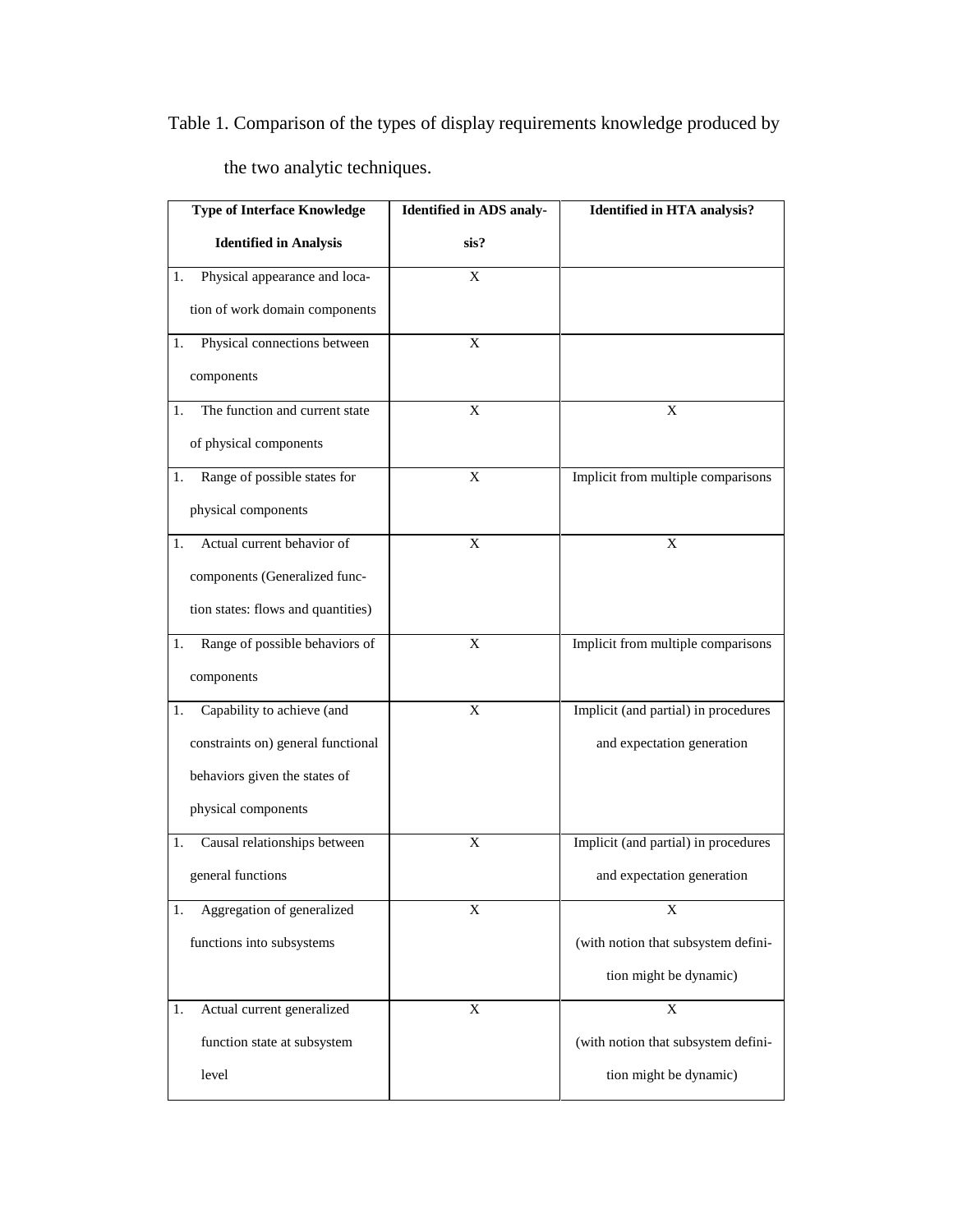|    | <b>Type of Interface Knowledge</b> | <b>Identified in ADS analy-</b> | <b>Identified in HTA analysis?</b>   |
|----|------------------------------------|---------------------------------|--------------------------------------|
|    | <b>Identified in Analysis</b>      | sis?                            |                                      |
| 1. | Range of possible functional       | X                               | Implicit from multiple comparisons   |
|    | states at subsystem level          |                                 |                                      |
| 1. | Causal connections between         | X                               | Implicit (and partial) in procedures |
|    | subsystem behaviors                |                                 | and expectation generation           |
| 1. | Current state of abstract func-    | X                               | $\overline{\mathbf{X}}$              |
|    | tions at the subsystem level       |                                 | (with notion that subsystem defini-  |
|    |                                    |                                 | tion might be dynamic)               |
| 1. | Range of possible abstract         | X                               | Implicit from multiple comparisons   |
|    | function states at subsystem       |                                 |                                      |
|    | level                              |                                 |                                      |
| 1. | Capability to achieve (and         | X                               | Implicit (and partial) in procedures |
|    | constraints on) abstract func-     |                                 | and expectation generation           |
|    | tional behaviors given general-    |                                 |                                      |
|    | ized functional states             |                                 |                                      |
| 1. | Causal connections between         | X                               | Implicit (and partial) in procedures |
|    | abstract functions                 |                                 | and expectation generation           |
| 1. | Current state of functional        | X                               | X                                    |
|    | purpose variables for the sys-     |                                 |                                      |
|    | tem as a whole                     |                                 |                                      |
| 1. | Range of possible states for       | X                               | Implicit from multiple comparisons   |
|    | functional purpose variables       |                                 |                                      |
| 1. | Capability for achieving (and      | X                               | Implicit (and partial) in procedures |
|    | constraints on) overall func-      |                                 | and expectation generation           |
|    | tional purpose behaviors given     |                                 |                                      |
|    | abstract functional states         |                                 |                                      |
| 1. | Specific expected or goal value    | Implicit from functional        | X                                    |
|    | for physical functions             | behavior capability and         |                                      |
|    |                                    | constraint information          |                                      |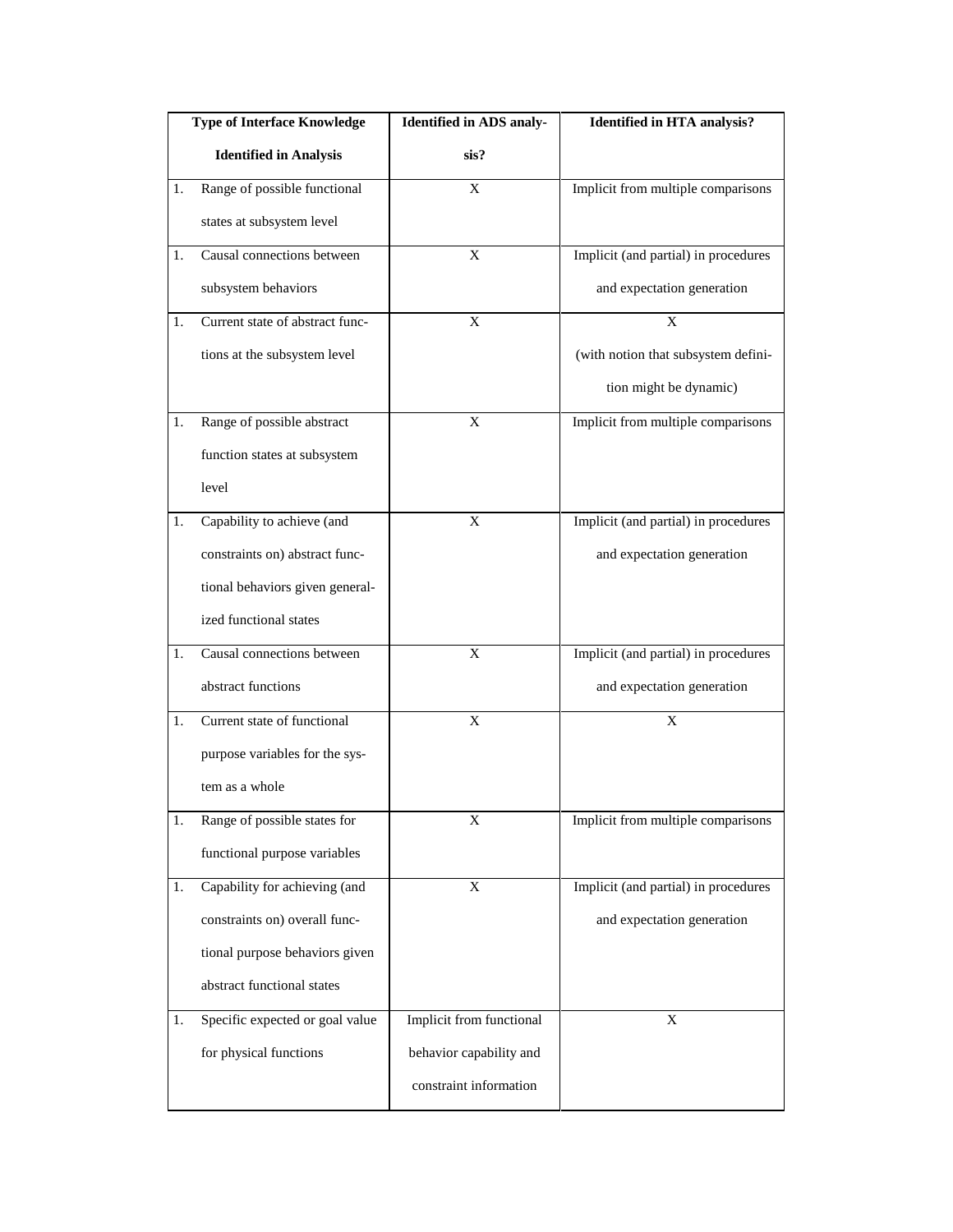|    | <b>Type of Interface Knowledge</b> | <b>Identified in ADS analy-</b> | <b>Identified in HTA analysis?</b> |
|----|------------------------------------|---------------------------------|------------------------------------|
|    | <b>Identified in Analysis</b>      | sis?                            |                                    |
| 1. | Specific expected or goal value    | Implicit from functional        | X                                  |
|    | for general functions              | behavior capability and         |                                    |
|    |                                    | constraint information          |                                    |
| 1. | Specific expected or goal value    | Implicit from functional        | X                                  |
|    | for abstract functions             | behavior capability and         |                                    |
|    |                                    | constraint information          |                                    |
| 1. | Specific expected or goal value    | X (demand values)               | X                                  |
|    | for functional purpose             |                                 |                                    |
| 1. | Extra-system goal information      |                                 | X                                  |
|    | (duration or cumulative vol-       |                                 |                                    |
|    | ume; start, stop and change re-    |                                 |                                    |
|    | quests)                            |                                 |                                    |
| 1. | Social-organizational priority     |                                 | X                                  |
|    | and tradeoff information           |                                 |                                    |
| 1. | Social-organizational informa-     |                                 | X                                  |
|    | tion about operational expecta-    |                                 |                                    |
|    | tions (likelihood of faults, de-   |                                 |                                    |
|    | mand changes, etc.)                |                                 |                                    |
| 1. | Explicit strategy choices and      |                                 | Strategy choices only              |
|    | functional implications            |                                 |                                    |
| 1. | Explicit information to support    |                                 | X                                  |
|    | strategy selection (e.g., sum of   |                                 |                                    |
|    | D, interface availability)         |                                 |                                    |
| 1. | Configuration-dependent sub-       | Static groupings and im-        | X                                  |
|    | system groupings and capaci-       | plicit (derivable) capacities   |                                    |
|    | ties                               |                                 |                                    |
| 1. | Distinction between monitoring     | Capabilities discriminated      | X                                  |
|    | and controlling information        | but no information about        |                                    |